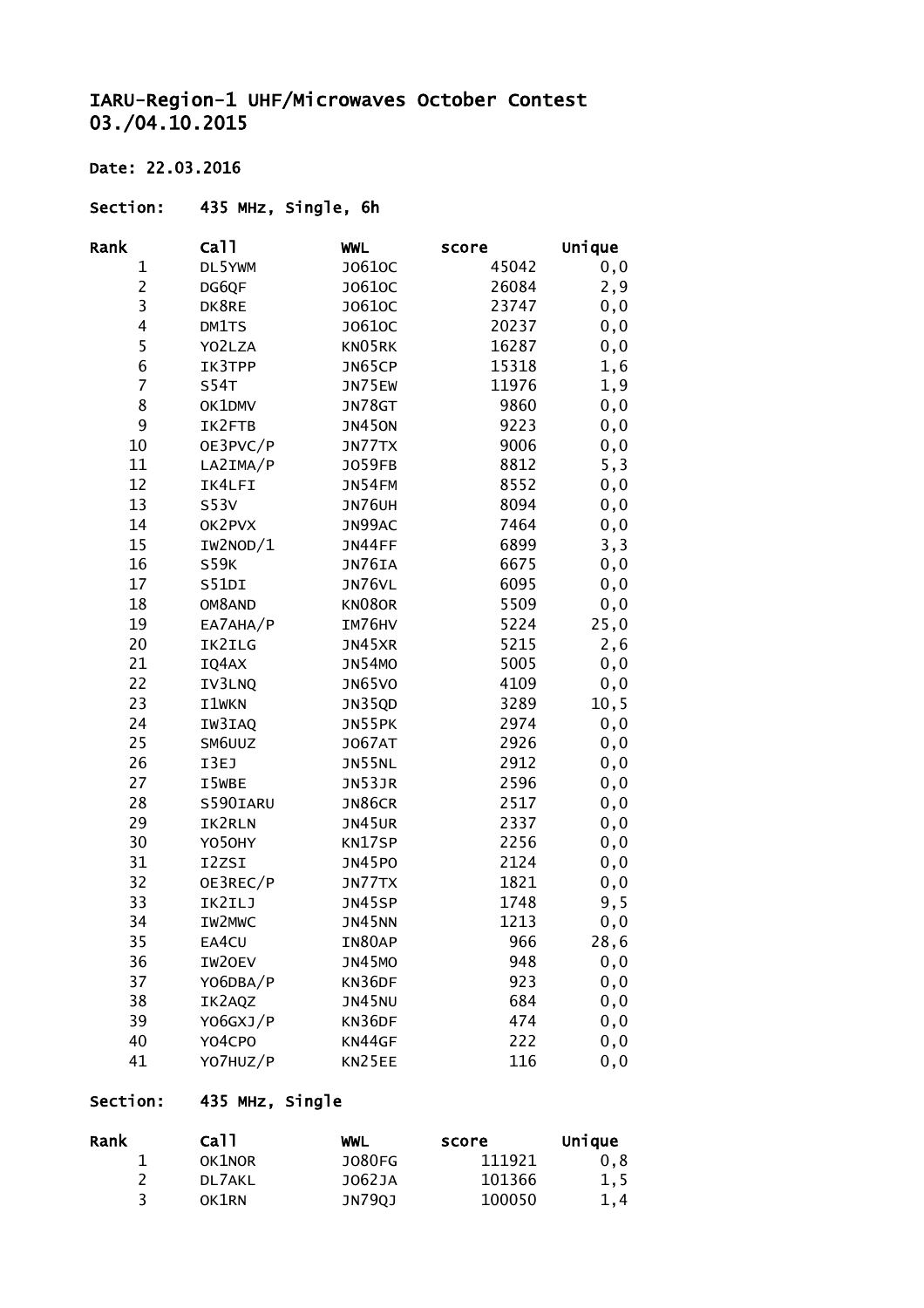| 4              | DK1CM         | JN37WV        | 96576 | 2,8  |
|----------------|---------------|---------------|-------|------|
| 5              | UZ5DX         | KN18JT        | 87190 | 2,0  |
| 6              | DL6AA         | J043JH        | 86788 | 0,8  |
| $\overline{7}$ | <b>S57Q</b>   | JN76PB        | 80019 | 0, 0 |
| 8              | E70A          | <b>JN94GG</b> | 76819 | 2,8  |
| 9              | OK2GD         | <b>JN89BO</b> | 67948 | 2,0  |
| 10             | DK3TA         | <b>JO51TC</b> | 64495 | 0, 5 |
| 11             | <b>S57M</b>   | <b>JN76PO</b> | 62996 | 1,0  |
| 12             | PA4VHF        | J032JE        | 57925 | 0,6  |
| 13             | <b>PAOWMX</b> | J021XI        | 57776 | 1,3  |
| 14             | IZ4JMU        | <b>JN54WE</b> | 56407 | 0, 6 |
| 15             | OM1DK         | <b>JN87UU</b> | 55964 | 1,0  |
| 16             | DL3SFB        | <b>JN48WM</b> | 55630 | 0, 5 |
| 17             | DF4MAA        | <b>JN58WH</b> | 51554 | 1,6  |
| 18             | YU1LA         | KN04FR        | 51330 | 0, 0 |
| 19             | DK1KC/P       | <b>JN58QH</b> | 50400 | 0,6  |
| 20             | S52w          | JN75PS        | 48133 | 1, 2 |
| 21             | I4JED         | JN54PD        | 46306 | 0, 0 |
| 22             | DL8QS         | <b>JO43KH</b> | 46162 | 0, 0 |
| 23             | IK3VZ0        | JN55XA        | 43648 | 1,5  |
| 24             | SQ9V          | J090BC        | 42618 | 0,6  |
| 25             | HB9EWL        | JN37TL        | 41319 | 1,6  |
| 26             | I4CIV         | JN63FX        | 40690 | 0, 9 |
| 27             | DL6IAK        | JN48IX        | 38964 | 1,4  |
| 28             | LA0BY         | <b>JO59IX</b> | 38448 | 4,6  |
| 29             | OK1FHA        | <b>JO60RA</b> | 36867 | 0, 6 |
| 30             | OM3FW         | <b>JN88WL</b> | 36663 | 0,7  |
| 31             | OK1VUF        | <b>JN79IO</b> | 36483 | 3,0  |
| 32             | DG6ISR        | J061PK        | 36187 | 0, 9 |
| 33             | OM3CQF        | JN88RT        | 34497 | 0,6  |
| 34             | F1AZJ/P       | <b>JN280K</b> | 34139 | 1,0  |
| 35             | S51Z0         | JN86DR        | 33777 | 0, 0 |
| 36             | PA5KM         | J011WM        | 33163 | 0,0  |
| 37             | DL8R          | <b>JN58GX</b> | 32516 | 1,6  |
| 38             | 0Z9FW         | J065C0        | 32453 | 2,1  |
| 39             | HB9EOU        | JN37KD        | 30601 | 4,0  |
| 40             | G2L           | J001RJ        | 30150 | 1,8  |
| 41             | OE8KVK/P      | JN78MJ        | 29879 | 0,8  |
| 42             | IZ7UMS        | <b>JN81GD</b> | 29436 | 7,0  |
| 43             | DL2YDS        | <b>JO42HG</b> | 29347 | 0, 0 |
| 44             | OM5AW         | JN88XH        | 28685 | 0,7  |
| 45             | DL3YEE        | <b>JO50LX</b> | 28052 | 3,7  |
| 46             | UT5DV         | <b>KN18DO</b> | 27286 | 0, 0 |
| 47             | YU1EM         | KN04FT        | 27076 | 0, 0 |
| 48             | SP9S00        | <b>JN990V</b> | 26570 | 1,0  |
| 49             | SM7GVF        | <b>JO77GA</b> | 26535 | 5,0  |
| 50             | ON4LDP        | <b>JO10UN</b> | 26418 | 1,1  |
| 51             | PE1RLF        | J032CG        | 25529 | 2,5  |
| 52             | DL1SUZ        | <b>JO53UN</b> | 25297 | 0, 0 |
| 53             | OM5KV         | JN97BS        | 24903 | 2,0  |
| 54             | HA8XI         | JN96SW        | 24796 | 1, 2 |
| 55             | OM5LD         | JN98AH        | 24662 | 1,7  |
| 56             | 0Z1BEF        | J0460E        | 23932 | 0, 0 |
| 57             | OM2DT         | <b>JN88QS</b> | 23837 | 0,8  |
| 58             | OZ9PZ         | J046LC        | 23625 | 1,5  |
| 59             | F4CWN         | JN03KN        | 23561 | 1,4  |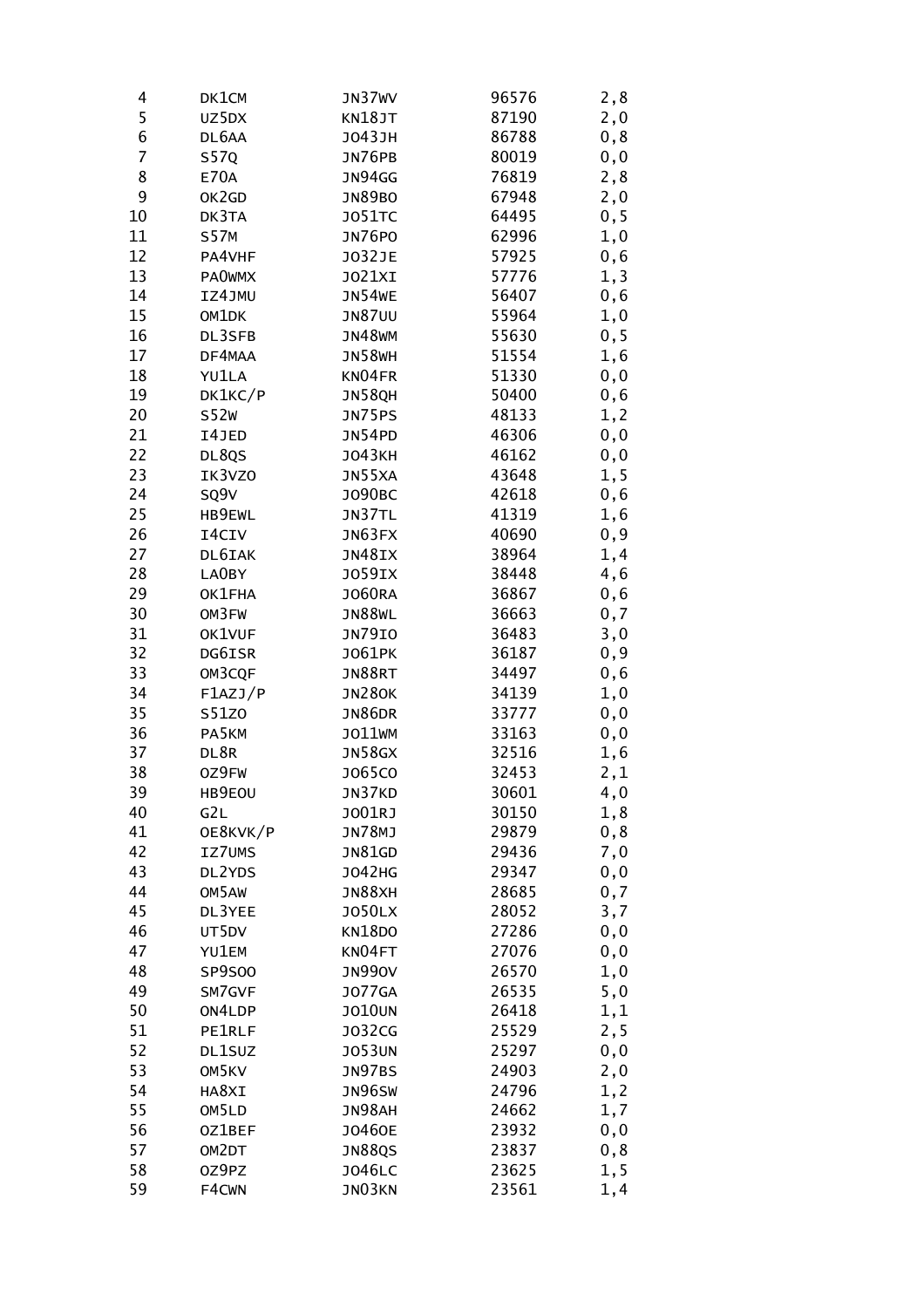| 60  | DG6IMR            | <b>JO71IW</b> | 23530 | 1, 2 |
|-----|-------------------|---------------|-------|------|
| 61  | OK1NWD            | JN69UJ        | 23211 | 0, 0 |
| 62  | OK2UUJ            | <b>JO80NB</b> | 22666 | 0, 8 |
| 63  | HB9CXK            | JN47PM        | 22354 | 1,4  |
| 64  | OZ1FDH            | J065CS        | 22271 | 0, 0 |
| 65  | HB9KAB            | JN37RF        | 21208 | 0, 0 |
| 66  | OMOCS             | KN09QC        | 21034 | 0,0  |
| 67  | US7GY             | KN66LC        | 20093 | 1,8  |
| 68  | OK10NI            | JN69JX        | 19907 | 1,1  |
| 69  | HA5HY             | JN97PP        | 19822 | 0, 0 |
| 70  | UR5LX             | KO70WK        | 19700 | 0, 0 |
| 71  | OK2BDS            | JN79WF        | 19557 | 0, 0 |
| 72  | YU7C              | <b>JN95SS</b> | 19435 | 0, 0 |
| 73  | R <sub>6</sub> CS | KN95BW        | 18914 | 1,8  |
| 74  | YO5LD/P           | KN17VP        | 18852 | 0, 0 |
| 75  | G4NBS             | <b>JO02AF</b> | 18483 | 3, 3 |
| 76  | OM3ID             | <b>JN88ME</b> | 17760 | 0, 0 |
| 77  | OM5CM             | JN98DF        | 17041 | 0, 0 |
| 78  | OV3T              | <b>JO46RG</b> | 16896 | 0, 0 |
| 79  | OK1VBN            | JN79HA        | 16392 | 1,2  |
| 80  | YO7LBX/P          | KN15FI        | 16167 | 2,1  |
| 81  | OK1MHJ            | <b>JO70UD</b> | 16141 | 2,8  |
| 82  | LY2WR             | KO24FO        | 15840 | 4,4  |
| 83  | YO5AVN/P          | KN17VP        | 15710 | 0,0  |
| 84  | F6APE             | IN97QI        | 15390 | 0, 0 |
| 85  | OK2JI             | JN89MW        | 15353 | 0, 0 |
| 86  | OE8FNK/P          | <b>JN66UO</b> | 15130 | 0, 0 |
| 87  | G3XDY             | J0020B        | 15082 | 0, 0 |
| 88  | DL8MAS            | JN58LI        | 15054 | 0, 0 |
| 89  | OE5LHM/P          | <b>JN78JM</b> | 15022 | 1, 3 |
| 90  | SP9APC            | JN99QU        | 14777 | 0,0  |
| 91  | OK1FEN            | <b>JO70NA</b> | 14723 | 0,0  |
| 92  | DM7T              | <b>JN58GX</b> | 14657 | 1,5  |
| 93  | DO6EBB/P          | <b>JO71EM</b> | 14487 | 0, 0 |
| 94  | US8ZAL            | KN66AU        | 14445 | 2,4  |
| 95  | OM3WEB            | JN97CT        | 14422 | 0, 0 |
| 96  | F1MOZ             | IN93RS        | 14320 | 2,1  |
| 97  | IK3XTT            | JN55LK        | 14270 | 0,0  |
| 98  | HA0HO             | KN07SU        | 14180 | 5,0  |
| 99  | 9A4VM             | <b>JN85FS</b> | 14111 | 0,0  |
| 100 | LY2BUU            | KO25AH        | 14103 | 0, 0 |
| 101 | DJ10B             | <b>JN480M</b> | 13992 | 1,6  |
| 102 | DK2ZF/P           | J043WJ        | 13863 | 0,0  |
| 103 | TM6T              | JN18GF        | 13756 | 4,6  |
| 104 | <b>OZ1IEP</b>     | <b>JO55XU</b> | 13557 | 5, 5 |
| 105 | S51WX             | <b>JN750S</b> | 13539 | 2,6  |
| 106 | DG6ME             | J051KV        | 13530 | 0, 0 |
| 107 | UT4LA             | KN89CW        | 13435 | 0, 0 |
| 108 | F4FRG             | IN98KE        | 13416 | 5,7  |
| 109 | <b>HA500</b>      | JN970M        | 13352 | 0, 0 |
| 110 | <b>PE1EWR</b>     | J011SL        | 13168 | 0, 0 |
| 111 | OK2SSJ            | <b>JN89WW</b> | 13068 | 0, 0 |
| 112 | UX0QQ             | KN87CE        | 12847 | 6,0  |
| 113 | OK5YY             | <b>JN89JT</b> | 12625 | 2,4  |
| 114 | OK1TRW            | <b>JO70HC</b> | 12560 | 2,4  |
| 115 | OK1ZHS            | <b>JO70EC</b> | 12474 | 0,0  |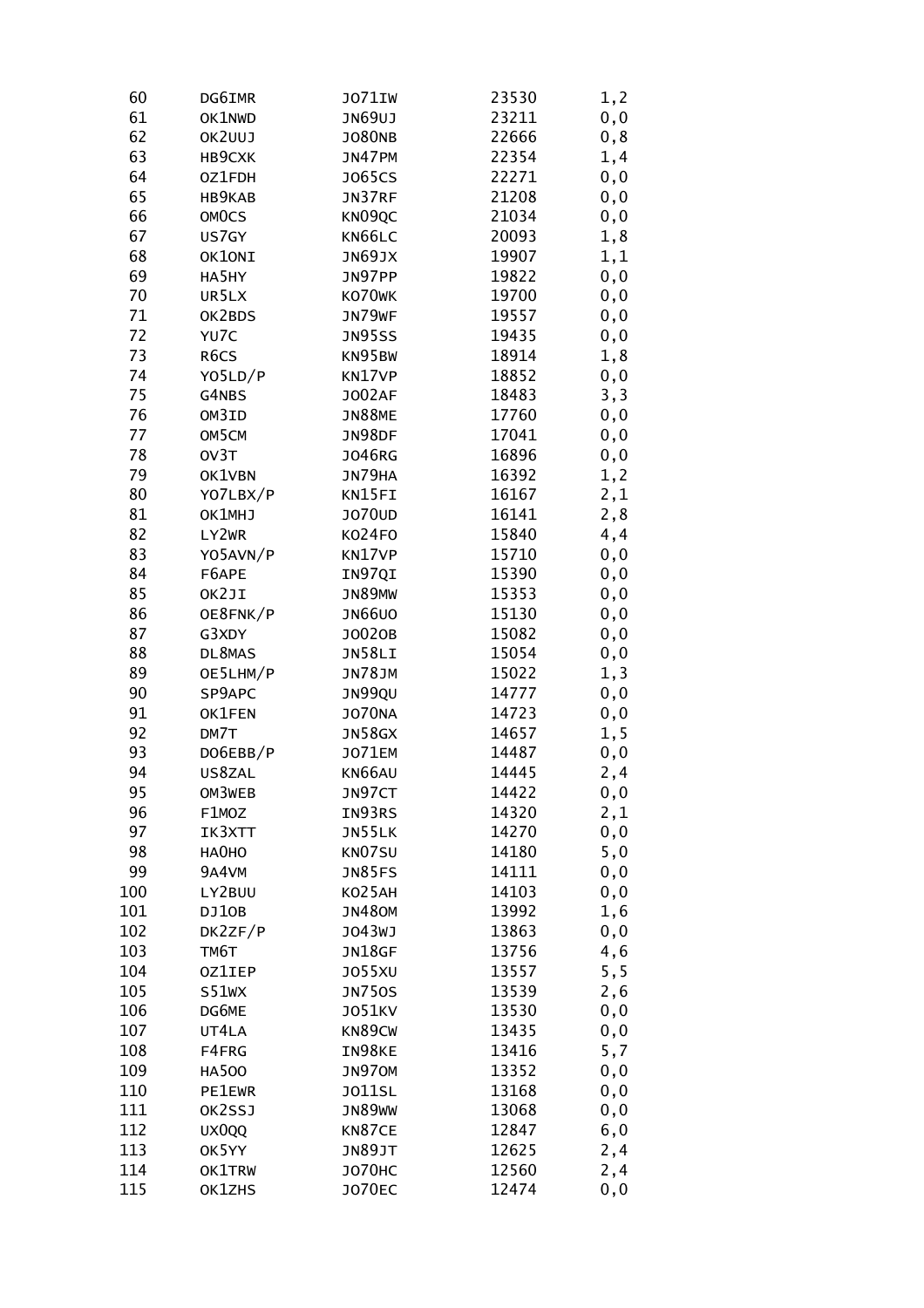| 116 | 9A2SB       | JN95GM        | 12428 | 0, 0        |
|-----|-------------|---------------|-------|-------------|
| 117 | OK1IEI      | <b>JO70EC</b> | 12421 | 0, 0        |
| 118 | OE5RBO      | <b>JN680B</b> | 12389 | 0,0         |
| 119 | UY5UZ       | KN59BT        | 12385 | 3,1         |
| 120 | 9A5KK       | <b>JN86GF</b> | 12280 | 8,8         |
| 121 | S57LM       | JN76HD        | 12279 | 0, 0        |
| 122 | I0FHZ       | JN62AP        | 12242 | 0,0         |
| 123 | DO9PL       | <b>JO31LG</b> | 11963 | 0,0         |
| 124 | F1TDO       | JN25LX        | 11890 | 0, 0        |
| 125 | OK2ILA      | <b>JN89UR</b> | 11804 |             |
|     |             |               |       | 0,0         |
| 126 | OK2IGL      | <b>JN89UR</b> | 11600 | 0, 0        |
| 127 | S53GO       | JN65XM        | 11463 | 0, 0        |
| 128 | OK1DSZ      | JN79BU        | 11393 | 0, 0        |
| 129 | OMOTT       | KN08XQ        | 11312 | 0, 0        |
| 130 | IK7UXU      | JN81HE        | 11260 | 0,0         |
| 131 | F4GCA/P     | <b>JN28UP</b> | 11159 | 0,0         |
| 132 | OM2RL       | <b>JN88NR</b> | 11099 | 0, 0        |
| 133 | OK1VAV      | JN79FW        | 11014 | 1,7         |
| 134 | UT5DL       | KN18EP        | 11007 | 0, 0        |
| 135 | <b>S50J</b> | <b>JN65VO</b> | 10730 | 0, 0        |
| 136 | PD4R        | J032CD        | 10654 | 0,0         |
| 137 | DG6SA       | <b>JO31LE</b> | 10583 | 4,1         |
| 138 | PA2CV       | J032BF        | 10485 | 0,0         |
| 139 | IK3SSG      | JN55XH        | 10248 | 0,0         |
| 140 | I3GWE       | JN55PS        | 10065 | 3,1         |
| 141 | UT2EM       | KN67QV        | 10026 | 0, 0        |
| 142 | OE3RTB      | <b>JN88ER</b> | 9932  | 0, 0        |
| 143 | UR5UI       | KN59BS        | 9928  | 0, 0        |
| 144 | US5WU       | KO20DI        | 9642  | 0, 0        |
| 145 | HB9AOF      | JN36AD        | 9502  | 0,0         |
| 146 | OK2PNQ      | JN89LE        | 9341  | 0,0         |
| 147 | IK3GHR/3    | JN55RQ        | 9335  | 1,8         |
| 148 | OK1DCI      | <b>JO70EB</b> | 9222  | 3, 3        |
| 149 | Y04FYQ      | KN44FD        | 9123  | 0, 0        |
| 150 | Y04WZ       | KN44FU        | 9119  |             |
| 151 | US4IEK      | KN87UX        | 9006  | 3,1<br>0, 0 |
|     |             |               |       |             |
| 152 | F4ULC       | JN06FU        | 8973  | 0,0         |
| 153 | IK3MLF      | <b>JN55WJ</b> | 8862  | 0,0         |
| 154 | OK2TAS      | JN99BN        | 8852  | 0,0         |
| 155 | S58RU       | JN65WM        | 8586  | 2,1         |
| 156 | ON4KBE      | J020BI        | 8494  | 0, 0        |
| 157 | OK2BRX      | JN89PR        | 8420  | 0, 0        |
| 158 | PA3FPQ      | <b>JO22XE</b> | 8292  | 2,4         |
| 159 | OM2AP       | JN88SI        | 8194  | 0, 0        |
| 160 | F1CBC       | JN09BO        | 8175  | 0, 0        |
| 161 | OE9MON/P    | JN47UI        | 8110  | 0,0         |
| 162 | UX4IJ       | KN88TR        | 8005  | 0,0         |
| 163 | OK2SJJ      | JN89FL        | 7918  | 0, 0        |
| 164 | YO5BIN/P    | KN17VP        | 7804  | 0, 0        |
| 165 | 9A4TT       | <b>JN850V</b> | 7792  | 12,8        |
| 166 | OK2IGG      | JN89IE        | 7715  | 0, 0        |
| 167 | DL1DBR      | J041BN        | 7704  | 0, 0        |
| 168 | OE3GAU      | <b>JN88GH</b> | 7464  | 0,0         |
| 169 | UA2FT       | K004LT        | 7405  | 0,0         |
| 170 | F4BCG       | JN18AQ        | 7295  | 0,0         |
| 171 | F5SUL       | IN87XH        | 7280  | 0,0         |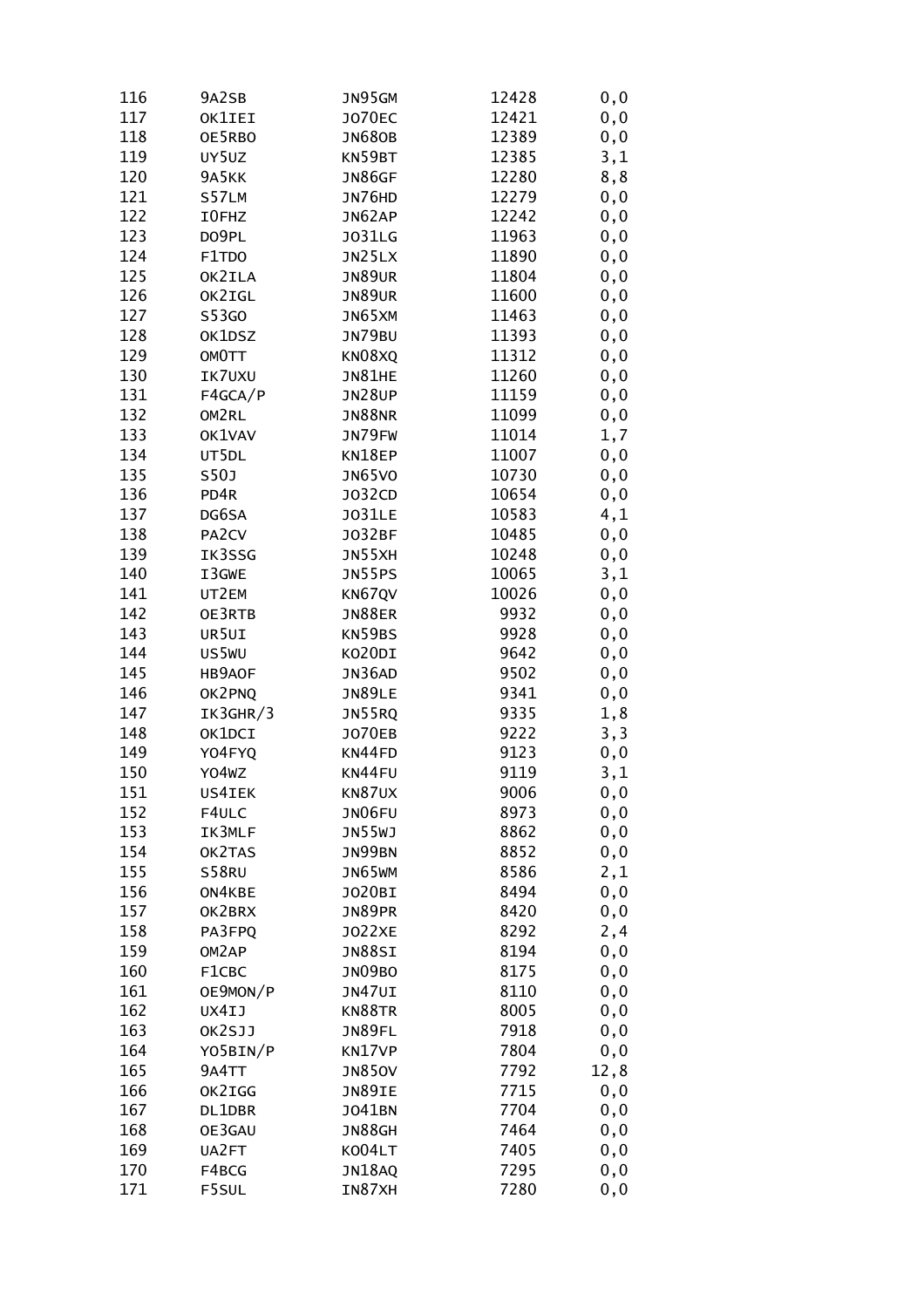| 172 | OK1AYR                         | J080EG        | 7276 | 0, 0 |
|-----|--------------------------------|---------------|------|------|
| 173 | DO1CS                          | J060P0        | 7247 | 0,0  |
| 174 | IW3AJN/3                       | <b>JN55MQ</b> | 7136 | 1,8  |
| 175 | F5IGK                          | JNO9NJ        | 7117 | 10,7 |
| 176 | SP9MM                          | <b>JO90LF</b> | 7045 | 0, 0 |
| 177 | OK1ARO                         | JN79HW        | 6966 | 1,9  |
| 178 | OK1AXG                         | J080BJ        | 6880 | 0, 0 |
| 179 | F <sub>1</sub> US              | IN96BQ        | 6859 | 0,0  |
| 180 | OM7AC                          | <b>JN98NO</b> | 6832 | 0, 0 |
|     |                                |               |      |      |
| 181 | OM3TCC                         | <b>JN88QQ</b> | 6831 | 0, 0 |
| 182 | US5EII                         | KN78JK        | 6769 | 2,9  |
| 183 | YR8E/P                         | KN37KS        | 6636 | 3,7  |
| 184 | F4FFS                          | JN17AW        | 6611 | 0, 0 |
| 185 | OZ7JRL                         | <b>JO54RW</b> | 6548 | 0, 0 |
| 186 | DD <sub>0</sub> v <sub>S</sub> | JN59RJ        | 6540 | 0,0  |
| 187 | GD8EXI                         | <b>IO74PC</b> | 6463 | 0,0  |
| 188 | <b>PAOINA</b>                  | J011WM        | 6368 | 0, 0 |
| 189 | OK1DDV/P                       | JN79EI        | 6364 | 2,6  |
| 190 | Y02GL                          | KN05PS        | 6298 | 0, 0 |
| 191 | OM1RV                          | <b>JN88NC</b> | 6296 | 0, 0 |
| 192 | YO7BPC/P                       | KN24CQ        | 6199 | 0, 0 |
| 193 | IK7LMX                         | JN80XP        | 6158 | 0, 0 |
| 194 | F5PVX/P                        | JN23WE        | 6082 | 19,2 |
| 195 | HA5FB                          | JN97NN        | 5999 | 0, 0 |
| 196 | OK1UFF                         | <b>JO60XR</b> | 5997 | 0, 0 |
| 197 | YO7HVE/P                       | KN24CQ        | 5881 | 0, 0 |
| 198 | IK4WKU                         | <b>JN54MO</b> | 5850 | 0, 0 |
| 199 | PA3HFJ                         | J011VL        | 5768 | 0, 0 |
| 200 | F4EEJ/P                        | IN95VO        | 5767 | 0, 0 |
| 201 | UR6EM                          | KN67RV        | 5678 | 0,0  |
| 202 | IK1YNZ/4                       | JN54ML        | 5334 | 0,0  |
| 203 | DL3YDP                         | <b>JO31NN</b> | 5312 | 0,0  |
| 204 | F4BCY                          | JN07WU        | 5306 | 0, 0 |
| 205 | F5MFI                          | JN07XT        | 5289 | 0, 0 |
| 206 | OK2BRZ                         | JN89PQ        | 5230 |      |
|     |                                |               |      | 0,0  |
| 207 | OM4TC                          | <b>JN88WV</b> | 5014 | 0, 0 |
| 208 | <b>MOINN</b>                   | <b>JO02AF</b> | 4940 | 0,0  |
| 209 | HB9MFM                         | <b>JN37SG</b> | 4929 | 3,1  |
| 210 | HA2MJ                          | JN97DQ        | 4844 | 5,1  |
| 211 | DG60G                          | J042U0        | 4707 | 0, 0 |
| 212 | UT8LE                          | KN79WW        | 4693 | 0, 0 |
| 213 | S540                           | JN75NT        | 4633 | 0, 0 |
| 214 | IW2MXY                         | <b>JN45NO</b> | 4602 | 2,6  |
| 215 | I7CSB                          | <b>JN71QQ</b> | 4599 | 0,0  |
| 216 | F5JJE                          | IN95JV        | 4575 | 0, 0 |
| 217 | S57RT                          | JN66WB        | 4467 | 7,9  |
| 218 | G4LKD                          | I0930Q        | 4427 | 0, 0 |
| 219 | F5DRD                          | <b>JO10GA</b> | 4416 | 0, 0 |
| 220 | OM7CM                          | JN98PP        | 4333 | 0, 0 |
| 221 | OK1DEK                         | JN79FP        | 4252 | 0, 0 |
| 222 | EA2TO                          | IN83FD        | 4186 | 15,8 |
| 223 | F6FAX/P                        | JN18DL        | 4074 | 0, 0 |
| 224 | OK1DMP                         | JN79IX        | 4040 | 0,0  |
| 225 | F4FEY                          | IN97EF        | 3880 | 0,0  |
| 226 | DB1HGV                         | J052DS        | 3830 | 0,0  |
| 227 | F5PZR                          | JN18NT        | 3781 | 0,0  |
|     |                                |               |      |      |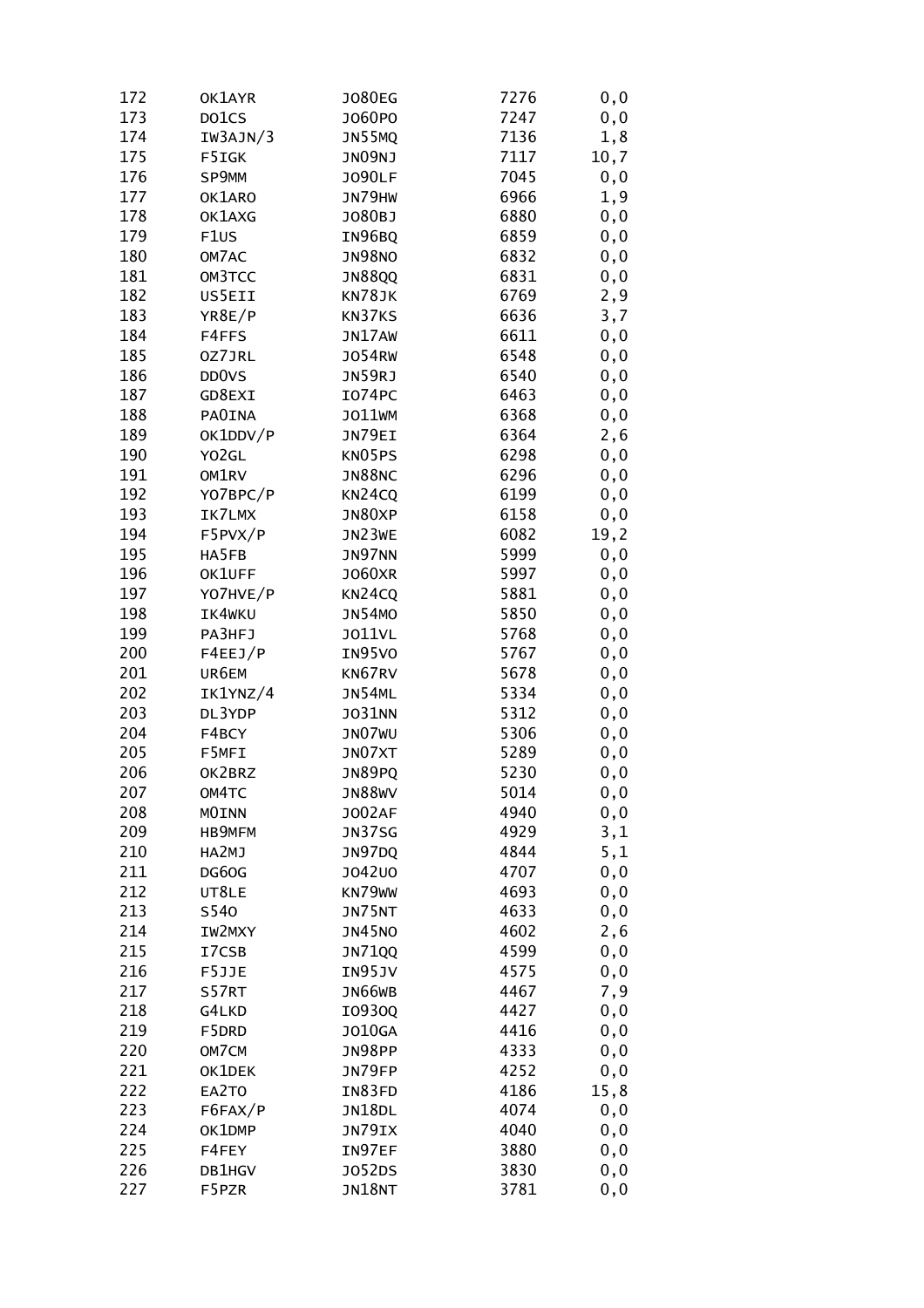| 228 | YO8SHU/P          | KN3600        | 3780 | 0, 0  |
|-----|-------------------|---------------|------|-------|
| 229 | <b>OMOAST</b>     | KN09PH        | 3735 | 0, 0  |
| 230 | OK1UDQ            | <b>JO70NO</b> | 3729 | 0, 0  |
| 231 | OK7GU             | JN69QT        | 3728 | 0, 0  |
| 232 | HB9DPY            | JN37RA        | 3701 | 0, 0  |
| 233 | <b>PAOFEI</b>     | J033BC        | 3697 | 0, 0  |
| 234 | SB7W              | <b>JO65RL</b> | 3686 | 4, 2  |
| 235 | OK1XPB            | <b>JO70GA</b> | 3659 | 0,0   |
| 236 | OK2PMS            | <b>JN89WW</b> | 3646 | 0,0   |
| 237 | 9A2XW             | JN75SM        | 3592 | 0, 0  |
| 238 | LZ2FP             | KN13SE        | 3577 | 0, 0  |
| 238 | G8HGN             | J001F0        | 3577 | 0, 0  |
|     |                   |               |      |       |
| 240 | G8ZRE             | IO83NE        | 3572 | 0, 0  |
| 241 | OK1WGW            | J060WP        | 3512 | 0, 0  |
| 242 | <b>S51AN</b>      | JN76CF        | 3494 | 0, 0  |
| 243 | S57KM             | JN76HD        | 3478 | 0,0   |
| 244 | LZ1JH             | KN12PQ        | 3472 | 0, 0  |
| 245 | IK2ECM            | <b>JN450N</b> | 3468 | 0, 0  |
| 246 | Y08R00/P          | KN3600        | 3414 | 5, 3  |
| 247 | 9A7KFF            | <b>JN750C</b> | 3352 | 0, 0  |
| 248 | IK4VFB            | <b>JN54AU</b> | 3305 | 4, 2  |
| 249 | F6DDW             | JN38DM        | 3124 | 0, 0  |
| 250 | UR3GS             | KN66QR        | 3102 | 5,6   |
| 251 | DO6NI             | <b>JO50NP</b> | 3079 | 0,0   |
| 252 | OM5UM             | <b>JN98EO</b> | 3066 | 0, 0  |
| 253 | OM <sub>1QQ</sub> | <b>JN880D</b> | 3059 | 3,9   |
| 254 | EA7HJZ/P          | IM76HV        | 3047 | 0, 0  |
| 255 | OK1IA             | <b>JO70UP</b> | 3000 | 0, 0  |
| 256 | YO8SJM/P          | <b>KN3600</b> | 2966 | 0, 0  |
| 257 | UT3QT             | KN77UG        | 2938 | 0,0   |
| 258 | F5HVI             | IN98NP        | 2833 | 0,0   |
| 259 | 9A2UV             | JN95GM        | 2773 | 0,0   |
| 260 | IU2CIQ            | <b>JN450L</b> | 2683 | 0,0   |
| 260 | OK2VG             | JN99DN        | 2683 | 0, 0  |
| 262 | F6IHA/P           | JN05CQ        | 2678 | 5,9   |
| 263 | IK3XTY            | <b>JN55JS</b> | 2663 | 3,9   |
| 264 | F1CKB             | IN97SL        | 2655 | 10, 0 |
| 265 | G3YDY             | J001FQ        | 2631 | 0, 0  |
| 266 | SP8DXZ            | KO00XB        | 2618 | 0, 0  |
| 267 | OK1KN             | <b>JO70EC</b> | 2589 | 0, 0  |
| 268 | 9A2KO             | JN75IE        | 2568 | 5,6   |
| 269 | F2NY              | JN23LL        | 2564 | 5,6   |
| 270 | GOHEL/P           | <b>IO81WG</b> | 2451 | 0, 0  |
| 271 | F6CXO             | JN03SL        | 2449 | 0, 0  |
| 272 | G8XVJ/P           | I093AD        | 2426 | 0, 0  |
|     |                   |               |      |       |
| 273 | EA3EBN            | JN12IB        | 2417 | 0,0   |
| 274 | F1TRE             | JN37PV        | 2404 | 0,0   |
| 275 | SQ6NDM            | <b>JO90AK</b> | 2401 | 0, 0  |
| 276 | S53XX             | JN76CF        | 2400 | 0, 0  |
| 277 | G3YJR             | I093FJ        | 2384 | 0, 0  |
| 278 | OM7PY/P           | JN98QH        | 2312 | 0, 0  |
| 279 | G1PPA             | I0930J        | 2273 | 0, 0  |
| 280 | OK1VM             | <b>JO60VR</b> | 2203 | 0,0   |
| 281 | OK1MBT            | J070C0        | 2042 | 0,0   |
| 282 | GW4ZAR            | I083KF        | 2007 | 0,0   |
| 283 | Y04ASV            | KN44HG        | 1984 | 12, 5 |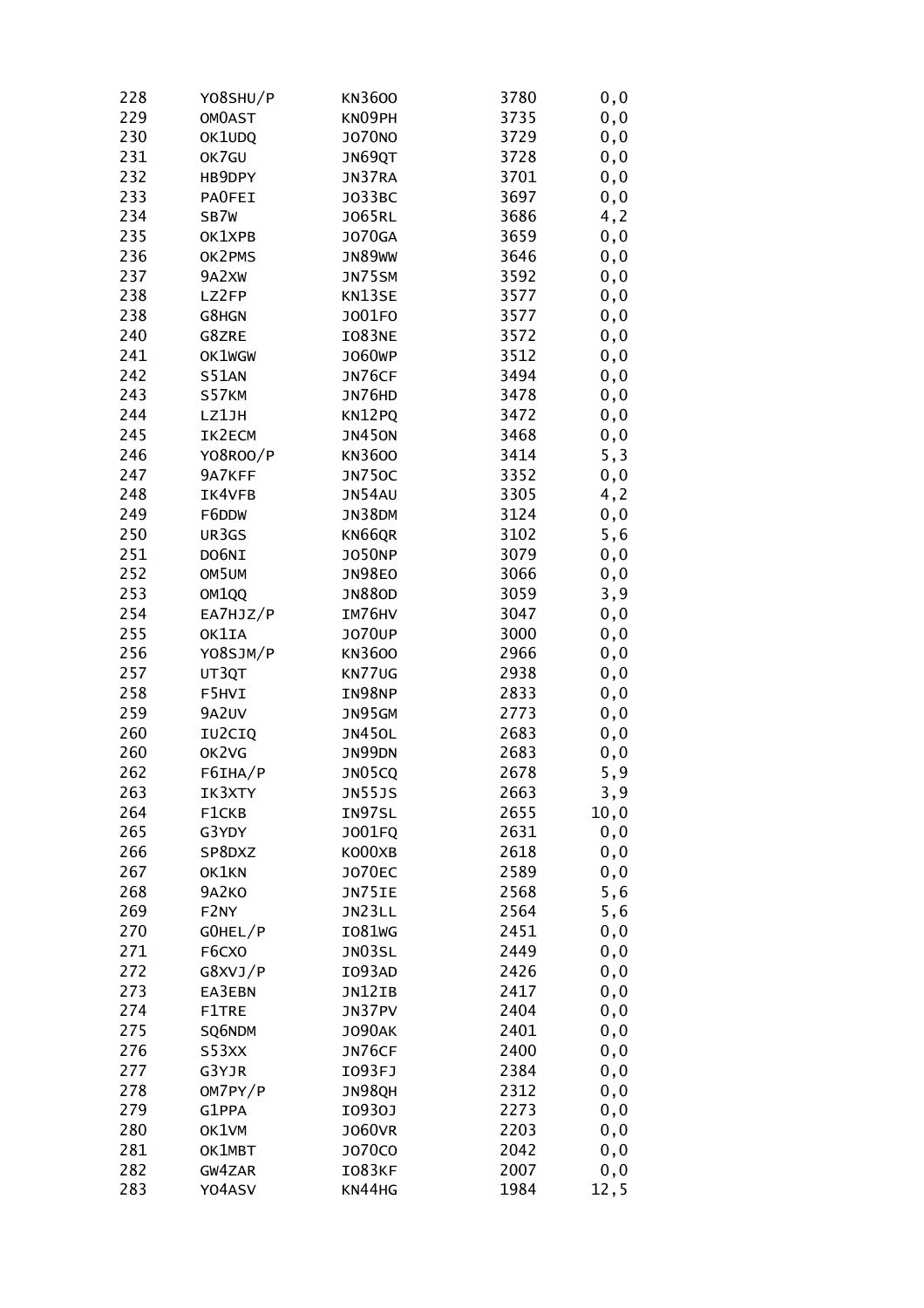| 284 | G3TDH        | IO83WI        | 1981 | 0, 0  |
|-----|--------------|---------------|------|-------|
| 285 | OM8GY        | KN08OR        | 1919 | 0, 0  |
| 286 | IZ3KMY       | JN55NI        | 1879 | 5,0   |
| 287 | 9A2EY        | JN85AT        | 1876 | 0, 0  |
| 288 | OK2BFH       | <b>JN99JQ</b> | 1875 | 0, 0  |
| 289 | G3UBX        | IO82WN        | 1840 | 0, 0  |
| 290 | F6DZQ        | JN09MJ        | 1830 | 0,0   |
| 291 | OK1ANA       | <b>JO70VE</b> | 1733 | 0,0   |
| 292 | G3WJG        | <b>IO91RP</b> | 1731 | 0,0   |
| 293 | 9A3TU        | JN95EH        | 1722 | 0,0   |
| 294 | GWOIRW/P     | IO72WF        | 1707 | 0, 0  |
| 295 | 9A2HX        | JN75EI        | 1702 | 0, 0  |
|     |              | JN53NR        |      |       |
| 296 | IZ5HQB       |               | 1595 | 0, 0  |
| 297 | OK2UPG       | JN99IP        | 1591 | 0,0   |
| 298 | F5GXX        | IN95LP        | 1575 | 0,0   |
| 299 | UR7QDO       | KN77EL        | 1504 | 0,0   |
| 300 | ISOYFG       | JM49TQ        | 1497 | 33,3  |
| 301 | 9A3EBP       | JN75DI        | 1465 | 6,7   |
| 302 | F5CU/P       | JN33HR        | 1353 | 16,7  |
| 303 | YO8BFB       | KN36KR        | 1348 | 0, 0  |
| 304 | G4LDR        | I091EC        | 1345 | 0, 0  |
| 305 | MONVS/P      | <b>IO81XW</b> | 1312 | 0, 0  |
| 306 | OK1FQK       | <b>JO70NA</b> | 1288 | 0,0   |
| 307 | I1PSC        | JN44MJ        | 1225 | 0,0   |
| 308 | IK3ESB       | JN55LK        | 1191 | 0, 0  |
| 309 | OK6TT        | <b>JO80CI</b> | 1168 | 0, 0  |
| 310 | 9A3BO        | JN85QT        | 1132 | 0, 0  |
| 311 | S51WC        | <b>JN750T</b> | 1122 | 0,0   |
| 312 | IK2YSJ       | <b>JN45MM</b> | 1118 | 0,0   |
| 313 | EA3ABK       | <b>JN010K</b> | 1088 | 22,2  |
| 314 | Y04SI        | KN44HE        | 1077 | 0,0   |
| 315 | 9A2VX        | JN75EI        | 1044 | 0,0   |
| 316 | OK1XHD       | JN79IW        | 1037 | 0,0   |
| 317 | E77CV        | JN83PX        | 1030 | 0, 0  |
| 318 | 9A3IVA       | JN85KV        | 1017 | 0, 0  |
| 319 | S53VV        | JN65VN        | 994  | 0, 0  |
| 320 | OK1DJE       | <b>JN89HU</b> | 957  | 0, 0  |
| 321 | OM2ALB       | <b>JN88SI</b> | 945  | 0, 0  |
| 322 | F6GTH        | JN04HD        | 858  |       |
|     |              |               | 854  | 0, 0  |
| 323 | 9A6DAC       | JN75SL        |      | 10, 0 |
| 324 | F6API        | <b>JN03SO</b> | 845  | 0, 0  |
| 325 | <b>OMOAD</b> | KNO9NI        | 817  | 0, 0  |
| 326 | F1HUM        | JN18AS        | 815  | 0, 0  |
| 327 | OK1DEU       | <b>JO80EG</b> | 792  | 0, 0  |
| 328 | G1MZD        | I092NB        | 785  | 0, 0  |
| 329 | G7ICV        | J001GI        | 783  | 0, 0  |
| 330 | IZ2EWV       | <b>JN45QO</b> | 771  | 6,3   |
| 331 | F4GXJ/P      | JN12JM        | 724  | 0, 0  |
| 332 | M/EA4GPZ/P   | <b>IO94EX</b> | 703  | 50,0  |
| 333 | F1MKC        | JN05TR        | 701  | 0, 0  |
| 334 | GOLGS/P      | IO81XW        | 684  | 0, 0  |
| 335 | Y05DAS       | KN17DO        | 670  | 0, 0  |
| 336 | S52B         | <b>JN750P</b> | 656  | 0,0   |
| 337 | DJ1KW        | JN68AX        | 614  | 0, 0  |
| 338 | <b>S57E</b>  | JN75PP        | 599  | 0,0   |
| 339 | DL5RF        | <b>JO31NL</b> | 574  | 0,0   |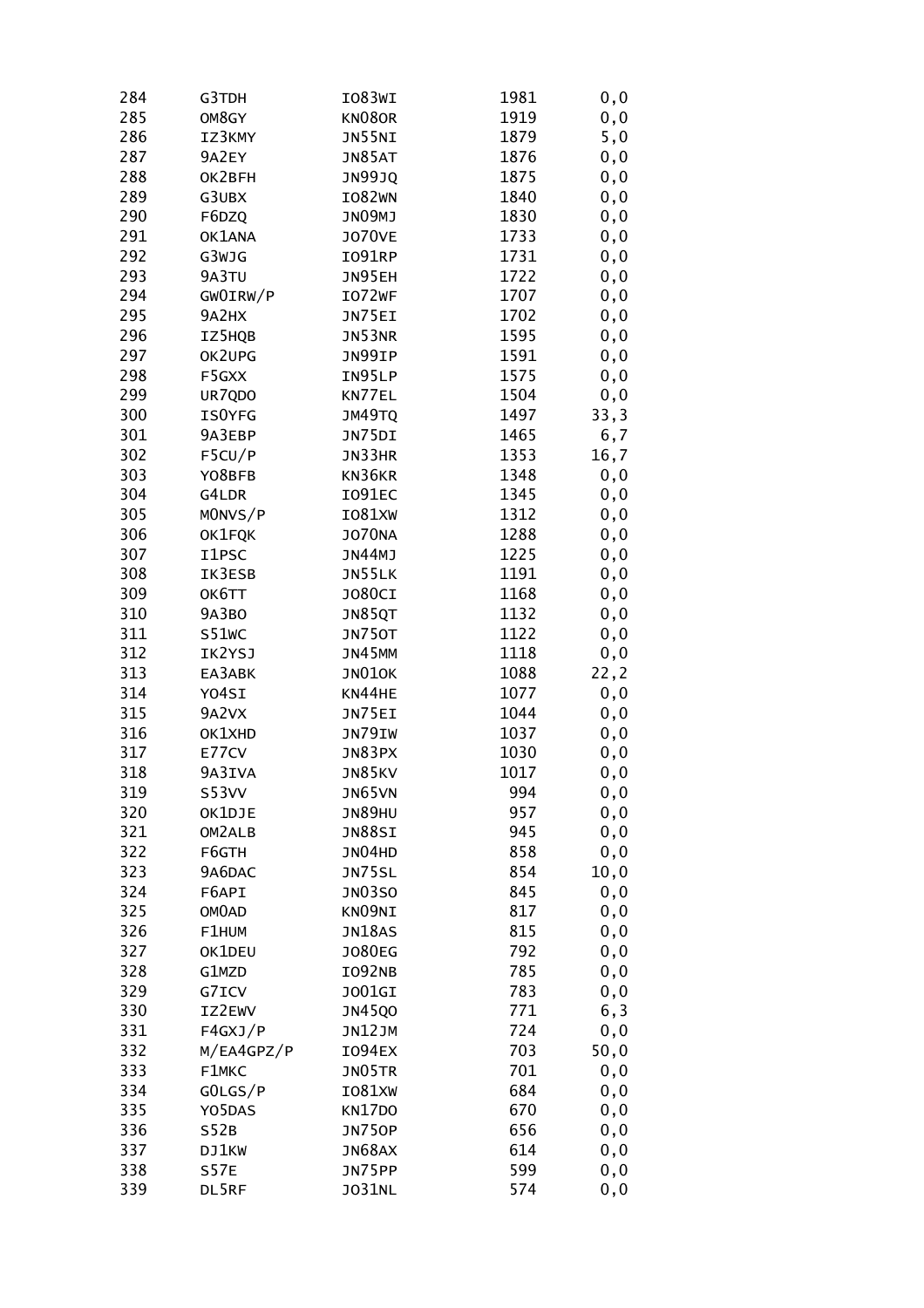| 340 | S51I          | JN76XL        | 568 | 0, 0  |
|-----|---------------|---------------|-----|-------|
| 341 | G3SJX         | I091LC        | 540 | 0, 0  |
| 342 | IK7HIN        | JN81KC        | 535 | 0,0   |
| 343 | IK8XLD        | <b>JN70VO</b> | 534 | 0, 0  |
| 344 | IV3DXW        | <b>JN65QQ</b> | 526 | 0,0   |
| 345 | I2FUM         | JN45MT        | 523 | 0,0   |
| 346 | OM3YFT        | JN99IF        | 521 | 25,0  |
| 347 | S53DB         | JN65UM        | 508 | 16,7  |
| 348 | HB9EYZ/P      | JN37VI        | 500 | 0,0   |
| 349 | G3ZMF         | <b>IO91VH</b> | 480 | 0,0   |
| 350 | F1BCT         | JN18CU        | 478 | $0,0$ |
| 351 | F6BTX         | JN04UF        | 467 | 0,0   |
| 352 | Y06PQE/P      | KN36DF        | 449 | 0,0   |
| 352 | F4JIL         | JN28PC        | 449 | 0,0   |
| 354 | <b>EA1HRR</b> | IN83JJ        | 423 | 60,0  |
| 355 | OE50MP        | <b>JN78AN</b> | 422 | 0, 0  |
| 356 | HB9ATX        | JN37TL        | 418 | 0, 0  |
| 357 | OK2TSV        | <b>JO80UC</b> | 416 | 0, 0  |
| 358 | OM3CVV        | <b>JN88TR</b> | 399 | 0,0   |
| 359 | 9A1EA         | JN75EI        | 390 | 0,0   |
| 360 | F5NTD         | JN25DN        | 383 | 0, 0  |
| 361 | IK4XQT        | JN54QJ        | 370 | 0, 0  |
| 362 | S57CN         | JN75NT        | 362 | 0,0   |
| 363 | <b>S57C</b>   | JN75QW        | 360 | 0,0   |
| 364 | S52AA         | JN76HD        | 343 | 0,0   |
| 365 | OK1VLG        | <b>JO70WI</b> | 330 | 0,0   |
| 366 | 9A3DOS        | JN75EI        | 306 | 0, 0  |
| 367 | F4DEY         | <b>JN18AS</b> | 299 | 0,0   |
| 368 | GOGRI/P       | <b>IO81WG</b> | 270 | 0, 0  |
| 369 | 9A2BW         | JN83GJ        | 251 | 0,0   |
| 370 | OK1AIY/P      | J070SQ        | 198 | 0,0   |
| 371 | OM8TA         | KN080R        | 174 | 0, 0  |
| 372 | IU2BXU        | <b>JN45PN</b> | 126 | 0,0   |
| 373 | 9A4QV         | JN75BB        | 119 | 0,0   |
| 374 | <b>IZ1ERR</b> | JN35UI        | 89  | 0,0   |
| 375 | OK1KZ         | <b>JO70ED</b> | 81  | 83,3  |
| 376 | IW3GYG        | JN55LK        | 74  | 0,0   |
| 377 | 2E0BMA        | IO93RI        | 59  | 0, 0  |
| 378 | Y04BXX        | KN44HB        | 55  | 0,0   |

### Section: 435 MHz, Multi, 6h

| Rank          | Ca11        | WWL    | score | Unique |
|---------------|-------------|--------|-------|--------|
|               | IZ3NOC/5    | JN54QF | 57601 | 2,7    |
| $\mathcal{P}$ | OE1W        | JN77TX | 8457  | 0, 0   |
| 3             | PI4DHV      | J022JW | 4970  | 0, 0   |
| 4             | S59ABL      | JN65WP | 3075  | 0, 0   |
| 5             | <b>S57N</b> | JN76BL | 1904  | 0, 0   |
| 6             | IQ0RM       | JN61GU | 1718  | 20,0   |

# Section: 435 MHz, Multi

| Rank | Ca11          | WWL    | score  | Unique |
|------|---------------|--------|--------|--------|
|      | <b>DLOGTH</b> | J050JP | 186927 | 5, 2   |
|      | OK2A          | J060JJ | 182363 | 0,8    |
|      | DR9A          | JN48EO | 165046 | 3,5    |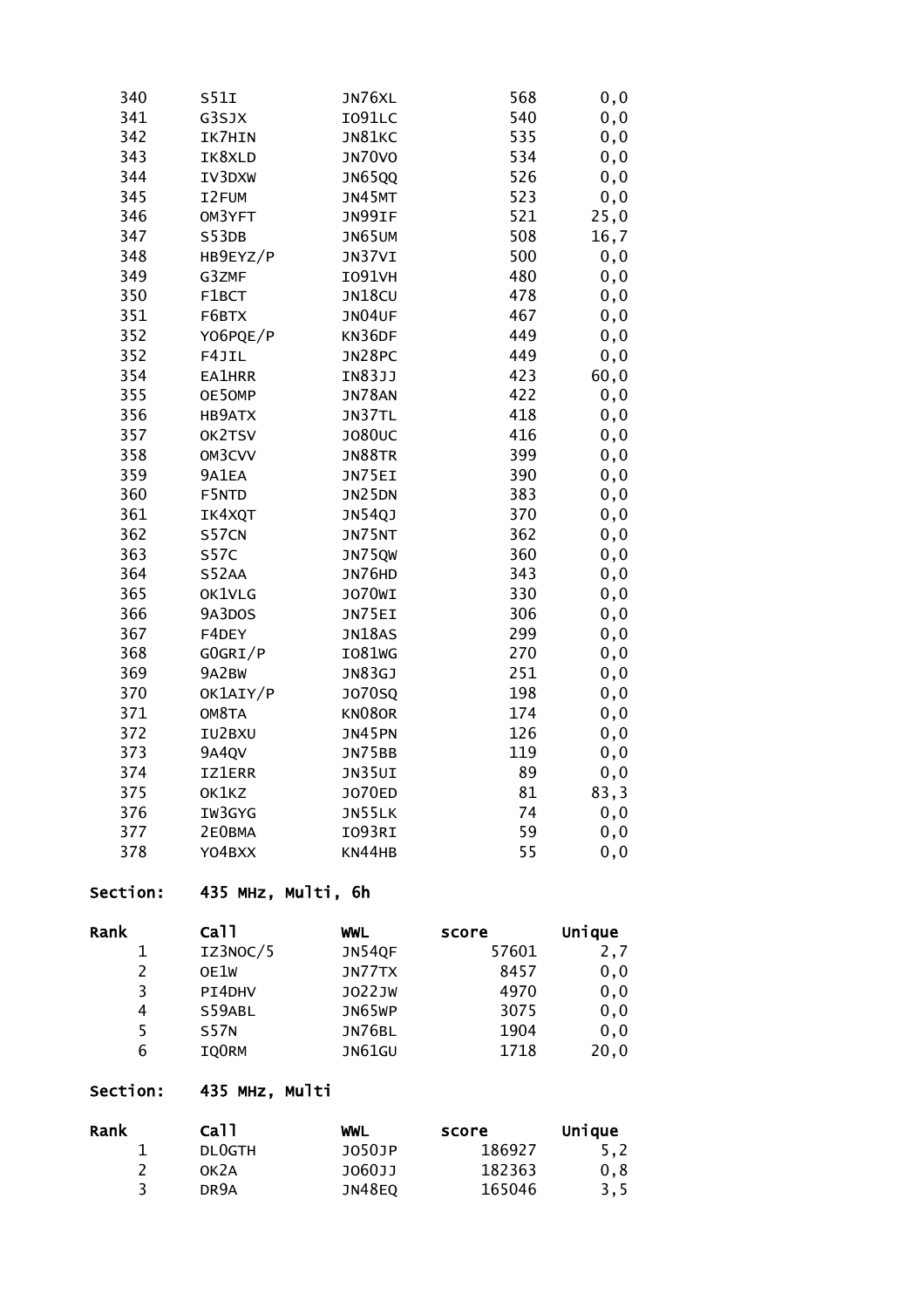| 4  | OL3Z              | JN79FX        | 164637 | 0,6  |
|----|-------------------|---------------|--------|------|
| 5  | OL9W              | JN99CL        | 162424 | 1,4  |
| 6  | <b>DF0MU</b>      | J032PC        | 147831 | 3, 5 |
| 7  | PA6NL             | J021BX        | 144722 | 4,1  |
| 8  | OK <sub>2</sub> C | JN99AJ        | 138597 | 2,0  |
| 9  | DK2A              | JN69LF        | 120860 | 1,8  |
| 10 | S50C              | JN76JG        | 117152 | 0,6  |
| 11 | PI4GN             | <b>JO33II</b> | 114594 | 2,0  |
| 12 | <b>DKONA</b>      | <b>JO50TI</b> | 114564 | 2,0  |
| 13 | OM3KII            | <b>JN88UU</b> | 102762 | 0, 9 |
| 14 | G3M               | J001QD        | 101762 | 4,4  |
| 15 | <b>DLOHTW</b>     | J060QU        | 99734  | 0, 9 |
| 16 | ОМ6А              | JN99JC        | 97202  | 0, 0 |
| 17 | HA1KYY            | JN87FI        | 91728  | 1,0  |
| 18 | F6KSD/P           | JN27UR        | 90198  | 2,8  |
| 19 | HA5KDQ            | JN97LN        | 86316  | 0, 0 |
| 20 | OK1KPA            | <b>JN79US</b> | 84446  | 3,7  |
| 21 | S53D              | JN76BD        | 80226  | 0,0  |
| 22 | S59DGO            | JN75FO        | 77326  | 3,2  |
| 23 | HB9AJ             | JN37SH        | 76404  | 3,9  |
| 24 | M1CRO/P           | J001PU        | 76168  | 2,4  |
| 25 | OE3A              | JN77XX        | 73429  | 1, 3 |
| 26 | HA6W              | KN08FB        | 70872  | 0,0  |
| 27 | OK6R              | <b>JN790W</b> | 62605  | 0, 0 |
| 28 | OE5D              | JN68PC        | 60397  | 1,6  |
| 29 | 9A1CMS            | <b>JN86DM</b> | 58191  | 1,1  |
| 30 | DF0HS/P           | J031AA        | 57945  | 0, 9 |
| 31 | IQ1KW             | <b>JN340P</b> | 51274  | 1,7  |
| 32 | S59P              | <b>JN86A0</b> | 50557  | 0,7  |
| 33 | DR <sub>5</sub> T | JN47KW        | 49988  | 3,0  |
| 34 | TM9A              | <b>JN390C</b> | 46353  | 2,4  |
| 35 | OM3RBS            | JN98KJ        | 45092  | 1, 2 |
| 36 | OK1KHI            | JN69JJ        | 44467  | 0,6  |
| 37 | OK10PT            | JN69NX        | 44445  | 0, 5 |
| 38 | HA5S              | JN97FQ        | 43314  | 0,6  |
| 39 | DK0PU             | <b>JO31JN</b> | 42762  | 2,6  |
| 40 | OM3KTR            | JN88SI        | 40617  | 0,0  |
| 41 | HG7B              | JN97LW        | 40606  | 0,6  |
| 42 | HB9XC             | JN37MD        | 37393  | 0,8  |
| 43 | LZ9A              | KN12UT        | 37112  | 7,0  |
| 44 | <b>DLONF</b>      | JN59PL        | 36846  | 3, 3 |
| 45 | DR <sub>OP</sub>  | <b>JN48HU</b> | 36574  | 3,4  |
| 46 | OK2KJU            | JN89SJ        | 35398  | 0,6  |
| 47 | OM6W              | JN99FK        | 34384  | 0,7  |
| 48 | HB9GF             | JN37WB        | 34270  | 8,5  |
| 49 | OK2I              | JN89XX        | 34149  | 0, 9 |
| 50 | HG7F              | JN97KR        | 33119  | 0, 0 |
| 51 | 9A1CDD/P          | JN95LI        | 31744  | 0, 0 |
| 52 | ON4HCC            | <b>JO20KV</b> | 31519  | 2, 4 |
| 53 | OK1KUO            | <b>JO80FF</b> | 31281  | 0, 0 |
| 54 | OK5K              | JN99CT        | 31199  | 0, 0 |
| 55 | OM3RRC            | JN99EH        | 30155  | 0,7  |
| 56 | ОМЗКМА            | <b>JN88RP</b> | 29963  | 0,0  |
| 57 | <b>9A8D</b>       | JN95LM        | 29881  | 0,0  |
| 58 | GOXDI             | I091RQ        | 27930  | 3,9  |
| 59 | R6DZ              | KN96CQ        | 26264  | 4,2  |
|    |                   |               |        |      |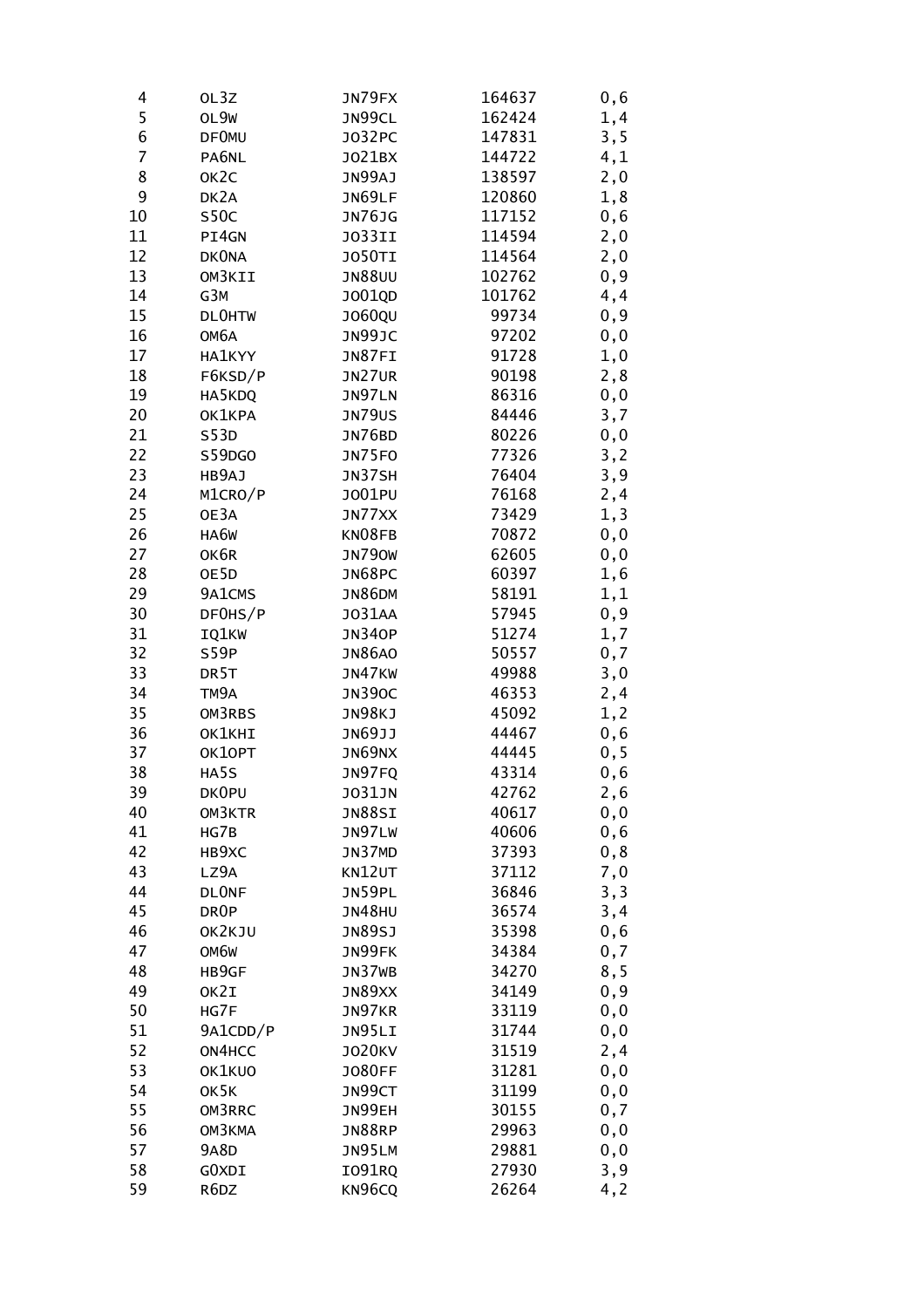| 60  | OK1KFB            | JN79BC        | 25396 | 4,4  |
|-----|-------------------|---------------|-------|------|
| 61  | HB9RF             | JN47FB        | 25334 | 0, 0 |
| 62  | <b>DLOFM</b>      | JN57GN        | 24343 | 2,5  |
| 63  | OK1KKD            | J060WD        | 24158 | 0, 0 |
| 64  | RM7T/6            | LN09IQ        | 22458 | 8,0  |
| 65  | F6KCZ/P           | IN99PI        | 21700 | 11,0 |
| 66  | OK5Y              | JN79FV        | 21571 | 0, 0 |
| 67  | OK1KKI            | JN79NF        | 20952 | 4,4  |
| 68  | UW1G              | KN67UA        | 20780 | 1,6  |
| 69  | OK2M              | JN69UN        | 20430 | 2,1  |
| 70  | OK2KYZ            | JN89XN        | 20391 | 0, 0 |
| 71  | <b>S51A</b>       | JN75ES        | 20055 | 1,9  |
| 72  | LZ7J              | KN22HS        | 19803 | 0, 0 |
| 73  | HA7ITU            | JN97LF        | 19504 | 1,1  |
| 74  | OL1B              | J080IB        | 19181 | 0, 8 |
| 75  | OK2KPD            | <b>JO80UB</b> | 19177 | 0, 9 |
| 76  | DLOD/P            | J062Q0        | 18456 | 2,6  |
| 77  | OT5A/P            | <b>JO30AM</b> | 18318 | 2,1  |
| 78  | OK2KEA            | JN89EJ        | 18221 | 0, 0 |
| 79  | OL1Z              | <b>JN88AU</b> | 18207 | 2, 2 |
| 80  | 9A <sub>0</sub> C | <b>JN85AO</b> | 18188 | 2,7  |
| 81  | <b>9A1E</b>       | JN85QT        | 17925 | 0, 0 |
| 82  | F8KCF/P           | JN36CD        | 17363 | 4,4  |
| 83  | OK20AS            | <b>JN89DO</b> | 17248 | 0, 0 |
| 84  | UV2L/P            | KN89AK        | 15713 | 0, 0 |
| 85  | OM3RLA            | <b>JN98LB</b> | 15649 | 0, 0 |
| 86  | OK2KFJ            | <b>JN88HU</b> | 14995 | 0, 0 |
| 87  | OK1KCB            | JN79GB        | 14334 | 0, 0 |
| 88  | HB9CLN            | JN37XA        | 14318 | 3,2  |
| 89  | F5JFU/P           | JN17XE        | 13953 | 3, 5 |
| 90  | RX6APY            | KN94GQ        | 13899 | 0, 0 |
| 91  | OK1KAD            | J060LJ        | 13717 | 2,1  |
| 92  | F4FSD/P           | JN19EF        | 13361 | 0,0  |
| 93  | OK2KOL            | JN99BN        | 13352 | 1, 2 |
| 94  | TM54E             | <b>JN28WQ</b> | 12241 | 7,0  |
| 95  | OM3KFV            | JN99LD        | 12198 | 1,6  |
| 96  | UR4EWZ            | KN87CX        | 11790 | 2, 2 |
| 97  | I3NGL             | JN65DR        | 11775 | 7,8  |
| 98  | OK2RAS            | JN99FP        | 11711 | 6, 3 |
| 99  | HB65AG            | JN47DN        | 11562 | 1,7  |
| 100 | HB9BHW            | <b>JN47QG</b> | 11535 | 4,5  |
| 101 | RA3RF             | LO03WK        | 11265 | 30,0 |
| 102 | YR8D              | <b>KN270D</b> | 9711  | 0, 0 |
| 103 | <b>DNOUKW</b>     | <b>JO31LG</b> | 9690  | 0, 0 |
| 104 | 9A9D              | JN85KV        | 9541  | 4, 2 |
| 105 | TMOL              | <b>JN04RO</b> | 9425  | 6, 5 |
| 106 | F6KPL             | IN99IO        | 8434  | 3,0  |
| 107 | OM3KDX            | KN19DB        | 7753  | 0, 0 |
| 108 | MOWAF/P           | IO92WU        | 7442  | 3, 5 |
| 109 | DL2PK             | JO31IK        | 6712  | 0, 0 |
| 110 | ОК2ОНА            | JN89PP        | 6504  | 0, 0 |
| 111 | G8NEY             | <b>IO81VK</b> | 5993  | 0,0  |
| 112 | F5KHP             | JN03KV        | 5842  | 0,0  |
| 113 | OK1KKA            | <b>JO70NA</b> | 4480  | 5,0  |
| 114 | IZ3XHV            | JN66EA        | 4472  | 7,7  |
| 115 | HG5W              | JN97HG        | 4081  | 4,6  |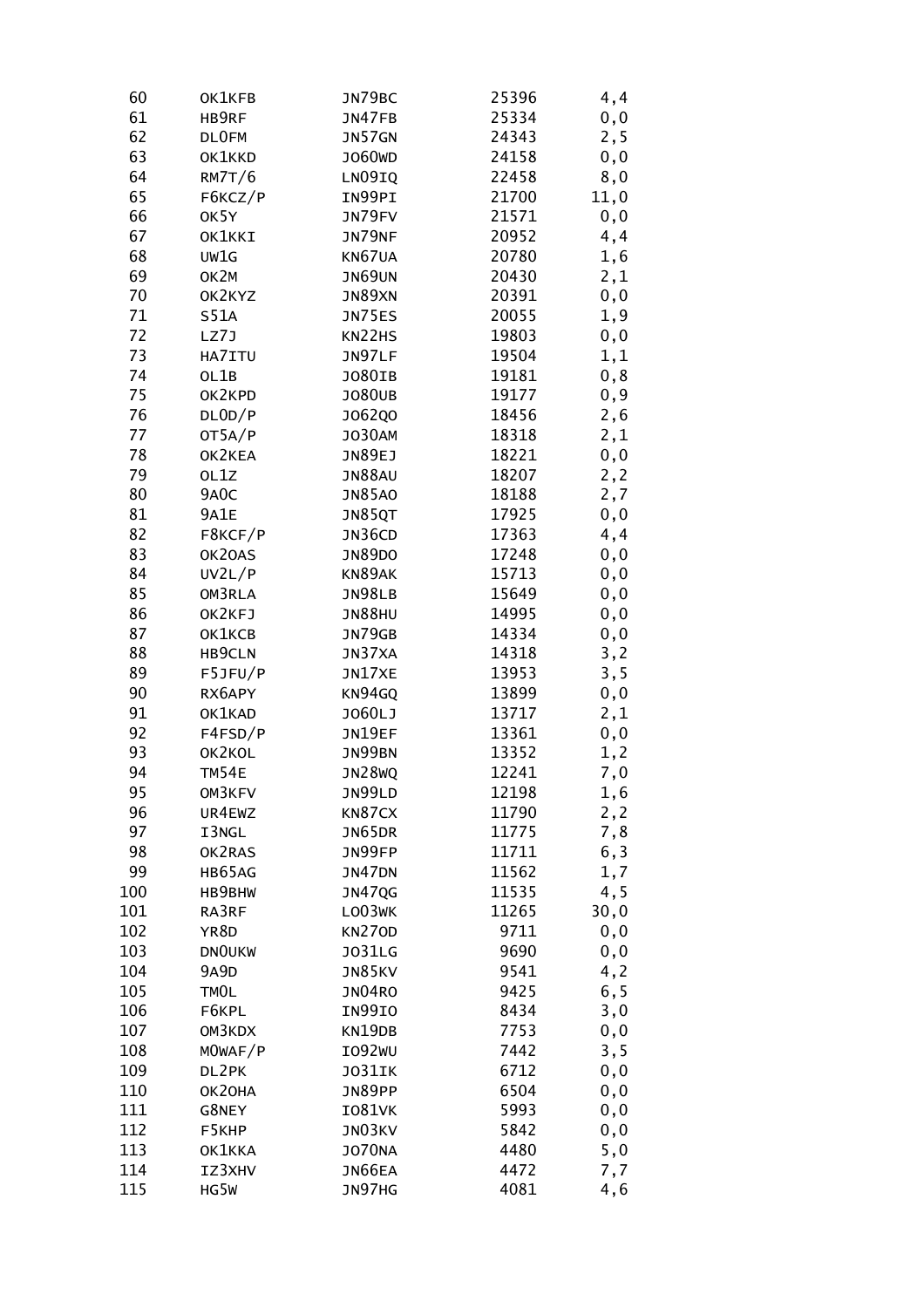| 116 | F1JKY/P      | JN25TE        | 3742 | 12, 5 |
|-----|--------------|---------------|------|-------|
| 117 | G8CUL        | I091J0        | 3197 | 6, 3  |
| 118 | YU1BBV       | KN04GR        | 3083 | 0, 0  |
| 119 | F6KKA        | <b>JN24BE</b> | 2758 | 11,8  |
| 120 | F8KGZ/P      | JN38BL        | 2395 | 0, 0  |
| 121 | <b>DLOMI</b> | <b>JO42KH</b> | 2367 | 0, 0  |
| 122 | F6KOH        | JN09BM        | 2180 | 0, 0  |
| 123 | OM3KEG       | JN98ET        | 2157 | 8,3   |
| 124 | S59DME       | <b>JN7500</b> | 2030 | 0, 0  |
| 125 | HB9LU        | JN46BX        | 1790 | 7,1   |
| 126 | F5RMK        | IN980J        | 1101 | 0, 0  |
| 127 | YO6KNY/P     | KN36DF        | 1035 | 0, 0  |
| 128 | EA3RCH/P     | <b>JN12BB</b> | 935  | 14,3  |
| 129 | OK1KHA       | <b>JO80CI</b> | 903  | 0, 0  |

|          | ca11              | WWL           |
|----------|-------------------|---------------|
| checklog | PA/LY3BAG         | <b>JO11RN</b> |
| checklog | OK1MCS            | JN68RX        |
| checklog | YL <sub>2FZ</sub> | KO37QI        |
| checklog | MOICR             | I091S0        |

## Section: 1,3GHz, Single

| Rank           | Ca <sub>11</sub> | <b>WWL</b>    | score | Unique |
|----------------|------------------|---------------|-------|--------|
| 1              | DF4IA0           | <b>JN48WM</b> | 39577 | 0, 9   |
| $\overline{2}$ | IK3GHY           | JN65DM        | 38838 | 1,0    |
| 3              | G3XDY            | J0020B        | 34769 | 1,1    |
| 4              | <b>PAOEHG</b>    | J022HB        | 33480 | 0, 0   |
| 5              | OK1MAC           | <b>JN79IO</b> | 30474 | 0,0    |
| 6              | 9A2SB            | JN95GM        | 21743 | 0,0    |
| $\overline{7}$ | IZ4BEH           | JN54VK        | 21422 | 2,0    |
| 8              | HA8V             | KN06HT        | 20863 | 0, 0   |
| 9              | OK1VEI           | JN69JJ        | 19173 | 2,7    |
| 10             | DK7QX            | <b>JO42KH</b> | 19010 | 1,7    |
| 11             | DG6ISR           | J061PK        | 18481 | 0,0    |
| 12             | ON4CJQ/P         | <b>JO20KW</b> | 16964 | 1,8    |
| 13             | OE5RBO           | <b>JN680B</b> | 15419 | 0,0    |
| 14             | PA0S             | <b>JO21FW</b> | 15070 | 2, 3   |
| 15             | DL3YEE           | <b>JO50LX</b> | 14692 | 1,6    |
| 16             | G4NBS            | <b>JO02AF</b> | 14178 | 3,0    |
| 17             | OE5JFL           | <b>JN68MG</b> | 13732 | 2,4    |
| 18             | DH1FM            | <b>JO60LK</b> | 13022 | 0,0    |
| 19             | <b>9A5M</b>      | <b>JN95GO</b> | 13012 | 0, 0   |
| 20             | OM5CM            | JN98DF        | 12834 | 0,0    |
| 21             | IW3SPI           | <b>JN66OD</b> | 11543 | 0, 0   |
| 22             | OK2GD            | <b>JN89BO</b> | 11515 | 0,0    |
| 23             | DK2ZF/P          | J043WJ        | 11385 | 5, 3   |
| 24             | OK2PNQ           | <b>JN89LE</b> | 11320 | 0, 0   |
| 25             | DK1KC/P          | JN58QH        | 11188 | 2,6    |
| 26             | DL1SUZ           | <b>JO53UN</b> | 11021 | 0,0    |
| 27             | S51Z0            | <b>JN86DR</b> | 10225 | 0,0    |
| 28             | 0Z1FF            | J045B0        | 10050 | 11,1   |
| 29             | DG8NCO           | <b>JO50VH</b> | 9934  | 2,4    |
| 30             | 9A2UV            | JN95GM        | 9705  | 3, 3   |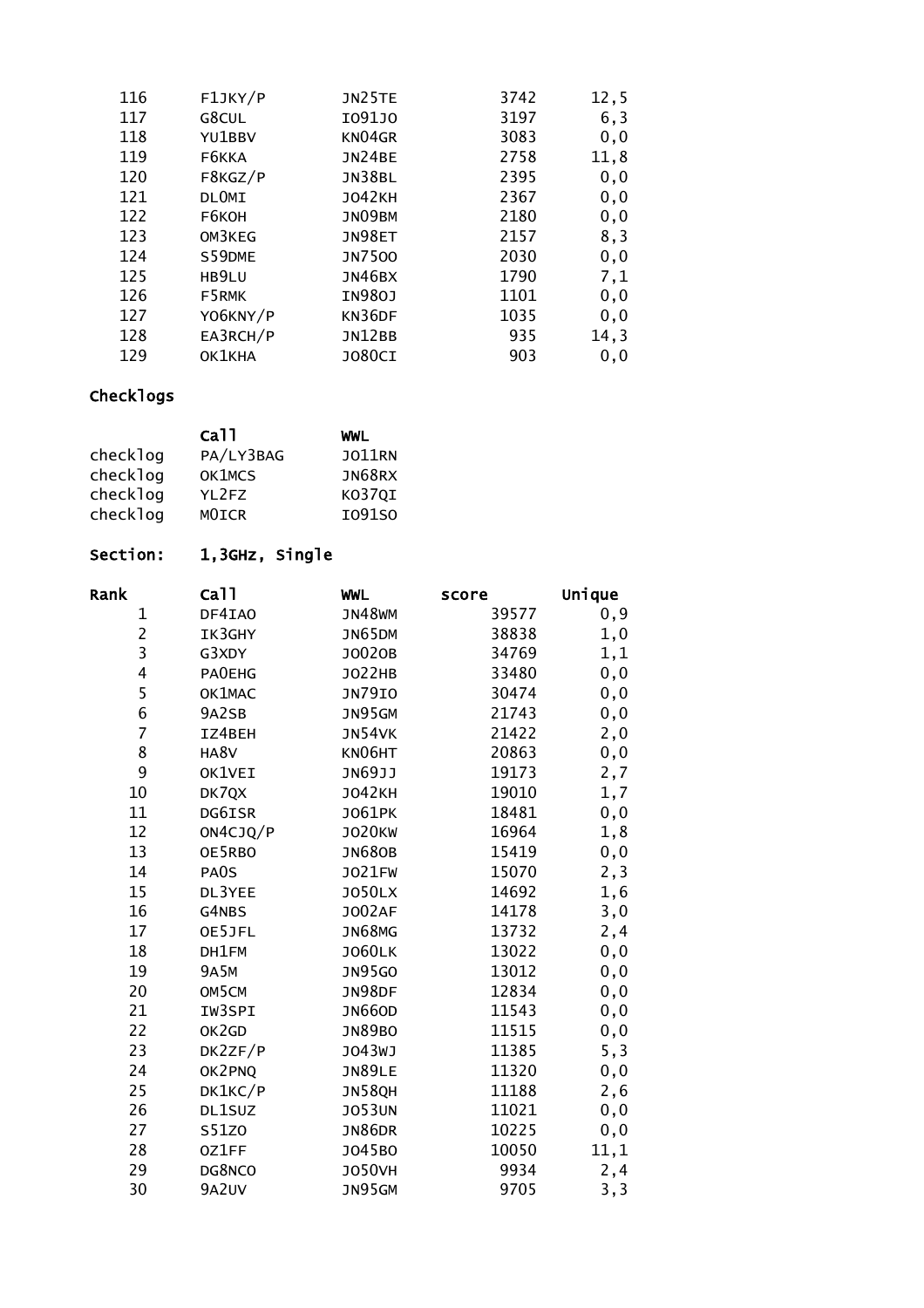| 31 | YU1LA              | KN04FR        | 9377 | 0, 0  |
|----|--------------------|---------------|------|-------|
| 32 | <b>I1KFH</b>       | JN45FG        | 9354 | 0, 0  |
| 33 | F1AZJ/P            | <b>JN280K</b> | 9228 | 10, 0 |
| 34 | G2L                | J001RJ        | 8156 | 0, 0  |
| 35 | F6APE              | IN97QI        | 8111 | 3,9   |
| 36 | PA3FPQ             | <b>JO22XE</b> | 7520 | 0, 0  |
| 37 | DD <sub>0</sub> VS | JN59RJ        | 7511 | 3, 3  |
| 38 | OK1PGS             | JN69MX        | 7001 | 0, 0  |
| 39 | G3YJR              | I093FJ        | 6987 | 0, 0  |
| 40 | OK1IA              | <b>JO70UP</b> | 6962 | 0, 0  |
| 41 | OK1DEU             | <b>JO80EG</b> | 6960 | 0, 0  |
| 42 | PA0BAT             | J031FX        | 6947 | 0, 0  |
| 43 | GD8EXI             | <b>IO74PC</b> | 6667 | 0,0   |
| 44 | HB9JNX             | JN47QG        | 6437 | 7,0   |
| 45 | R6CS               | KN95BW        | 6377 | 0,0   |
| 46 | <b>PAOWMX</b>      | J021XI        | 6300 | 4,4   |
| 47 | G8EOP              | <b>IO93EQ</b> | 6173 | 0, 0  |
| 48 | HB9BAT/P           | <b>JN37SG</b> | 6074 | 2,9   |
| 49 | SP9MM              | <b>JO90LF</b> | 6022 | 0, 0  |
| 50 | YO5LD/P            | KN17VP        | 5782 | 0, 0  |
| 51 | OK1MGW             | <b>JO70WF</b> | 5770 | 0, 0  |
| 52 | OK2BDS             | JN79WF        | 5703 | 0, 0  |
| 53 | PA3AWJ             | J021GW        | 5585 | 0,0   |
| 54 | <b>PE1EWR</b>      | <b>JO11SL</b> | 5235 | 0, 0  |
| 55 | G4LDR              | I091EC        | 4963 | 3,9   |
| 56 | OK2ZTK             | JN89QP        | 4925 | 0, 0  |
| 57 | G7LRQ              | <b>IO91TQ</b> | 4741 | 0, 0  |
| 58 | YO5AVN/P           | KN17VP        | 4732 | 0, 0  |
| 59 | YO5BIN/P           | KN17VP        | 4666 | 0, 0  |
| 60 | G3UVR              | <b>IO83KH</b> | 4644 | 0,0   |
| 61 | OE8FNK/P           | <b>JN66U0</b> | 4624 | 0, 0  |
| 62 | ON4KBE             | J020BI        | 4620 | 10,0  |
| 63 | M5MUF              | I092JP        | 4383 | 0,0   |
| 64 | OK1DKX             | JN79GB        | 4382 | 0, 0  |
| 65 | S53FO              | JN76ID        | 4326 | 0,0   |
| 66 | LA0BY              | J059IX        | 4261 | 37,5  |
| 67 | ON4CDU             | J020GS        | 4179 | 0, 0  |
| 68 | F1MOZ              | IN93RS        | 3970 | 0, 0  |
| 69 | OK1VAV             | JN79FW        | 3933 | 9,1   |
| 70 | OE3RTB             | <b>JN88ER</b> | 3867 | 0, 0  |
| 71 | OK1UFF             | <b>JO60XR</b> | 3794 | 0, 0  |
| 72 | OK1DCI             | <b>JO70EB</b> | 3725 | 0, 0  |
| 73 | OE3PVC/P           | JN77TX        | 3701 | 0, 0  |
| 74 | LY2WR              | KO24FO        | 3413 | 0, 0  |
| 75 | OK2TT              | J0800B        | 3398 | 4,0   |
| 76 | OE3REC/P           | JN77TX        | 3230 | 6,3   |
| 77 | IK3VZ0             | JN55XA        |      |       |
| 78 |                    |               | 3218 | 0, 0  |
| 79 | F1TDO              | JN25LX        | 3098 | 6,7   |
|    | I3GWE              | JN55PS        | 3075 | 4,4   |
| 80 | G4BRK              | <b>IO91HP</b> | 3068 | 0, 0  |
| 81 | OK8WW              | JN79BU        | 3058 | 0, 0  |
| 82 | YU1EM              | KN04FT        | 3055 | 0, 0  |
| 83 | HB9MDP             | JN47RG        | 2976 | 0,0   |
| 84 | OK1IPU             | JN69JX        | 2911 | 0, 0  |
| 85 | IK6LLJ             | JN62WW        | 2865 | 0,0   |
| 86 | EA7AHA/P           | IM76HV        | 2795 | 0,0   |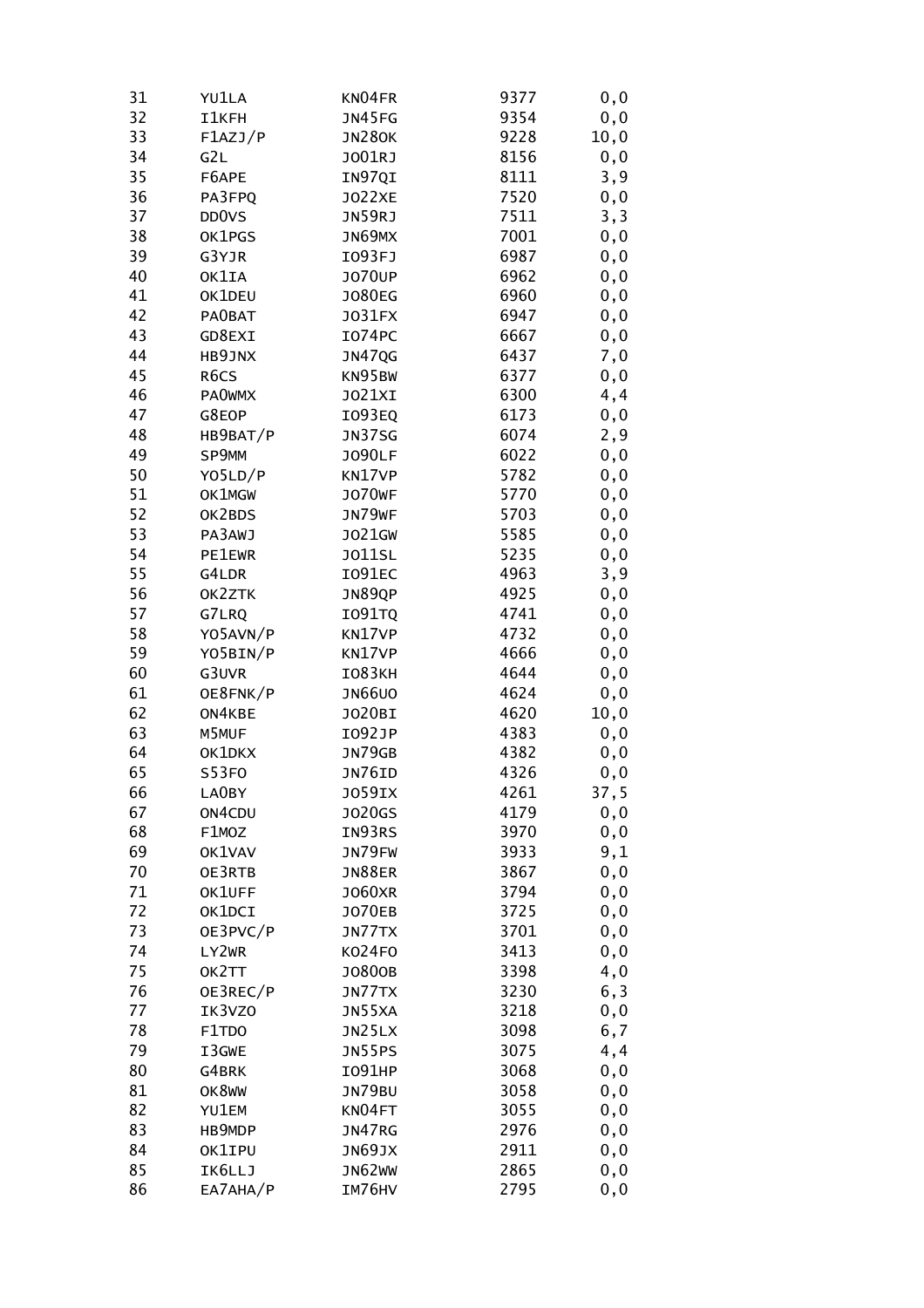| 86  | EA7HJZ/P     | IM76HV        | 2795 | 0, 0 |
|-----|--------------|---------------|------|------|
| 88  | 9A1IW        | JN75SL        | 2755 | 0, 0 |
| 89  | TM6T         | JN18GF        | 2741 | 18,8 |
| 90  | OK1DXD       | JN79IX        | 2718 | 3, 9 |
| 91  | OK1VM        | <b>JO60VR</b> | 2652 | 6,3  |
| 92  | S51DI        | JN76VL        | 2595 | 0, 0 |
| 93  | G8DTF        | IO83SM        | 2561 | 7,7  |
| 94  | OM5KV        | JN97BS        | 2497 | 0,0  |
| 95  | F5PVX/P      | JN23WE        | 2489 | 36,4 |
| 96  | GOLGS/P      | <b>IO81XW</b> | 2471 | 5,3  |
| 97  | OK2UUJ       | <b>JO80NB</b> | 2462 | 0, 0 |
| 98  | OK1AIY/P     | J070SQ        | 2444 | 0, 0 |
| 99  | OK1IEI       | <b>JO70EC</b> | 2368 | 0, 0 |
| 100 | I4CIV        | JN63FX        | 2265 | 0,0  |
| 101 | DL3YDP       | J031NN        | 2206 | 0,0  |
| 102 | I0FHZ        | JN62AP        | 2121 | 33,3 |
| 103 | <b>S50J</b>  | <b>JN65VO</b> | 2046 | 0, 0 |
| 104 | IK3TCH       | JN55MP        | 1912 | 18,8 |
| 105 | F5JJE        | IN95JV        | 1791 | 21,4 |
| 106 | S58RU        | JN65WM        | 1780 | 0, 0 |
| 107 | F6IHA/P      | JN05CQ        | 1764 | 9,1  |
| 108 | Y04wZ        | KN44FU        | 1740 | 0, 0 |
| 109 | DL4SBK/P     | JN49QA        | 1739 | 7,7  |
| 110 | DL1DBR       | J041BN        | 1673 | 0, 0 |
| 111 | OE5LHM/P     | <b>JN78JM</b> | 1656 | 6,7  |
| 112 | DG6SA        | <b>JO31LE</b> | 1567 | 0, 0 |
| 113 | <b>MOINN</b> | <b>JO02AF</b> | 1532 | 0, 0 |
| 114 | OK1DKB       | JN79JA        | 1422 | 0,0  |
| 115 | 3Z3Z         | <b>JO82LN</b> | 1299 | 0,0  |
| 116 | F4BCG        | JN18AQ        | 1289 | 14,3 |
| 117 | F4EEJ/P      | IN95VO        | 1258 | 0,0  |
| 118 | OK1FHA       | J060RA        | 1221 | 0, 0 |
| 119 | F5PZR        | JN18NT        | 1184 | 0,0  |
| 120 | DL2PK        | JO31IK        | 1177 | 0, 0 |
| 121 | IK2ILG       | JN45XR        | 1172 | 0,0  |
| 122 | OM5LD        | JN98AH        | 1169 | 0, 0 |
| 123 | G3WJG        | <b>IO91RP</b> | 1152 | 0,0  |
| 124 | F5IGK        | JN09NJ        | 1070 | 0,0  |
| 125 | IV3DXW       | <b>JN65QQ</b> | 1008 | 0,0  |
| 126 | PAOFEI       | J033BC        | 998  | 0, 0 |
| 127 | F5MFI        | JN07XT        | 994  | 0, 0 |
| 128 | OK1XPB       | <b>JO70GA</b> | 971  | 0, 0 |
| 129 | I5WBE        | JN53JR        | 941  | 0, 0 |
| 130 | I1PSC        | JN44MJ        | 938  | 11,1 |
| 131 | DG6ME        | <b>JO51KV</b> | 912  | 0, 0 |
| 132 | S53VV        | JN65VN        | 883  | 0, 0 |
| 133 | HA2MJ        | JN97DQ        | 771  | 0, 0 |
| 134 | HB9AOF       | JN36AD        | 758  | 11,1 |
| 134 | F5HVI        | IN98NP        | 758  | 0, 0 |
| 136 | DL4ZAA       | J041RB        | 695  | 0, 0 |
| 137 | IW3IAQ       | JN55PK        | 692  | 0, 0 |
| 138 | IK3MLF       | <b>JN55WJ</b> | 690  | 0, 0 |
| 139 | OK2BFH       | <b>JN99JQ</b> | 673  | 0,0  |
| 140 | F6CXO        | JN03SL        | 615  | 0, 0 |
| 141 | HB9EWL       | JN37TL        | 613  | 0, 0 |
| 142 | IK2RLN       | JN45UR        | 611  | 0,0  |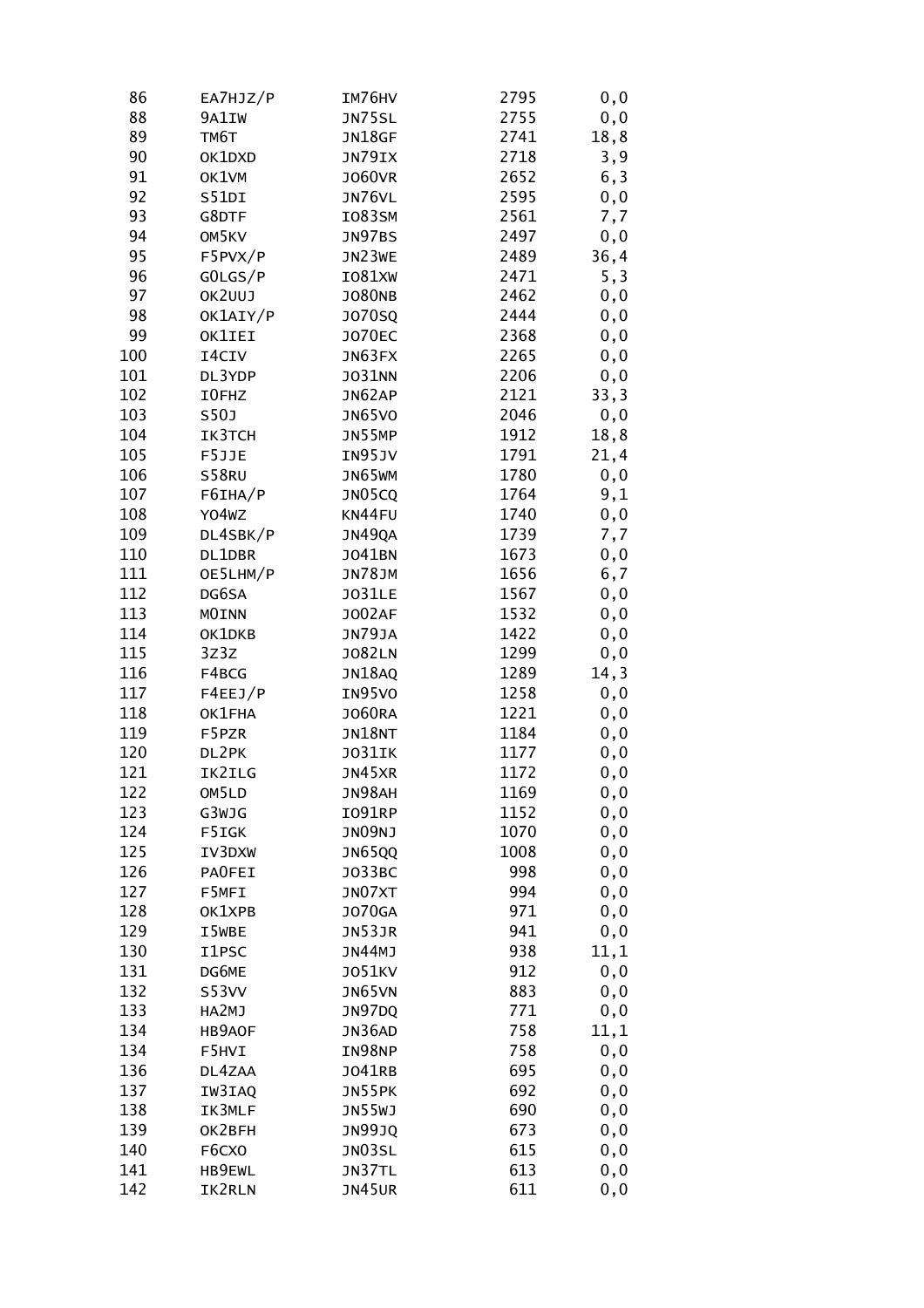| 143 | I3EJ          | <b>JN55NL</b> | 597 | 0, 0 |
|-----|---------------|---------------|-----|------|
| 144 | F5GXX         | IN95LP        | 567 | 0,0  |
| 145 | 9A5IGY        | <b>JN75SL</b> | 533 | 0,0  |
| 146 | OK1JHM        | <b>JO70CO</b> | 498 | 0,0  |
| 147 | IK2YSJ        | JN45MM        | 468 | 0, 0 |
| 148 | YO7LBX/P      | KN15FI        | 443 | 0, 0 |
| 149 | <b>HB9ABN</b> | JN47QK        | 426 | 0, 0 |
| 150 | DJ10B         | <b>JN480M</b> | 418 | 0,0  |
| 151 | F6DDW         | JN38DM        | 399 | 0, 0 |
| 152 | OM2RL         | <b>JN88NR</b> | 394 | 0, 0 |
| 153 | S53XX         | JN76CF        | 392 | 0,0  |
| 154 | OM3YFT        | JN99IF        | 380 | 0, 0 |
| 155 | F6BTX         | JN04UF        | 367 | 0,0  |
| 156 | G3ZMF         | <b>I091VH</b> | 361 | 0, 0 |
| 157 | <b>PE1RLF</b> | J032CG        | 360 | 0, 0 |
| 158 | OK2VG         | JN99DN        | 331 | 0, 0 |
| 159 | OK2LL         | J0800B        | 291 | 0,0  |
| 160 | OK1ANA        | <b>JO70VE</b> | 277 | 0, 0 |
| 161 | 9A4QV         | JN75BB        | 274 | 0, 0 |
| 162 | OM5UM         | <b>JN98EO</b> | 268 | 0,0  |
| 163 | EA3EBN        | JN12IB        | 265 | 0, 0 |
| 164 | IK3ESB        | JN55LK        | 257 | 0,0  |
| 165 | HB9EYB        | JN37TL        | 211 | 0, 0 |
| 166 | IK4VFB        | JN54AU        | 202 | 0, 0 |
| 167 | Y04ASV        | KN44HG        | 201 | 0, 0 |
| 168 | 9A6DAC        | <b>JN75SL</b> | 195 | 20,0 |
| 169 | OM7CM         | JN98PP        | 171 | 0, 0 |
| 170 | OK1RH         | JN79FV        | 132 | 0, 0 |
| 171 | OE9MON/P      | JN47UI        | 113 | 0, 0 |
| 172 | S54T          | JN75EW        | 100 | 0,0  |
| 173 | <b>IZ1ERR</b> | JN35UI        | 89  | 0,0  |

# Section: 1,3GHz, Multi

| Rank           | Ca <sub>11</sub>  | <b>WWL</b>    | score | Unique |
|----------------|-------------------|---------------|-------|--------|
| 1              | OK <sub>2</sub> A | J060JJ        | 68122 | 0, 5   |
| $\overline{c}$ | DR9A              | JN48EQ        | 67761 | 5,9    |
| 3              | <b>DLOGTH</b>     | J050JP        | 66307 | 5, 3   |
| 4              | OM3KII            | <b>JN88UU</b> | 57905 | 1,8    |
| 5              | PA6NL             | J021BX        | 55402 | 5,8    |
| 6              | ОМ6А              | JN99JC        | 50763 | 2,8    |
| 7              | OK1KUO            | <b>JO80FF</b> | 43867 | 2,1    |
| 8              | <b>DF0MU</b>      | J032PC        | 39857 | 2,3    |
| 9              | <b>DKONA</b>      | <b>JO50TI</b> | 39425 | 2,8    |
| 10             | HA5KDQ            | JN97LN        | 37013 | 0, 0   |
| 11             | PI4GN             | JO33II        | 35350 | 9,4    |
| 12             | S50C              | <b>JN76JG</b> | 33934 | 1,0    |
| 13             | M1CRO/P           | J001PU        | 31382 | 6,8    |
| 14             | DF0YY             | J062GD        | 31127 | 1,1    |
| 15             | S53D              | JN76BD        | 29244 | 2,2    |
| 16             | OK <sub>2</sub> C | JN99AJ        | 27778 | 0, 0   |
| 17             | OE3A              | JN77XX        | 26439 | 2,1    |
| 18             | HA6W              | KN08FB        | 26284 | 1,5    |
| 19             | IQ1KW             | <b>JN340P</b> | 25739 | 15, 2  |
| 20             | <b>DLOHTW</b>     | J060QU        | 22822 | 0,0    |
| 21             | 9A1CMS            | <b>JN86DM</b> | 17979 | 0,0    |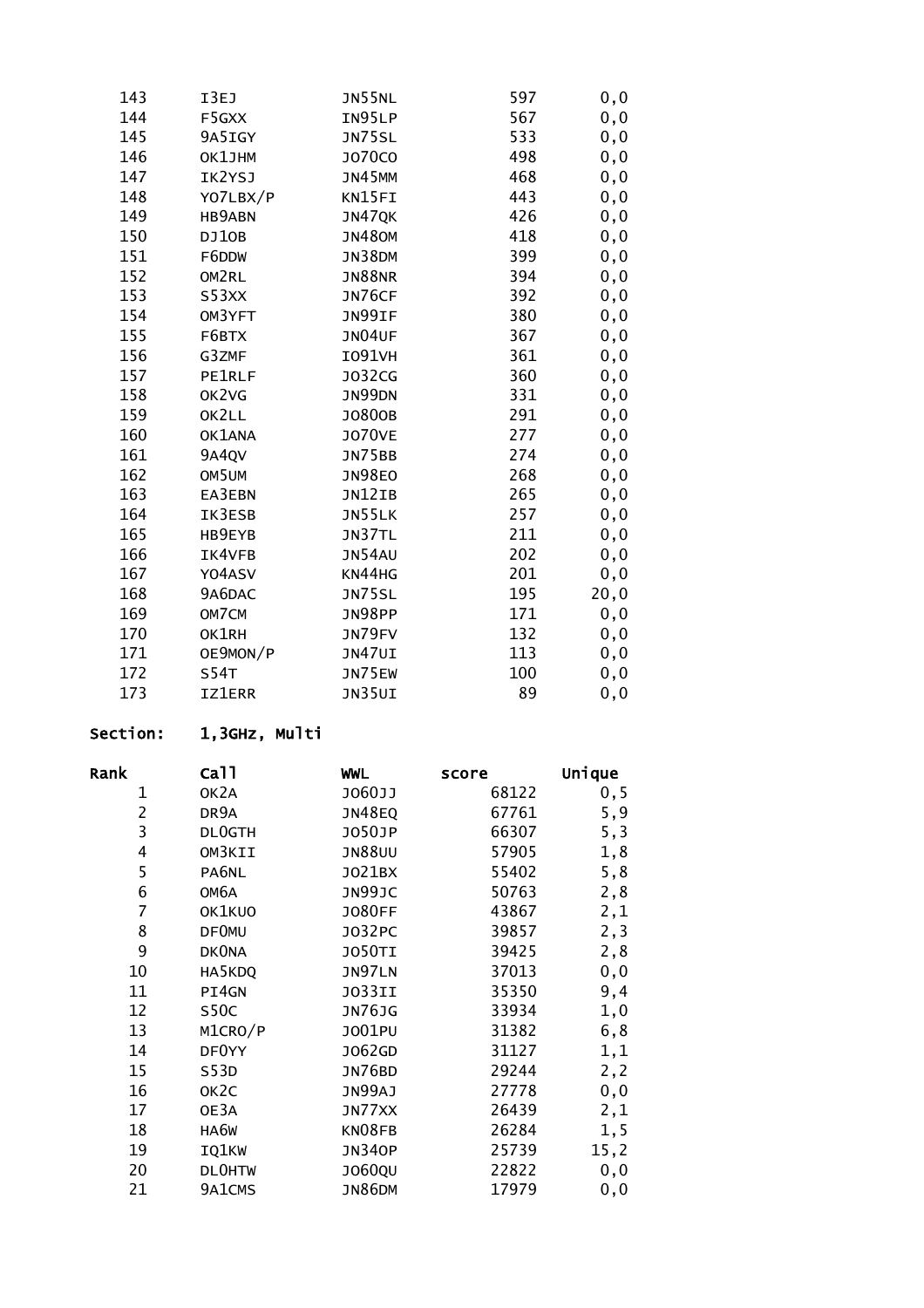| 22 | OL7Q              | JN99FN             | 17854 | 3,9   |
|----|-------------------|--------------------|-------|-------|
| 23 | DR <sub>5</sub> T | JN47KW             | 17746 | 0, 0  |
| 24 | HA5S              | JN97FQ             | 17116 | 0, 0  |
| 25 | G30HM/P           | I092GB             | 16072 | 12, 2 |
| 26 | S59P              | <b>JN86AO</b>      | 15104 | 0, 0  |
| 27 | OM3KTR            | <b>JN88SI</b>      | 14878 | 0, 0  |
| 28 | OE5VRL/5          | JN78DK             | 14619 | 0, 0  |
| 29 | RM7T/6            | LN09IQ             | 13797 | 39,3  |
| 30 | OE5D              | JN68PC             | 13697 | 0, 0  |
| 31 | OK1KKL            | J070P0             | 12883 | 0, 0  |
| 32 | HG7F              | JN97KR             | 12416 | 0, 0  |
| 33 | OT5A/P            | <b>JO30AM</b>      | 12377 | 3,1   |
| 34 | DK0PU             | <b>JO31JN</b>      | 10752 | 4,8   |
| 35 | G8CUL             | I091J0             | 10209 | 0, 0  |
| 36 | OL9W              | JN99CL             | 10190 | 0, 0  |
| 37 | OK1KKD            | J060 <sub>WD</sub> | 10154 | 0, 0  |
| 38 | OM3RBS            | JN98KJ             | 10119 | 2,4   |
| 39 | HB9XC             | JN37MD             | 9909  | 2,0   |
| 40 | OK6R              | <b>JN790W</b>      | 9845  | 0, 0  |
| 41 | TM9A              | <b>JN390C</b>      | 8215  | 2,9   |
| 42 | PI4Z              | J011WM             | 7877  | 0, 0  |
| 43 | OE1W              | JN77TX             | 7775  | 3,0   |
| 44 | LZ7J              | KN22HS             | 7578  | 0,0   |
| 45 | OL1B              | J080IB             | 7423  | 0,0   |
| 46 | OK2I              | JN89XX             | 7390  | 0, 0  |
| 47 | DF0GEB            | JO51DI             | 7242  | 2,5   |
| 48 | LZ9A              | KN12UT             | 6965  | 12, 5 |
| 49 | OK2KYZ            | JN89XN             | 6838  | 0, 0  |
| 50 | R6DZ              | KN96CQ             | 6761  | 4,4   |
| 51 | OK5Y              | JN79FV             | 6664  | 0, 0  |
| 52 | GOXDI             | I091RQ             | 6527  | 4,9   |
| 53 | HB9CLN            | JN37XA             | 6263  | 0,0   |
| 54 | PE1MMP            | <b>JO21VT</b>      | 5952  | 0,0   |
| 55 | OK10PT            | JN69NX             | 5621  | 0, 0  |
| 56 | OK2G              | JN99AK             | 5583  | 0,0   |
| 57 | I3NGL             | JN65DR             | 5489  | 0, 0  |
| 58 | RX6APY            | KN94GQ             | 5396  | 5,0   |
| 59 | S51A              | JN75ES             | 4843  | 0,0   |
| 60 | HB9GF             | JN37WB             | 4552  | 0,0   |
| 61 | S59DGO            | JN75FO             | 4533  | 3,2   |
| 62 | OK1KCB            | JN79GB             | 4529  | 0, 0  |
| 63 | HB9AJ             | JN37SH             | 4187  | 3, 2  |
| 64 | G8NEY             | <b>IO81VK</b>      | 4118  | 0, 0  |
| 65 | OK2KEA            | JN89EJ             | 3964  | 0, 0  |
| 66 | OK1KAD            | J060LJ             | 3720  | 0, 0  |
| 67 | TMOL              | <b>JN04RO</b>      | 3526  | 20,0  |
| 68 | DB0FJG            | JN57GN             | 3510  | 0,0   |
| 69 | OM3KDX            | KN19DB             | 3431  | 0, 0  |
| 70 | F6KPL             | IN99IO             | 3305  | 9,1   |
| 71 | <b>DLONF</b>      | JN59PL             | 2954  | 0, 0  |
| 72 | F5KHP             | JN03KV             | 2936  | 0,0   |
| 73 | F6KCZ/P           | IN99PI             | 2576  | 7,7   |
| 74 | MOWAF/P           | IO92WU             | 2255  | 0,0   |
| 75 | IZ3ZUB            | JN66EA             | 2048  | 0,0   |
| 76 | OM3KFV            | JN99LD             | 1760  | 0,0   |
| 77 | YR8D              | <b>KN270D</b>      | 1668  | 0,0   |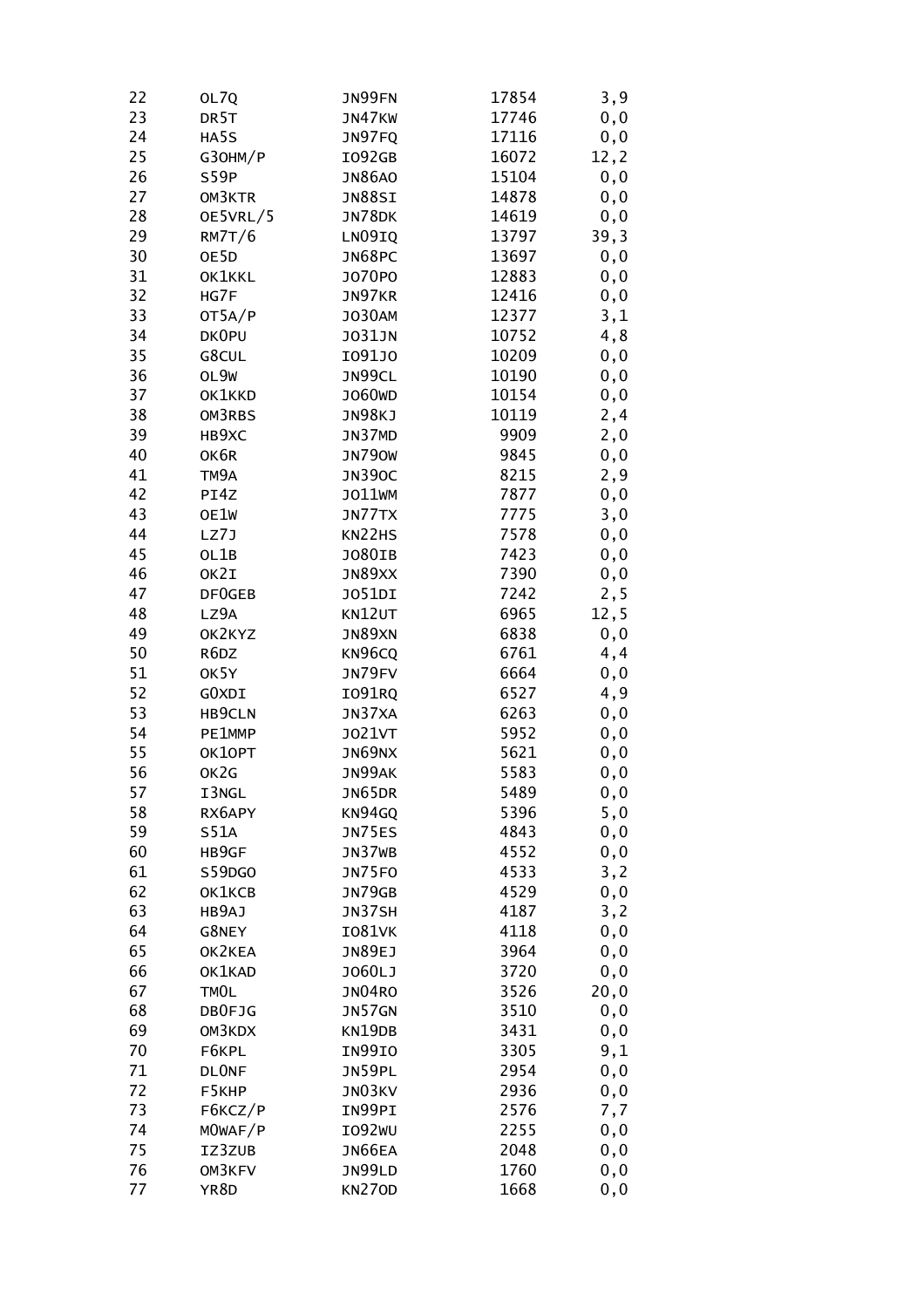| 78 | PI4DHV            | J022JW        | 1593 | 0, 0 |
|----|-------------------|---------------|------|------|
| 79 | F8KCF/P           | JN36CD        | 1428 | 11,1 |
| 80 | OM3KMA            | <b>JN88RP</b> | 1260 | 0, 0 |
| 81 | 9A8D              | JN95LM        | 1155 | 0, 0 |
| 82 | F1JKY/P           | JN25TE        | 1139 | 11,1 |
| 83 | 9A <sub>0</sub> C | <b>JN85AO</b> | 985  | 0, 0 |
| 84 | 9A1CDD/P          | JN95LI        | 981  | 0, 0 |
| 85 | <b>9A6K</b>       | JN95HN        | 849  | 0, 0 |
| 86 | DR <sub>OP</sub>  | <b>JN48HU</b> | 743  | 28,6 |
| 87 | DLOD/P            | J062Q0        | 723  | 0, 0 |
| 88 | OM3KEG            | JN97ET        | 273  | 0, 0 |
| 89 | F5RMK             | IN980J        | 267  | 0, 0 |
| 90 | <b>DLOMI</b>      | <b>JO42KH</b> | 224  | 0, 0 |
| 91 | <b>S57N</b>       | <b>JN76BL</b> | 103  | 0, 0 |
| 92 | S59DME            | <b>JN7500</b> | 81   | 0, 0 |
| 93 | EA3RCH/P          | <b>JN12BB</b> | 49   | 0, 0 |

|          | Ca <sub>11</sub> | WWL    |
|----------|------------------|--------|
| checklog | OM3PV            | JN88TI |

| Section: |  |  | 2,3 GHz, Single |
|----------|--|--|-----------------|
|----------|--|--|-----------------|

| Ca <sub>11</sub> | <b>WWL</b>                                                                                                                                                               | score                                                                                                                                                                                                                          | Unique                                                                                                                                               |
|------------------|--------------------------------------------------------------------------------------------------------------------------------------------------------------------------|--------------------------------------------------------------------------------------------------------------------------------------------------------------------------------------------------------------------------------|------------------------------------------------------------------------------------------------------------------------------------------------------|
| IK3GHY           | JN65DM                                                                                                                                                                   | 15538                                                                                                                                                                                                                          | 2,8                                                                                                                                                  |
| OK1MAC           | <b>JN79IO</b>                                                                                                                                                            | 13100                                                                                                                                                                                                                          | 0, 0                                                                                                                                                 |
| G3XDY            | J0020B                                                                                                                                                                   | 11372                                                                                                                                                                                                                          | 5,9                                                                                                                                                  |
| DL3YEE           | <b>JO50LX</b>                                                                                                                                                            | 10672                                                                                                                                                                                                                          | 0, 0                                                                                                                                                 |
| DG6ISR           | <b>JO61PK</b>                                                                                                                                                            | 9427                                                                                                                                                                                                                           | 0, 0                                                                                                                                                 |
| HA8V             | KN06HT                                                                                                                                                                   | 7544                                                                                                                                                                                                                           | 0, 0                                                                                                                                                 |
| 0Z1FF            | J045B0                                                                                                                                                                   |                                                                                                                                                                                                                                | 9,1                                                                                                                                                  |
| OK1VEI           | JN69JJ                                                                                                                                                                   | 5750                                                                                                                                                                                                                           | 0, 0                                                                                                                                                 |
| PA0S             | <b>JO21FW</b>                                                                                                                                                            |                                                                                                                                                                                                                                | 0, 0                                                                                                                                                 |
| 9A2SB            | JN95GM                                                                                                                                                                   | 4596                                                                                                                                                                                                                           | 5, 9                                                                                                                                                 |
| IW3SPI           | <b>JN660D</b>                                                                                                                                                            | 4531                                                                                                                                                                                                                           | 0, 0                                                                                                                                                 |
| OE5RBO           | <b>JN680B</b>                                                                                                                                                            | 4347                                                                                                                                                                                                                           | 5, 3                                                                                                                                                 |
| DL1SUZ           | <b>JO53UN</b>                                                                                                                                                            |                                                                                                                                                                                                                                | 0, 0                                                                                                                                                 |
| <b>PAOBAT</b>    | J031FX                                                                                                                                                                   | 4209                                                                                                                                                                                                                           | 0, 0                                                                                                                                                 |
| IZ4BEH           |                                                                                                                                                                          |                                                                                                                                                                                                                                | 0, 0                                                                                                                                                 |
|                  |                                                                                                                                                                          |                                                                                                                                                                                                                                | 0, 0                                                                                                                                                 |
|                  |                                                                                                                                                                          |                                                                                                                                                                                                                                | 7,7                                                                                                                                                  |
|                  |                                                                                                                                                                          |                                                                                                                                                                                                                                | 0,0                                                                                                                                                  |
|                  |                                                                                                                                                                          |                                                                                                                                                                                                                                | 0, 0                                                                                                                                                 |
|                  |                                                                                                                                                                          |                                                                                                                                                                                                                                | 5, 3                                                                                                                                                 |
|                  |                                                                                                                                                                          |                                                                                                                                                                                                                                | 0, 0                                                                                                                                                 |
|                  |                                                                                                                                                                          |                                                                                                                                                                                                                                | 0, 0                                                                                                                                                 |
|                  |                                                                                                                                                                          |                                                                                                                                                                                                                                | 0, 0                                                                                                                                                 |
|                  |                                                                                                                                                                          |                                                                                                                                                                                                                                | 20,0                                                                                                                                                 |
|                  |                                                                                                                                                                          |                                                                                                                                                                                                                                | 0, 0                                                                                                                                                 |
|                  |                                                                                                                                                                          |                                                                                                                                                                                                                                | 0, 0                                                                                                                                                 |
|                  |                                                                                                                                                                          |                                                                                                                                                                                                                                | 0, 0                                                                                                                                                 |
|                  |                                                                                                                                                                          |                                                                                                                                                                                                                                | 12, 5                                                                                                                                                |
| <b>I1KFH</b>     |                                                                                                                                                                          | 1523                                                                                                                                                                                                                           | 14, 3                                                                                                                                                |
|                  |                                                                                                                                                                          |                                                                                                                                                                                                                                | 0, 0                                                                                                                                                 |
|                  |                                                                                                                                                                          |                                                                                                                                                                                                                                | 0, 0                                                                                                                                                 |
|                  | DD <sub>0</sub> v <sub>S</sub><br>G4LDR<br>OK1UFF<br>G3UVR<br>OK1VAV<br>OK2PNQ<br>G8EOP<br>OE3RTB<br>F6APE<br>G2L<br>DK2ZF/P<br>G4BRK<br>G8DTF<br>OK1IA<br><b>OK1IPU</b> | JN54VK<br>JN59RJ<br><b>IO91EC</b><br><b>JO60XR</b><br><b>IO83KH</b><br>JN79FW<br><b>JN89LE</b><br>I093EQ<br><b>JN88ER</b><br>IN97QI<br>J001RJ<br>J043WJ<br><b>IO91HP</b><br><b>IO83SM</b><br>JN45FG<br><b>JO70UP</b><br>JN69JX | 6628<br>4672<br>4258<br>4132<br>2984<br>2797<br>2771<br>2753<br>2750<br>2101<br>2000<br>1870<br>1793<br>1723<br>1608<br>1542<br>1542<br>1431<br>1300 |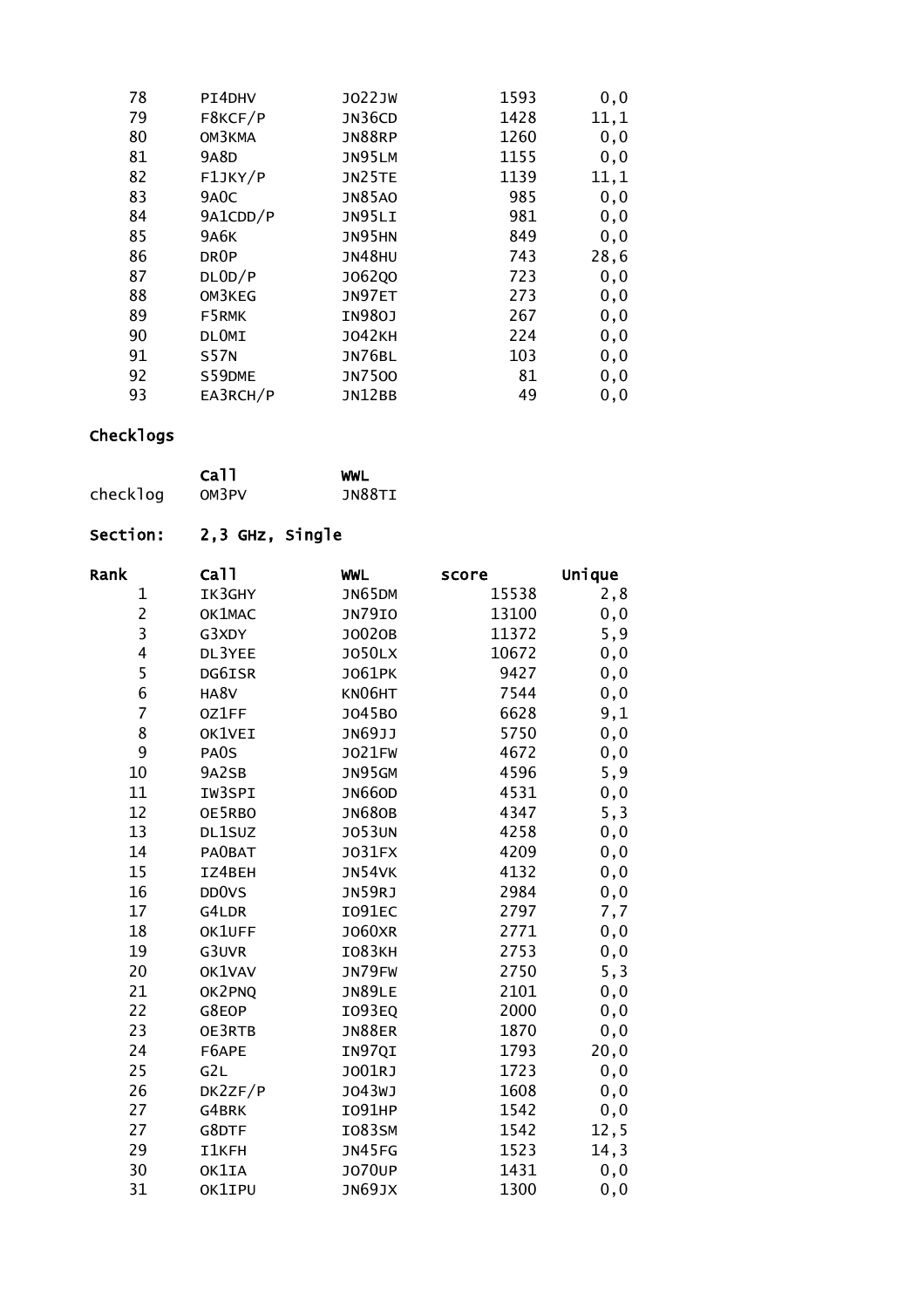| HB9BAT/P      | JN37SG        | 1294 | 33,3   |
|---------------|---------------|------|--------|
| OK1AIY/P      | <b>JO70SQ</b> | 1249 | 0, 0   |
| <b>PE1EWR</b> | <b>JO11SL</b> | 1195 | 0, 0   |
| OK1DCI        | <b>JO70EB</b> | 1130 | 0, 0   |
| IK6LLJ        | JN62WW        | 1106 | 0, 0   |
| F1MOZ         | IN93RS        | 1034 | 50,0   |
| OK2ZTK        | JN89QP        | 870  | 0, 0   |
| OK1VM         | <b>JO60VR</b> | 835  | 0, 0   |
| <b>OK1IEI</b> | <b>JO70EC</b> | 774  | 0, 0   |
| DL3YDP        | <b>JO31NN</b> | 739  | 0, 0   |
| HB9MDP        | JN47RG        | 526  | 0, 0   |
| <b>IW1CKM</b> | JN45FD        | 503  | 50,0   |
| PA3AWJ        | J021GW        | 467  | 0, 0   |
| OK1JHM        | J070C0        | 452  | 0,0    |
| F5IGK         | JNO9NJ        | 439  | 0, 0   |
| <b>S58RU</b>  | JN65WM        | 419  | 0, 0   |
| DL2PK         | <b>JO31IK</b> | 400  | 0, 0   |
| OK1FEN        | <b>JO70NA</b> | 378  | 0, 0   |
| <b>PAOFEI</b> | J033BC        | 185  | 0, 0   |
| DL1DBR        | J041BN        | 154  | 0, 0   |
| 9A4QV         | <b>JN75BB</b> | 153  | 0, 0   |
| OK2LL         | J0800B        | 140  | 0, 0   |
| OM3YFT        | JN99IF        | 110  | 0,0    |
| F6CXO         | JN03SL        | 82   | 0, 0   |
| F5PZR         | <b>JN18NT</b> | 27   | 100, 0 |
| OK2QI         | J0800C        | 0    | 0, 0   |
|               |               |      |        |

# Section: 2,3 GHz, Multi

| Rank           | Ca <sub>11</sub>  | <b>WWL</b>    | score | Unique |
|----------------|-------------------|---------------|-------|--------|
| 1              | DR9A              | JN48EQ        | 27639 | 4,6    |
| $\overline{2}$ | <b>DLOGTH</b>     | J050JP        | 24727 | 12, 2  |
| 3              | PA6NL             | J021BX        | 13038 | 2,0    |
| 4              | <b>DFOMU</b>      | J032PC        | 11961 | 0, 0   |
| 5              | OM3KII            | <b>JN88UU</b> | 10949 | 2,6    |
| 6              | M1CRO/P           | J001PU        | 9904  | 10, 5  |
| $\overline{7}$ | OK1KUO            | <b>JO80FF</b> | 9806  | 2,4    |
| 8              | PI4GN             | <b>JO33II</b> | 9533  | 0, 0   |
| 9              | OE5VRL/5          | JN78DK        | 9312  | 0, 0   |
| 10             | OK2M              | <b>JN69UN</b> | 9270  | 0, 0   |
| 11             | OK <sub>2</sub> C | JN99AJ        | 7566  | 0, 0   |
| 12             | OE3A              | JN77XX        | 6772  | 0, 0   |
| 13             | HG7F              | JN97KR        | 6428  | 0, 0   |
| 14             | OM3RRC            | JN99EH        | 6286  | 4,4    |
| 15             | G30HM/P           | I092GB        | 6109  | 7,7    |
| 16             | <b>DKONA</b>      | <b>JO50TI</b> | 5915  | 3,6    |
| 17             | S59P              | <b>JN86AO</b> | 4744  | 0, 0   |
| 18             | OK1KKL            | J070P0        | 4681  | 0, 0   |
| 19             | <b>DKOPU</b>      | <b>JO31JN</b> | 4636  | 3,9    |
| 20             | IQ1KW             | <b>JN340P</b> | 4451  | 7,7    |
| 21             | G8CUL             | I091J0        | 4384  | 0, 0   |
| 22             | OT5A/P            | <b>JO30AM</b> | 4278  | 4,2    |
| 23             | HA5S              | JN97FQ        | 4070  | 0, 0   |
| 24             | 9A1CMS            | <b>JN86DM</b> | 4035  | 0, 0   |
| 25             | PI4Z              | J011WM        | 3999  | 0, 0   |
| 26             | DR <sub>5</sub> T | JN47KW        | 3593  | 12, 5  |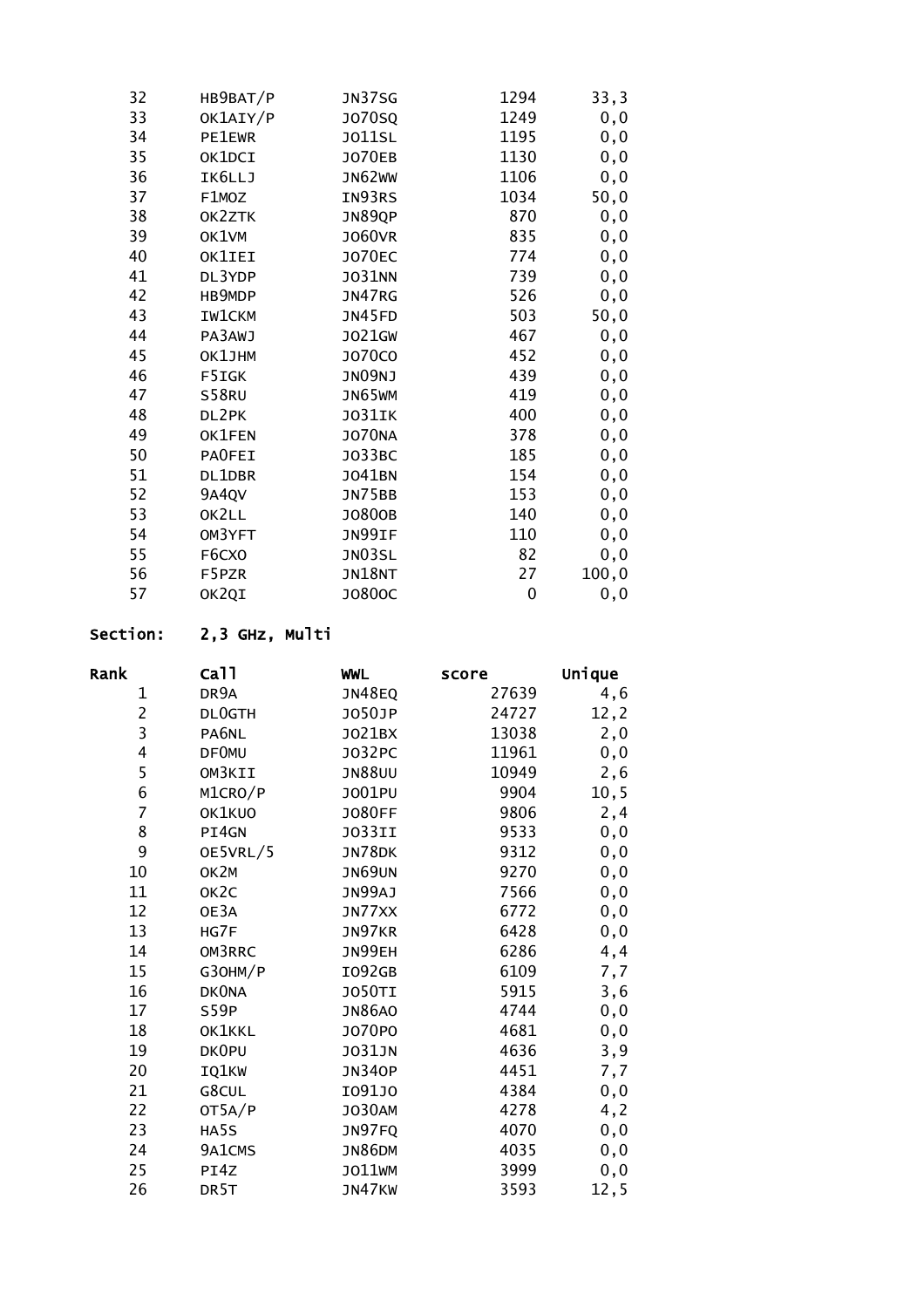| 27 | PE1MMP       | J021VT             | 2966 | 0, 0 |
|----|--------------|--------------------|------|------|
| 28 | OK2G         | JN99AK             | 2178 | 0, 0 |
| 29 | G8NEY        | <b>I081VK</b>      | 2137 | 0, 0 |
| 30 | OK1KKD       | J060 <sub>WD</sub> | 1367 | 0, 0 |
| 31 | OK2KYZ       | JN89XN             | 1247 | 0, 0 |
| 32 | F6KPL        | IN99IO             | 1221 | 33,3 |
| 33 | IZ3ZUB       | JN66EA             | 988  | 0, 0 |
| 34 | F8KCF/P      | JN36CD             | 882  | 0, 0 |
| 35 | IW3IGM       | <b>JN55PS</b>      | 803  | 20,0 |
| 36 | <b>DLONF</b> | JN59PL             | 721  | 0, 0 |
| 37 | HB9CLN       | JN37XA             | 532  | 20,0 |
| 38 | OL9W         | JN99CL             | 423  | 0, 0 |
| 39 | OM3KDX       | KN19DB             | 286  | 0, 0 |
| 40 | I3NGL        | <b>JN65DR</b>      | 203  | 33,3 |
| 41 | DLOD/P       | J062Q0             | 135  | 0, 0 |
| 42 | F1JKY/P      | JN25TE             | 123  | 0, 0 |

## Section: 3,4 GHz, Single

| Rank                    | ca11          | <b>WWL</b>    | score | Unique |
|-------------------------|---------------|---------------|-------|--------|
| 1                       | OK1YA         | <b>JN79IO</b> | 8093  | 0,0    |
| $\overline{c}$          | DL3YEE        | <b>JO50LX</b> | 4116  | 7,4    |
| 3                       | G3XDY         | J0020B        | 4060  | 0, 0   |
| $\overline{\mathbf{4}}$ | HA8V          | KN06HT        | 3877  | 0, 0   |
| 5                       | <b>PAOBAT</b> | J031FX        | 3660  | 0, 0   |
| 6                       | 9A2SB         | JN95GM        | 3395  | 0, 0   |
| $\overline{7}$          | DG6ISR        | J061PK        | 3191  | 0, 0   |
| 8                       | S51Z0         | <b>JN86DR</b> | 3126  | 0, 0   |
| 9                       | OK1DCI        | <b>JO70EB</b> | 902   | 11,1   |
| 10                      | G4LDR         | I091EC        | 882   | 0, 0   |
| 11                      | OK1IA         | <b>JO70UP</b> | 795   | 16,7   |
| 12                      | OE3WHU/P      | JN77WM        | 789   | 0, 0   |
| 13                      | DL3YDP        | <b>JO31NN</b> | 752   | 0, 0   |
| 14                      | OK1UFF        | <b>JO60XR</b> | 748   | 0, 0   |
| 15                      | OK1AIY/P      | J070SQ        | 708   | 0, 0   |
| 16                      | YO2BCT        | <b>KN050S</b> | 594   | 0, 0   |
| 16                      | YO2LEL        | <b>KN050S</b> | 594   | 0, 0   |
| 18                      | OK1VM         | <b>JO60VR</b> | 567   | 0,0    |
| 19                      | OK1UFL        | <b>JO70SQ</b> | 515   | 0,0    |
| 20                      | DL1SUZ        | <b>JO53UN</b> | 499   | 0,0    |
| 21                      | OK2LL         | J0800B        | 465   | 0, 0   |
| 22                      | OK2PNQ        | JN89LE        | 435   | 0, 0   |
| 23                      | OK2ZTK        | JN89QP        | 325   | 0, 0   |
| 24                      | OK1JHM        | <b>JO70CO</b> | 289   | 0, 0   |
| 25                      | G4BRK         | <b>IO91HP</b> | 249   | 0,0    |
| 26                      | PA3AWJ        | J021GW        | 190   | 0,0    |
| 27                      | OK2QI         | J0800C        | 183   | 0,0    |
| 28                      | ОК1СЈН        | JN89VP        | 116   | 0, 0   |
| 29                      | OM3YFT        | JN99IF        | 46    | 0,0    |

# Section: 3,4 GHz, Multi

| Rank | Ca11          | WWL           | score | Unique |
|------|---------------|---------------|-------|--------|
|      | <b>DLOGTH</b> | J050JP        | 10474 | 6.8    |
|      | OE5VRL/5      | JN78DK        | 8509  | 6.9    |
|      | 01.4A         | <b>JO60RN</b> | 7501  | 5,1    |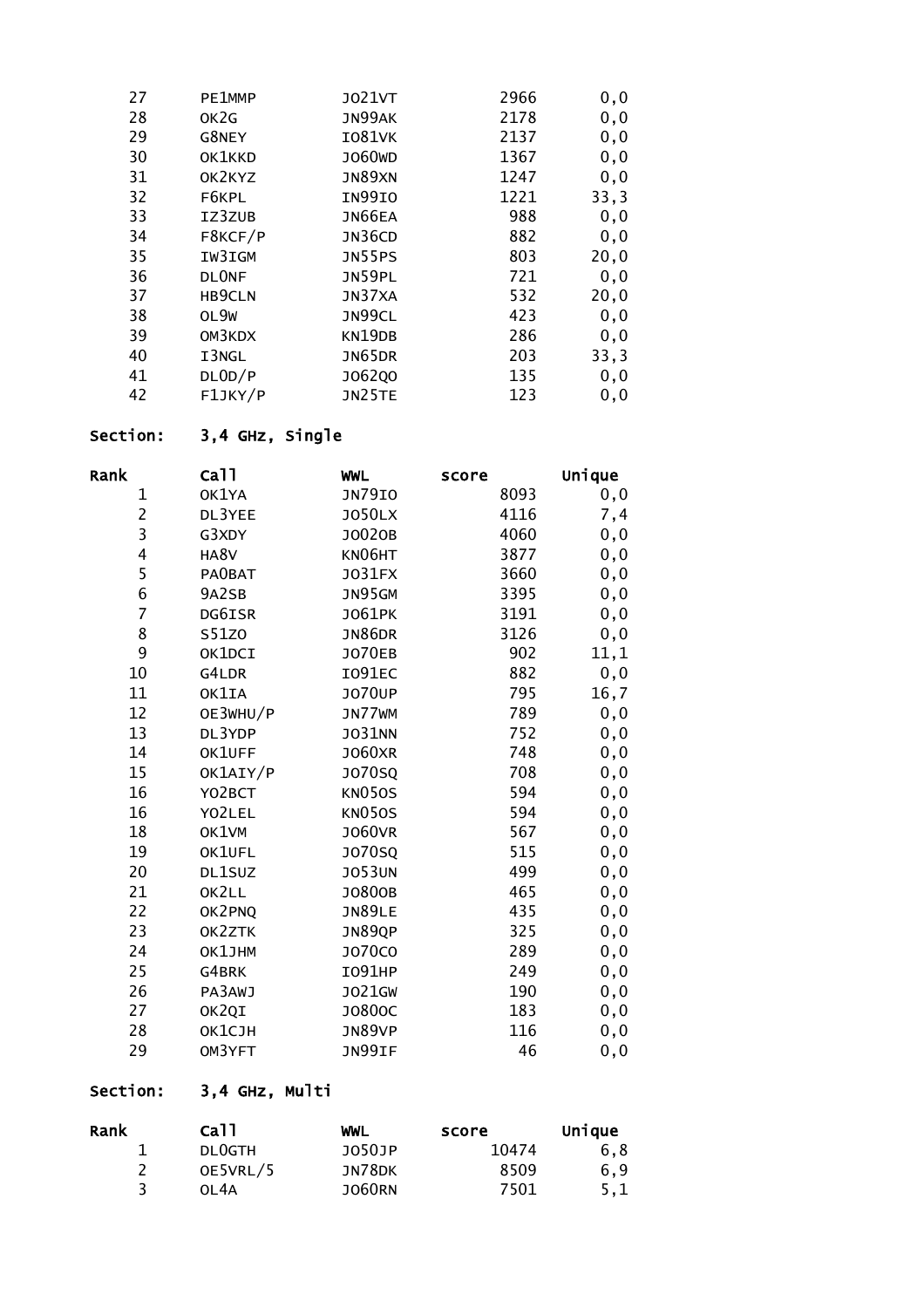| 4  | OM3KII            | <b>JN88UU</b> | 7319 | 0,0   |
|----|-------------------|---------------|------|-------|
| 5  | <b>DKONA</b>      | <b>JO50TI</b> | 7092 | 3,6   |
| 6  | <b>DFOMU</b>      | J032PC        | 5891 | 3,9   |
| 7  | DF0YY             | J062GD        | 5260 | 0, 0  |
| 8  | OL9W              | JN99CL        | 4447 | 4,2   |
| 9  | M1CRO/P           | J001PU        | 3729 | 13, 3 |
| 10 | PI4GN             | JO33II        | 3130 | 5,6   |
| 11 | HA5S              | JN97FQ        | 2927 | 0,0   |
| 12 | OK <sub>2</sub> C | JN99AJ        | 2755 | 16,7  |
| 13 | S59P              | <b>JN86AO</b> | 2467 | 0, 0  |
| 14 | DK0PU             | J031JN        | 2453 | 5,9   |
| 15 | OK1KKL            | J070P0        | 2348 | 0, 0  |
| 16 | HG5W              | JN97HG        | 1964 | 0, 0  |
| 17 | PA6NL             | J021BX        | 1918 | 8,3   |
| 18 | PI4Z              | J011WM        | 1712 | 0, 0  |
| 19 | DR5T              | JN47KW        | 1236 | 0, 0  |
| 20 | OK2G              | JN99AK        | 1235 | 0, 0  |
| 21 | OK2KFJ            | <b>JN88HU</b> | 1211 | 11,1  |
| 22 | OK1KUO            | <b>JO80FF</b> | 1179 | 0, 0  |
| 23 | OE4C/P            | JN77WM        | 1089 | 0, 0  |
| 24 | OK20AS            | <b>JN89DO</b> | 1036 | 0, 0  |
| 25 | G8NEY             | <b>IO81VK</b> | 364  | 0,0   |
| 26 | OM3KDX            | KN19DB        | 300  | 0,0   |
| 27 | OK2KYZ            | JN89XN        | 238  | 0,0   |
| 28 | OK1KKD            | J060WD        | 0    | 0, 0  |

# Section: 5,7 GHz, Single

| Rank           | Ca <sub>11</sub> | <b>WWL</b>    | score | Unique |
|----------------|------------------|---------------|-------|--------|
| 1              | OK1YA            | <b>JN79IO</b> | 6449  | 0,0    |
| $\overline{c}$ | <b>S55M</b>      | JN65XM        | 4711  | 8,3    |
| 3              | HA8V             | KN06HT        | 4461  | 0, 0   |
| 4              | DL3YEE           | <b>JO50LX</b> | 3152  | 0, 0   |
| 5              | S51Z0            | JN86DR        | 2850  | 0, 0   |
| 6              | IK3COJ           | JN65BN        | 2570  | 5,9    |
| $\overline{7}$ | OE1TGW/3         | JN77TX        | 1929  | 8,3    |
| 8              | <b>PAOBAT</b>    | J031FX        | 1925  | 0, 0   |
| 9              | OK2TT            | J0800B        | 1830  | 0, 0   |
| 10             | 9A2SB            | JN95GM        | 1816  | 0, 0   |
| 11             | DG6ISR           | J061PK        | 1793  | 0,0    |
| 12             | OE3KEU/3         | JN77XX        | 1699  | 10, 0  |
| 12             | OE3WHU/P         | JN77WM        | 1699  | 0, 0   |
| 14             | G3XDY            | J0020B        | 1696  | 0,0    |
| 15             | OK1IA            | <b>JO70UP</b> | 1461  | 0, 0   |
| 16             | OK1UFF           | <b>JO60XR</b> | 1442  | 0, 0   |
| 17             | IW3HXR           | JN55MP        | 1260  | 0, 0   |
| 18             | S58RU            | <b>JN65WM</b> | 1074  | 10, 0  |
| 19             | OK1AIY/P         | <b>JO70SQ</b> | 1056  | 0, 0   |
| 20             | DK6JL            | J031DH        | 1015  | 11,1   |
| 21             | UR5LX            | KO70WK        | 951   | 0, 0   |
| 22             | UT2EM            | KN67QV        | 911   | 0, 0   |
| 23             | OK1UFL           | <b>JO70SQ</b> | 852   | 0, 0   |
| 24             | I3JVS            | JN55RS        | 834   | 0, 0   |
| 25             | 0Z1FF            | J045B0        | 804   | 100, 0 |
| 26             | G4LDR            | I091EC        | 788   | 0, 0   |
| 27             | IW3SPI           | <b>JN66OD</b> | 736   | 0,0    |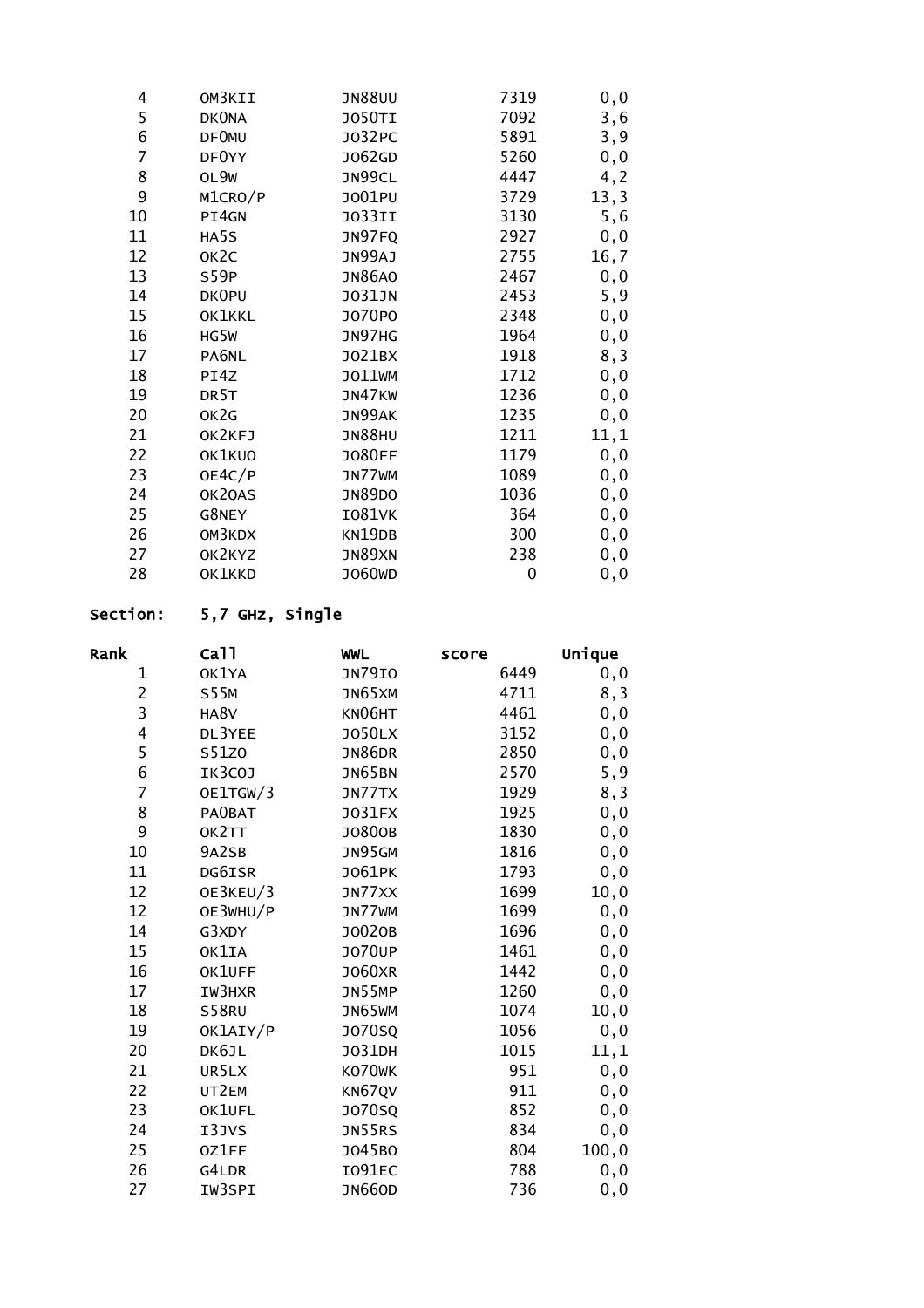| 28 | IK3TCH        | JN55MP        | 585 | 0, 0  |
|----|---------------|---------------|-----|-------|
| 29 | I1KFH         | <b>JN45FG</b> | 564 | 20,0  |
| 30 | OK1VM         | <b>JO60VR</b> | 539 | 0,0   |
| 31 | OK1DCI        | <b>JO70EB</b> | 514 | 12, 5 |
| 32 | DK1KC/P       | <b>JN58QH</b> | 491 | 0, 0  |
| 33 | HB9BAT/P      | <b>JN37SG</b> | 471 | 40,0  |
| 34 | DL1SUZ        | <b>JO53UN</b> | 470 | 25,0  |
| 35 | OK1FEN        | <b>JO70NA</b> | 422 | 0, 0  |
| 36 | HB9MDP        | JN47RG        | 308 | 0, 0  |
| 37 | OK1JHM        | <b>JO70CO</b> | 289 | 0, 0  |
| 38 | PA3AWJ        | J021GW        | 277 | 0, 0  |
| 39 | UZ5DX         | KN18JT        | 276 | 0, 0  |
| 40 | F5IGK         | JNO9NJ        | 262 | 0, 0  |
| 40 | F6APE         | IN97QI        | 262 | 0, 0  |
| 42 | G4BRK         | <b>IO91HP</b> | 249 | 0, 0  |
| 43 | <b>IW1CKM</b> | JN45FD        | 186 | 0, 0  |
| 44 | OK2ZTK        | JN89QP        | 148 | 0, 0  |
| 45 | OK1CJH        | JN89VP        | 116 | 0, 0  |
| 46 | I1PSC         | JN44MJ        | 108 | 0, 0  |
| 47 | UT4LA         | KN89CW        | 98  | 0, 0  |
| 48 | 9A4QV         | <b>JN75BB</b> | 53  | 0, 0  |
| 49 | DL3YDP        | J031NN        | 24  | 0, 0  |
| 50 | S53VV         | <b>JN65VN</b> | 22  | 0,0   |
|    |               |               |     |       |

## Section: 5,7 GHz, Multi

| Rank           | Ca <sub>11</sub>  | <b>WWL</b>    | score | Unique |
|----------------|-------------------|---------------|-------|--------|
| $\mathbf 1$    | DL0GTH            | J050JP        | 9331  | 7,7    |
| $\overline{c}$ | OE5VRL/5          | JN78DK        | 8643  | 0,0    |
| 3              | OM3KII            | <b>JN88UU</b> | 5619  | 0,0    |
| 4              | OL9W              | JN99CL        | 4896  | 0,0    |
| 5              | OL4A              | <b>JO60RN</b> | 4462  | 0,0    |
| 6              | <b>DKONA</b>      | <b>JO50TI</b> | 4142  | 4,2    |
| $\overline{7}$ | M1CRO/P           | J001PU        | 4017  | 11,1   |
| 8              | IQ1KW             | <b>JN340P</b> | 3221  | 9,1    |
| 9              | PA6NL             | J021BX        | 2933  | 0, 0   |
| 10             | OK <sub>2</sub> C | JN99AJ        | 2859  | 0, 0   |
| 11             | S59P              | <b>JN86A0</b> | 2740  | 0,0    |
| 12             | PI4GN             | <b>JO33II</b> | 2714  | 16,7   |
| 13             | OE3A              | JN77XX        | 2650  | 0,0    |
| 14             | IN3HOG/6          | JN72BD        | 2568  | 14, 3  |
| 15             | OT5A/P            | <b>JO30AM</b> | 2503  | 6,3    |
| 16             | 9A1CMS            | <b>JN86DM</b> | 2383  | 0, 0   |
| 17             | DF0YY             | J062GD        | 2164  | 0, 0   |
| 18             | OK1KKL            | J070P0        | 2068  | 0, 0   |
| 19             | DK0PU             | J031JN        | 1979  | 0,0    |
| 20             | OE4C/P            | JN77WM        | 1898  | 0,0    |
| 21             | IW3IGM            | JN55PS        | 1890  | 10, 0  |
| 22             | HA5S              | JN97FQ        | 1694  | 6,7    |
| 23             | OK2M              | JN69UN        | 1357  | 0,0    |
| 24             | IW5CZU            | <b>JN54JD</b> | 1193  | 0, 0   |
| 25             | DR <sub>5</sub> T | JN47KW        | 1160  | 0,0    |
| 26             | PE1MMP            | J021VT        | 1032  | 11,1   |
| 27             | PI4Z              | J011WM        | 990   | 0,0    |
| 28             | IZ3ZUB            | JN66EA        | 900   | 0, 0   |
| 29             | <b>RM7T/6</b>     | LN09IQ        | 690   | 50,0   |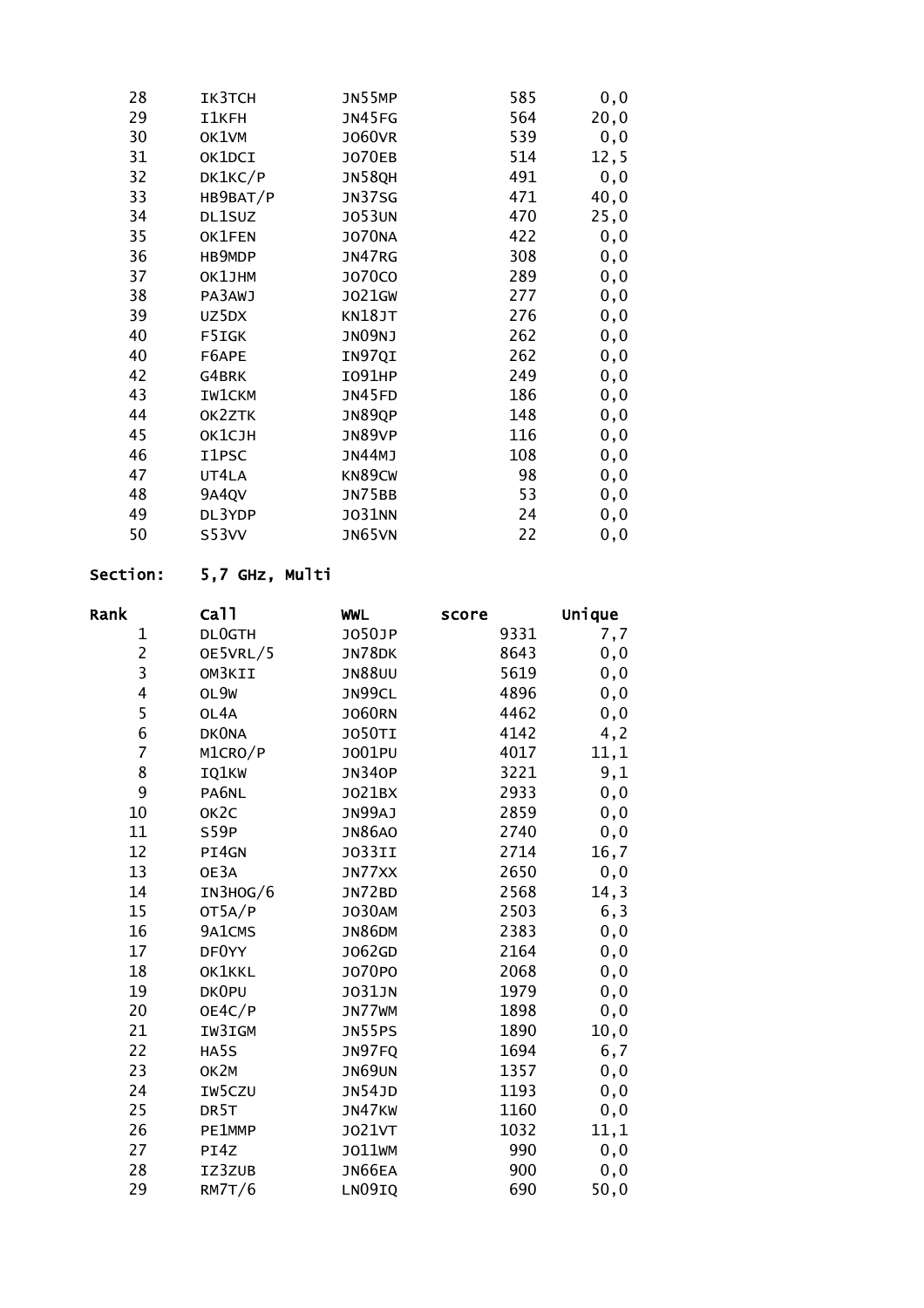| 30 | UV2L    | KN89AK             | 576 | 0, 0   |
|----|---------|--------------------|-----|--------|
| 31 | F8KCF/P | JN36CD             | 543 | 0, 0   |
| 32 | OK1KKD  | J060 <sub>WD</sub> | 500 | 0, 0   |
| 33 | R6DZ    | KN96CQ             | 403 | 100, 0 |
| 34 | G8NEY   | <b>IO81VK</b>      | 364 | 0, 0   |
| 35 | S53D    | <b>JN76BD</b>      | 294 | 0, 0   |
| 36 | OK2KYZ  | JN89XN             | 154 | 0, 0   |
| 37 | OK2G    | JN99AK             | 121 | 0, 0   |
|    |         |                    |     |        |

|      | Ca <sub>11</sub> | WWL    |
|------|------------------|--------|
| DIS. | T3ZHN            | JN65FP |

# Section: 10 GHz, Single

| Rank                    | Ca <sub>11</sub> | <b>WWL</b>    | score | Unique |
|-------------------------|------------------|---------------|-------|--------|
| $\mathbf 1$             | OK1JKT           | <b>JO60RN</b> | 12101 | 1,8    |
| $\overline{c}$          | <b>S55M</b>      | JN65XM        | 11251 | 2,0    |
| $\overline{\mathbf{3}}$ | OK1YA            | <b>JN79IO</b> | 6883  | 0, 0   |
| 4                       | I4XCC            | JN63HW        | 6828  | 3,1    |
| 5                       | S51Z0            | JN86DR        | 6083  | 0, 0   |
| 6                       | ON4CJQ/P         | <b>JO20KW</b> | 5467  | 0, 0   |
| $\overline{7}$          | HA8V             | KN06HT        | 5223  | 0, 0   |
| 8                       | G3XDY            | J0020B        | 4799  | 4,6    |
| 9                       | I6XCK            | <b>JN63QO</b> | 4667  | 4,6    |
| 10                      | OE3KEU/3         | JN77XX        | 4571  | 0, 0   |
| 11                      | <b>PAOBAT</b>    | J031FX        | 4374  | 0, 0   |
| 12                      | OK2TT            | J0800B        | 4121  | 0, 0   |
| 13                      | DL3YEE           | <b>JO50LX</b> | 4072  | 0, 0   |
| 14                      | OM1GX            | JN88LK        | 3455  | 5,0    |
| 15                      | OK2AQ            | JN89FV        | 3364  | 0, 0   |
| 16                      | 9A2SB            | JN95GM        | 3092  | 0, 0   |
| 17                      | I3JVS            | <b>JN55RS</b> | 2810  | 0,0    |
| 18                      | DG6ISR           | J061PK        | 2784  | 5,9    |
| 19                      | OK1IA            | <b>JO70UP</b> | 2642  | 0, 0   |
| 20                      | HB9AHD           | <b>JN47QG</b> | 2550  | 12, 5  |
| 21                      | OE3WHU/P         | JN77WM        | 2217  | 0, 0   |
| 22                      | DK2ZF/P          | J043WJ        | 2183  | 0, 0   |
| 23                      | PA0S             | <b>JO21FW</b> | 2044  | 0,0    |
| 24                      | DK7QX            | <b>JO42KH</b> | 2016  | 0,0    |
| 25                      | IW3HXR           | JN55MP        | 2005  | 0, 0   |
| 26                      | G4LDR            | I091EC        | 1932  | 0, 0   |
| 27                      | DK1KC/P          | <b>JN58QH</b> | 1833  | 0, 0   |
| 28                      | OK1AYR           | <b>JO80EG</b> | 1771  | 0, 0   |
| 29                      | OK1VAM           | JN79IX        | 1726  | 0, 0   |
| 30                      | 0Z1FF            | J045B0        | 1716  | 40,0   |
| 31                      | UZ5DX            | <b>KN18JT</b> | 1707  | 0, 0   |
| 32                      | G4BAO            | J002CG        | 1645  | 11,1   |
| 33                      | OE1TGW/3         | JN77TX        | 1641  | 0, 0   |
| 34                      | DL1SUZ           | <b>JO53UN</b> | 1569  | 0, 0   |
| 35                      | 9A4ZM            | JN64WU        | 1562  | 0, 0   |
| 36                      | IZ4BEH           | JN54VK        | 1494  | 0,0    |
| 37                      | OK1AIY/P         | <b>JO70SQ</b> | 1414  | 5, 3   |
| 38                      | <b>S58RU</b>     | JN65WM        | 1366  | 10, 0  |
| 39                      | <b>S59GS</b>     | JN75NP        | 1350  | 0, 0   |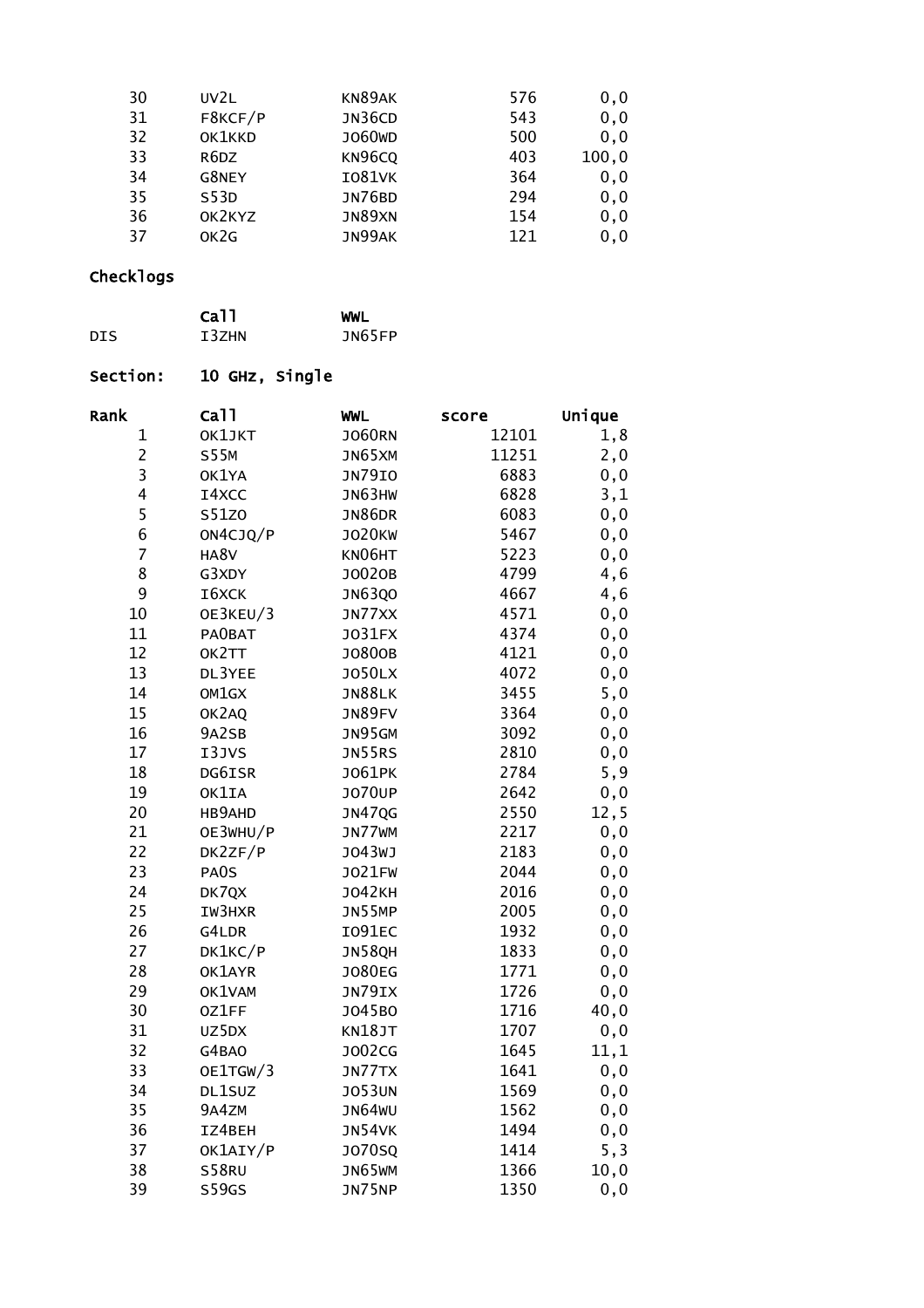| 40       | OM2015TITANIC | JN88SI        | 1315     | 0, 0  |
|----------|---------------|---------------|----------|-------|
| 41       | <b>PAOWMX</b> | J021XI        | 1258     | 0,0   |
| 42       | PA3AWJ        | J021GW        | 1232     | 0, 0  |
| 43       | OK1UFL        | J070SQ        | 1223     | 5,6   |
| 44       | F6APE         | IN97QI        | 1206     | 25,0  |
| 45       | OK1UFF        | J060XR        | 1198     | 0, 0  |
| 46       | F1AZJ/P       | <b>JN280K</b> | 1152     | 0,0   |
| 47       | IK3TCH        | JN55MP        | 1083     | 0,0   |
| 48       | OK1FEN        | <b>JO70NA</b> | 1012     | 0,0   |
| 49       | OK1EM         | J070DP        | 952      | 0,0   |
| 50       | IK3GHY        | JN65DM        | 910      | 16,7  |
| 51       | OK2TUH        | <b>JN89UE</b> | 885      | 0,0   |
| 52       | OK1VM         | <b>JO60VR</b> | 882      | 7,7   |
| 53       | ON4CDU        | J020GS        | 831      | 0, 0  |
| 54       | I1KFH         | JN45FG        | 789      | 0,0   |
| 55       | F5IGK         | JN09NJ        | 756      | 0,0   |
| 56       | IW3SPI        | <b>JN660D</b> | 745      | 0,0   |
| 57       | HB9MDP        | JN47RG        | 733      | 12, 5 |
| 58       | OK1DCI        | J070EB        | 710      | 9,1   |
| 59       | UT2EM         | KN67QV        | 650      | 0, 0  |
| 60       | G2L           | J001RJ        | 643      | 0, 0  |
| 61       | HB9BAT/P      | <b>JN37SG</b> | 630      | 16,7  |
| 61       | F5SDD/P       | JN23QF        | 630      | 66,7  |
| 63       | OK1IEI        | <b>JO70EC</b> | 605      | 0,0   |
| 64       | OK1JHM        | <b>JO70CO</b> | 604      | 0,0   |
| 65       | I3TXQ         | JN65CN        | 583      | 12, 5 |
| 66       | I1PSC         | JN44MJ        | 485      | 0, 0  |
| 67       | 9A2UV         | JN95GM        | 448      | 33,3  |
| 68       | OM2RL         | <b>JN88NR</b> | 434      | 0, 0  |
| 69       | 9A4QV         | JN75BB        | 430      | 0, 0  |
| 70       | UR5LX         | KO70WK        | 375      | 0,0   |
| 71       | OK1CJH        | JN89VP        | 373      | 0,0   |
| 72       | OK2UUJ        | <b>JO80NB</b> | 324      | 0, 0  |
| 73       | HA5HY         | JN97PP        | 299      | 0, 0  |
| 74       | OK2HPI        | <b>JN89UE</b> | 294      | 0, 0  |
| 75       | <b>IW1CKM</b> | JN45FD        | 257      | 0, 0  |
| 76       | DL4SBK/P      | JN49QA        | 227      | 0, 0  |
| 77       | OK2BPR        | JN99FU        | 226      | 0, 0  |
| 78       | US5WU         | KO20DI        | 203      | 0, 0  |
| 79       | IK0USO        | JN61EV        | 143      | 0, 0  |
| 80       | I0FHZ         | JN62AP        | 105      | 0, 0  |
| 81       | F1MOZ         | IN93RS        | 95       | 0, 0  |
| 82<br>83 | <b>IZ1ERR</b> | JN35UI        | 89       | 0, 0  |
|          | UT5DL         | KN18EP        | 36       | 0, 0  |
| 84<br>85 | S53VV         | JN65VN        | 22<br>13 | 0, 0  |
| 86       | OK2VG         | JN99DN        |          | 0, 0  |
|          | HB9ABN        | JN47QK        | 0        | 0, 0  |

## Section: 10 GHz, Multi

| Rank | ca11              | WWL           | score | Unique |
|------|-------------------|---------------|-------|--------|
|      | <b>DLOGTH</b>     | J050JP        | 15556 | 4,5    |
|      | <b>DFOMU</b>      | J032PC        | 14970 | 13, 3  |
|      | OE5VRL/5          | JN78DK        | 11089 | 2,5    |
| 4    | <b>DKONA</b>      | <b>JO50TI</b> | 9413  | 4,2    |
|      | DR <sub>9</sub> A | <b>JN48EQ</b> | 8851  | 7.7    |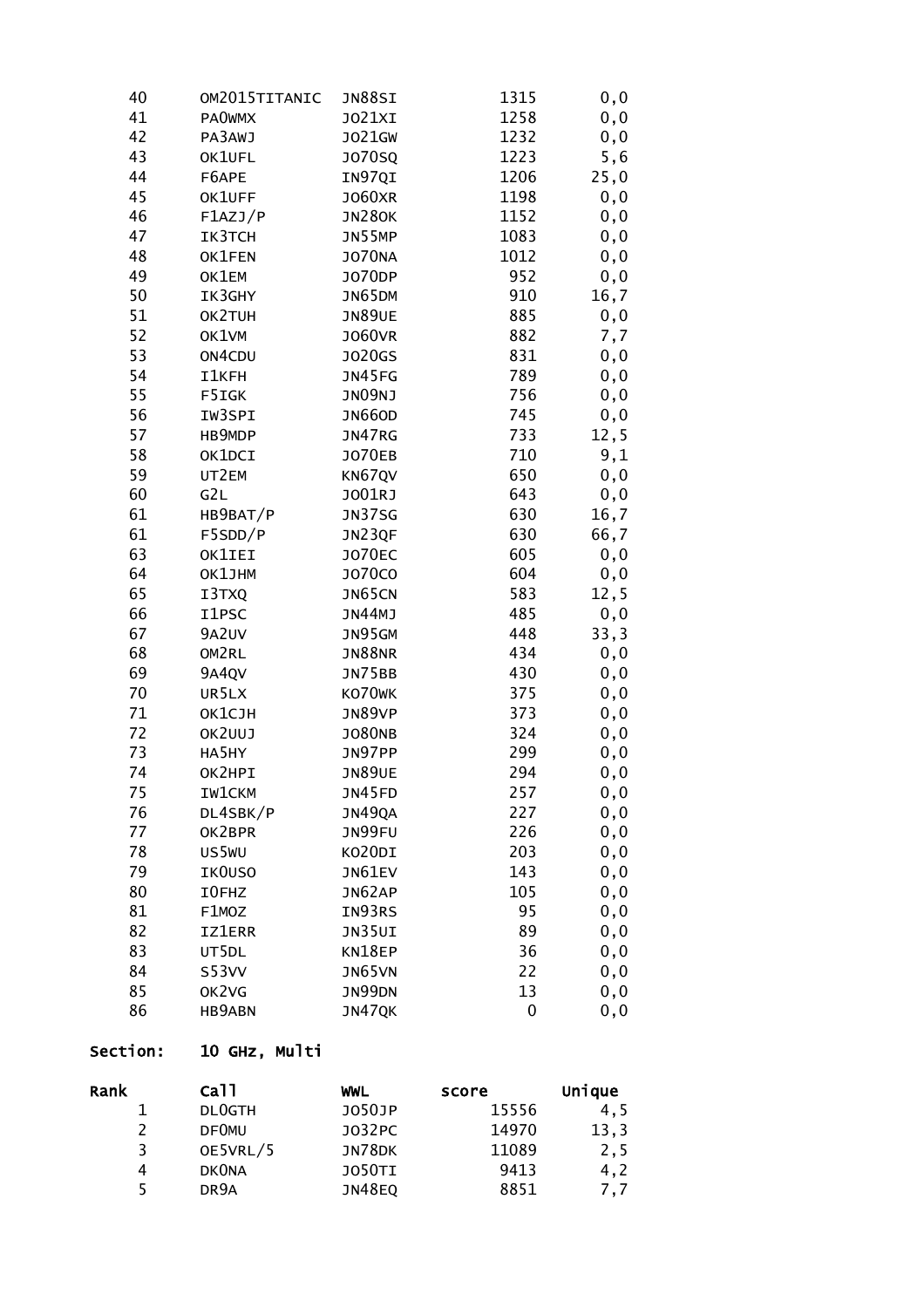| 6  | M1CRO/P           | J001PU        | 8463 | 13,9  |
|----|-------------------|---------------|------|-------|
| 7  | OL9W              | JN99CL        | 7988 | 0, 0  |
| 8  | OM3KII            | <b>JN88UU</b> | 7799 | 0, 0  |
| 9  | IQ1KW             | <b>JN340P</b> | 7205 | 11, 5 |
| 10 | OK <sub>2</sub> C | JN99AJ        | 6879 | 0, 0  |
| 11 | ОМ6А              | JN99JC        | 6167 | 0, 0  |
| 12 | OT5A/P            | <b>JO30AM</b> | 5760 | 3, 2  |
| 13 | OE3A              | JN77XX        | 5503 | 0, 0  |
| 14 | S59P              | <b>JN86AO</b> | 5309 | 0, 0  |
| 15 | PA6NL             | J021BX        | 5246 | 0,0   |
| 16 | OK1KKL            | J070P0        | 4970 | 2,6   |
| 17 | DK0PU             | <b>JO31JN</b> | 4797 | 5,9   |
| 18 | 9A1CMS            | <b>JN86DM</b> | 4760 | 0, 0  |
| 19 | OK2M              | <b>JN69UN</b> | 4436 | 4,4   |
| 20 | PI4GN             | <b>JO33II</b> | 4321 | 0,0   |
| 21 | IW3IGM            | JN55PS        | 4236 | 3,9   |
| 22 | OE4C/P            | JN77WM        | 3995 | 4,0   |
| 23 | DF0HS/P           | J031AA        | 3904 | 0, 0  |
| 24 | HA5S              | JN97FQ        | 3545 | 0, 0  |
| 25 | HG7F              | JN97KR        | 3381 | 0, 0  |
| 26 | OL7Q              | JN99FN        | 2697 | 0, 0  |
| 27 | OM3KTR            | JN88SI        | 2355 | 0,0   |
| 28 | DF0YY             | J062GD        | 1946 | 7,7   |
| 29 | PE1MMP            | <b>JO21VT</b> | 1836 | 0,0   |
| 30 | PI4Z              | J011WM        | 1646 | 0,0   |
| 31 | IQ3VI             | <b>JN55NO</b> | 1551 | 7,1   |
| 32 | IW5CZU            | JN54JD        | 1411 | 0,0   |
| 33 | IZ3ZUB            | JN66EA        | 1226 | 0,0   |
| 34 | HG5W              | JN97HG        | 1206 | 0,0   |
| 35 | OM3KDX            | KN19DB        | 912  | 0, 0  |
| 36 | DR5T              | JN47KW        | 871  | 12, 5 |
| 36 | F8KCF/P           | JN36CD        | 871  | 0, 0  |
| 38 | S53D              | JN76BD        | 856  | 0, 0  |
| 39 | OK1KKD            | J060WD        | 663  | 0,0   |
| 40 | G8NEY             | <b>IO81VK</b> | 624  | 0,0   |
| 41 | F6KPL             | <b>IN99IO</b> | 538  | 0,0   |
| 42 | I3NGL             | JN65DR        | 451  | 0,0   |
| 43 | <b>DLONF</b>      | JN59PL        | 386  | 0,0   |
| 44 | OK2KYZ            | JN89XN        | 175  | 0, 0  |
| 45 | OK1KKA            | <b>JO70NA</b> | 95   | 0,0   |
| 46 | F6KCZ/P           | IN99PI        | 51   | 0,0   |

|            | Ca <sub>11</sub> | WWL           | score | Unique |
|------------|------------------|---------------|-------|--------|
| DIS        | I3ZHN            | JN65FP        |       |        |
| <b>DIS</b> | S53XX            | JN76CF        |       |        |
| checklog   | OK1KID           | <b>JO70UK</b> |       |        |
| checklog   | OK1SRD           | <b>JO70UK</b> |       |        |

## 24 GHz, Single

| Rank | Ca11     | WWL           | score | Unique |
|------|----------|---------------|-------|--------|
|      | OK1IA    | J070UP        | 1022  | 27.3   |
|      | OK1AIY/P | J070S0        | 980   | 0.0    |
|      | OK1UFL   | <b>JO70SQ</b> | 747   | 0.0    |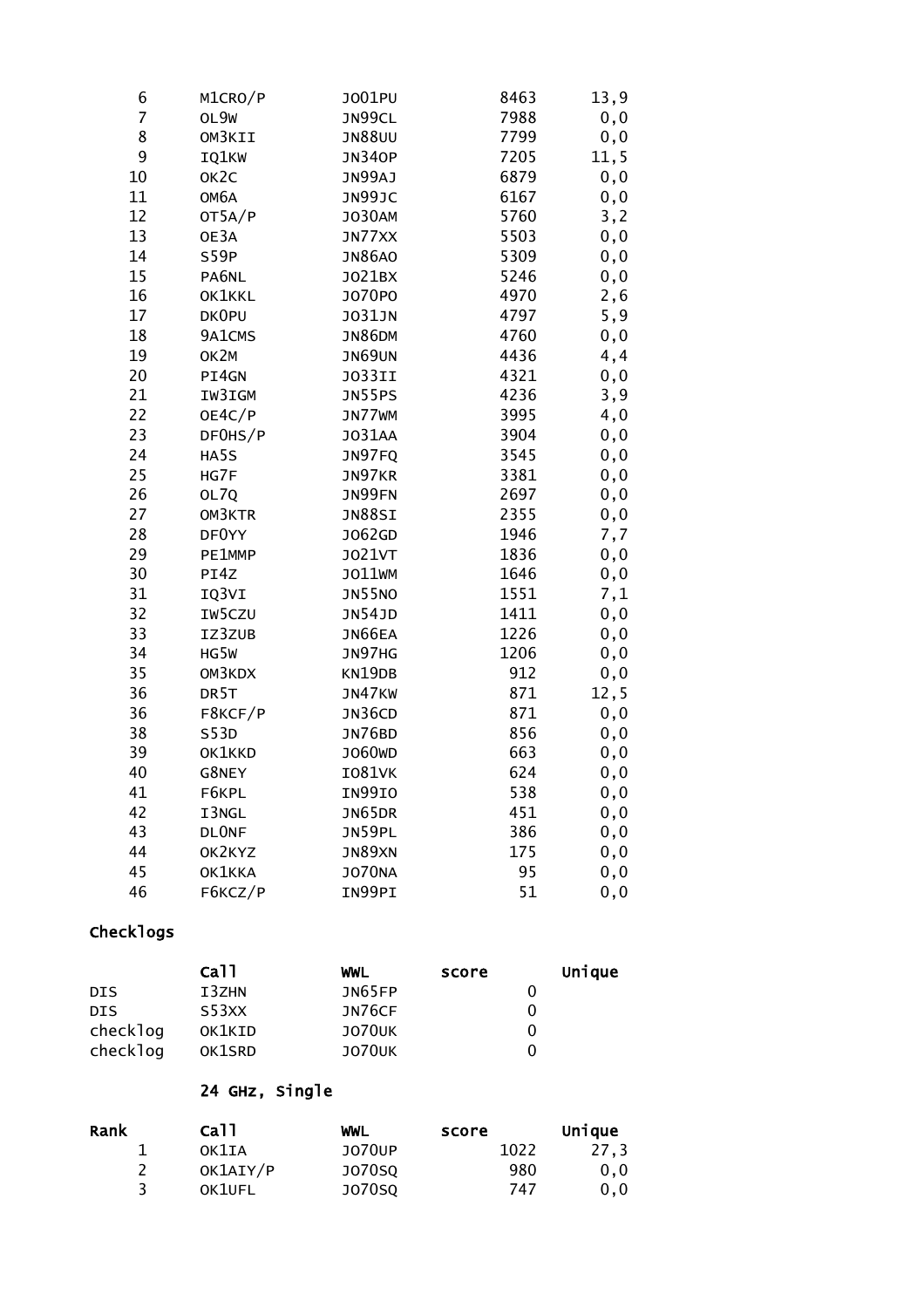| OK2BFF        | J0800B        | 738 | 0, 0   |
|---------------|---------------|-----|--------|
| <b>S55M</b>   | JN65XM        | 620 | 0, 0   |
| 0Z1FF         | J045B0        | 607 | 100, 0 |
| OK2QI         | J0800C        | 598 | 0, 0   |
| OK2LL         | J0800B        | 582 | 0, 0   |
| PA0BAT        | J031FX        | 573 | 0, 0   |
| S58RU         | JN65WM        | 529 | 0, 0   |
| OK2BPR        | JN99FU        | 435 | 0,0    |
| OK1UFF        | <b>JO60XR</b> | 397 | 0, 0   |
| DG6ISR        | J061PK        | 326 | 33,3   |
| OK1VM         | <b>JO60VR</b> | 310 | 0, 0   |
| OE3WHU/P      | JN77WM        | 287 | 0, 0   |
| OK1DCI        | J070EB        | 283 | 0, 0   |
| I3JVS         | JN55RS        | 265 | 0,0    |
| OE1TGW/3      | JN77TX        | 247 | 0, 0   |
| PA3AWJ        | J021GW        | 219 | 0, 0   |
| OE3KEU/3      | JN77XX        | 190 | 0, 0   |
| OK1JHM        | J070C0        | 190 | 0, 0   |
| DL4SBK/P      | <b>JN49QA</b> | 177 | 33,3   |
| DL3YEE        | <b>JO50LX</b> | 155 | 0, 0   |
| UZ5DX         | KN18JT        | 138 | 33,3   |
| <b>ОК1СЈН</b> | JN89VP        | 116 | 0, 0   |
| 9A1Z          | <b>JN86DM</b> | 116 | 0, 0   |
| OK7RB         | J060RB        | 104 | 0, 0   |
| IW3SPI        | <b>JN660D</b> | 91  | 0, 0   |
| <b>IZ1ERR</b> | JN35UI        | 89  | 0, 0   |
| DL6SAQ/P      | JN48WP        | 56  | 0, 0   |
| 9A4QV         | JN75BB        | 53  | 0, 0   |
| <b>OMOWR</b>  | KN19DB        | 46  | 0, 0   |
| UZ5DU         | <b>KN18JT</b> | 46  | 0,0    |
| UZ5DZ         | KN18JT        | 46  | 0, 0   |
| <b>I1KFH</b>  | JN45FG        | 14  | 0, 0   |
| <b>IW1CKM</b> | <b>JN45FD</b> | 14  | 0, 0   |
|               |               |     |        |

#### 24 GHz, Multi

| Rank           | Call              | <b>WWL</b>         | score | Unique |
|----------------|-------------------|--------------------|-------|--------|
| 1              | <b>DLOGTH</b>     | J050JP             | 1032  | 16,7   |
| $\overline{2}$ | <b>DF0MU</b>      | J032PC             | 919   | 30, 8  |
| 3              | HA5S              | JN97FQ             | 770   | 20,0   |
| 4              | OK1KKD            | J060 <sub>WD</sub> | 587   | 0, 0   |
| 5              | OK1KKL            | J070P0             | 533   | 0, 0   |
| 6              | OT5A/P            | <b>JO30AM</b>      | 526   | 20,0   |
| 7              | IW3IGM            | <b>JN55PS</b>      | 501   | 0, 0   |
| 8              | OE4C/P            | JN77WM             | 482   | 0, 0   |
| 9              | PE1MMP            | <b>JO21VT</b>      | 463   | 16,7   |
| 10             | OK <sub>2</sub> C | JN99AJ             | 426   | 0, 0   |
| 11             | OL9W              | JN99CL             | 413   | 0, 0   |
| 12             | <b>DKOPU</b>      | <b>JO31JN</b>      | 411   | 14, 3  |
| 13             | OK2KYZ            | JN89XN             | 359   | 0, 0   |
| 14             | OE3A              | JN77XX             | 349   | 0, 0   |
| 15             | OK2G              | JN99AK             | 344   | 0, 0   |
| 16             | IQ1KW             | <b>JN340P</b>      | 338   | 75,0   |
| 17             | <b>DKONA</b>      | <b>JO50TI</b>      | 331   | 50,0   |
| 18             | IZ3ZUB            | JN66EA             | 315   | 0, 0   |
| 19             | OE5VRL/5          | JN78DK             | 246   | 0, 0   |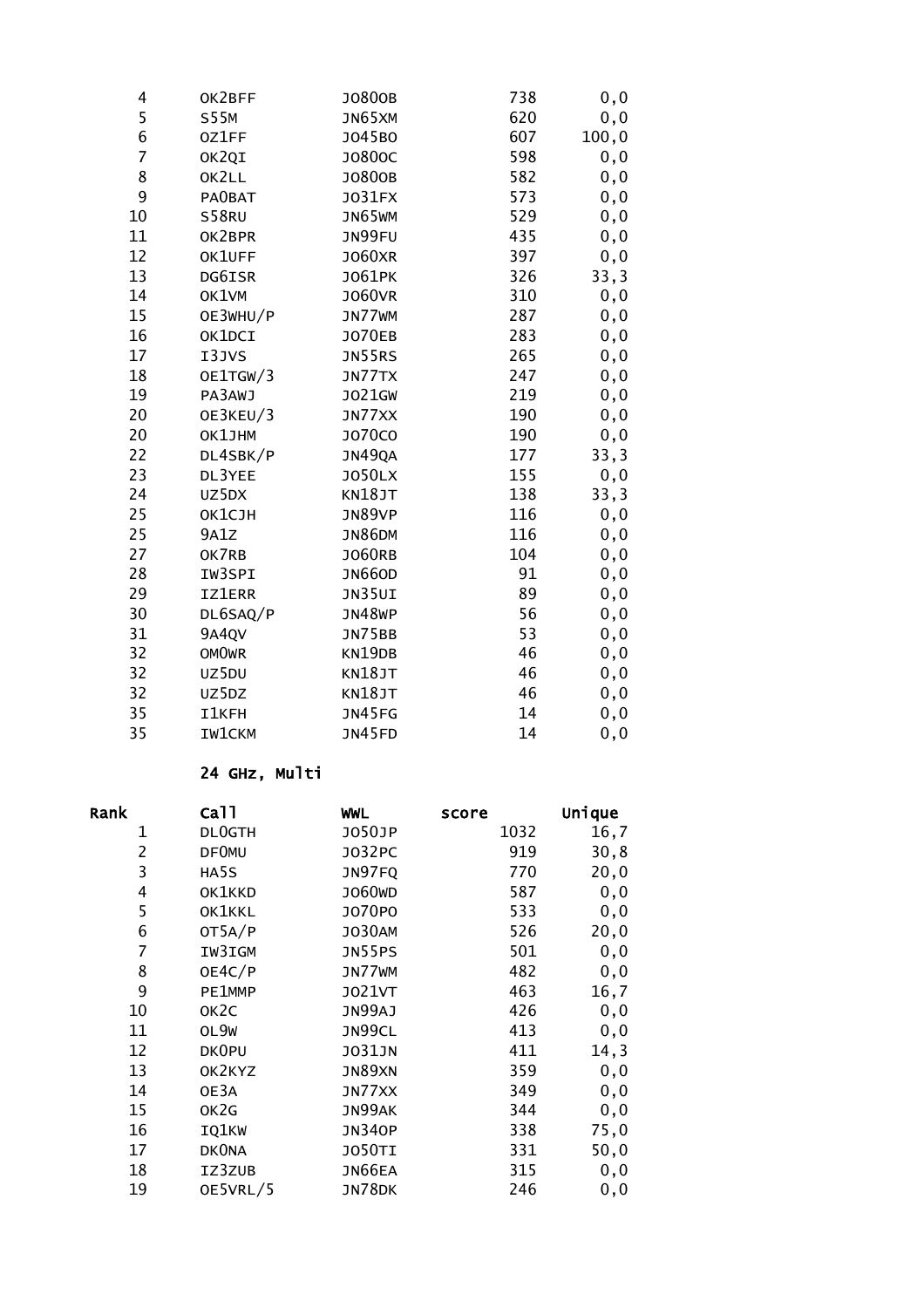| 19 | OL4A    | <b>JO60RN</b> | 246 | 0, 0   |
|----|---------|---------------|-----|--------|
| 21 | PA6NL   | J021BX        | 170 | 0, 0   |
| 22 | DLOUL   | <b>JN48U0</b> | 156 | 50,0   |
| 23 | PI4GN   | <b>JO33II</b> | 145 | 0, 0   |
| 24 | OM3KDX  | KN19DB        | 138 | 0, 0   |
| 25 | OK1OPT  | JN69NX        | 122 | 0, 0   |
| 26 | M1CRO/P | J001PU        | 120 | 100, 0 |
| 27 | 9A1CMS  | <b>JN86DM</b> | 116 | 0, 0   |
| 28 | DF0HS/P | <b>JO31AA</b> | 56  | 0, 0   |
| 29 | PI4Z    | J011WM        | 54  | 0, 0   |

#### 47 GHz, Single

| Rank           | Ca11     | <b>WWL</b>    | score | Unique |
|----------------|----------|---------------|-------|--------|
| 1              | OK2BFF   | J0800B        | 595   | 0, 0   |
| $\overline{2}$ | OK1AIY/P | <b>JO70SQ</b> | 454   | 0, 0   |
| 3              | OK1UFL   | <b>JO70SQ</b> | 435   | 0, 0   |
| $\overline{4}$ | OK2QI    | J0800C        | 383   | 0, 0   |
| 5              | OK2LL    | J0800B        | 373   | 0, 0   |
| 6              | OK2BPR   | JN99FU        | 359   | 0, 0   |
| 7              | OK1UFF   | <b>JO60XR</b> | 355   | 0, 0   |
| 8              | OK1EM    | J070DP        | 346   | 0, 0   |
| 9              | OK1IA    | <b>JO70UP</b> | 311   | 0, 0   |
| 10             | DL4SBK/P | <b>JN49QA</b> | 109   | 0, 0   |
| 11             | DL6SAQ/P | <b>JN48WP</b> | 56    | 0, 0   |
| 12             | DL3YEE   | <b>JO50LX</b> | 39    | 0, 0   |
| 13             | OK7RB    | <b>JO60RB</b> | 26    | 0, 0   |
| 14             | OK1CEA   | <b>JO60VR</b> | 12    | 0, 0   |
| 14             | OK1VM    | <b>JO60VR</b> | 12    | 0, 0   |
| 14             | OK7RA    | <b>JO60VR</b> | 12    | 0, 0   |
| 17             | 9A4QV    | <b>JN75BB</b> | 9     | 100, 0 |
| 18             | OK1JHM   | <b>JO70CO</b> | 8     | 0, 0   |

#### 47 GHz, Multi

| Rank | Ca <sub>11</sub>  | <b>WWL</b>         | score | Unique |
|------|-------------------|--------------------|-------|--------|
| 1    | OL7Q              | JN99FN             | 437   | 0, 0   |
| 2    | <b>DKONA</b>      | <b>JO50TI</b>      | 427   | 90,0   |
| 3    | OL9W              | JN99CL             | 406   | 0, 0   |
| 4    | OK1KKL            | J070P0             | 384   | 0, 0   |
| 5    | OK2KYZ            | JN89XN             | 315   | 0, 0   |
| 6    | OK1KKD            | J060 <sub>WD</sub> | 309   | 0, 0   |
| 7    | OK <sub>2</sub> C | JN99AJ             | 244   | 0, 0   |
| 8    | <b>DLOGTH</b>     | J050JP             | 200   | 50,0   |
| 9    | DL <sub>OUL</sub> | <b>JN48U0</b>      | 156   | 50,0   |
| 10   | <b>DF0MU</b>      | J032PC             | 143   | 100, 0 |
| 11   | IW3IGM            | <b>JN55PS</b>      | 88    | 100, 0 |
| 12   | OK10PT            | JN69NX             | 26    | 0, 0   |

### 76 GHz, Single

| Rank | Ca <sub>11</sub> | WWL           | score | Unique |
|------|------------------|---------------|-------|--------|
|      | OK1EM            | J070DP        | 168   | 0, 0   |
|      | OK1AIY/P         | <b>JO70SQ</b> | 110   | 0, 0   |
| ર    | DL4SBK/P         | JN49QA        | 109   | 0, 0   |
| 4    | DL6SAQ/P         | JN48WP        | 56    | 0, 0   |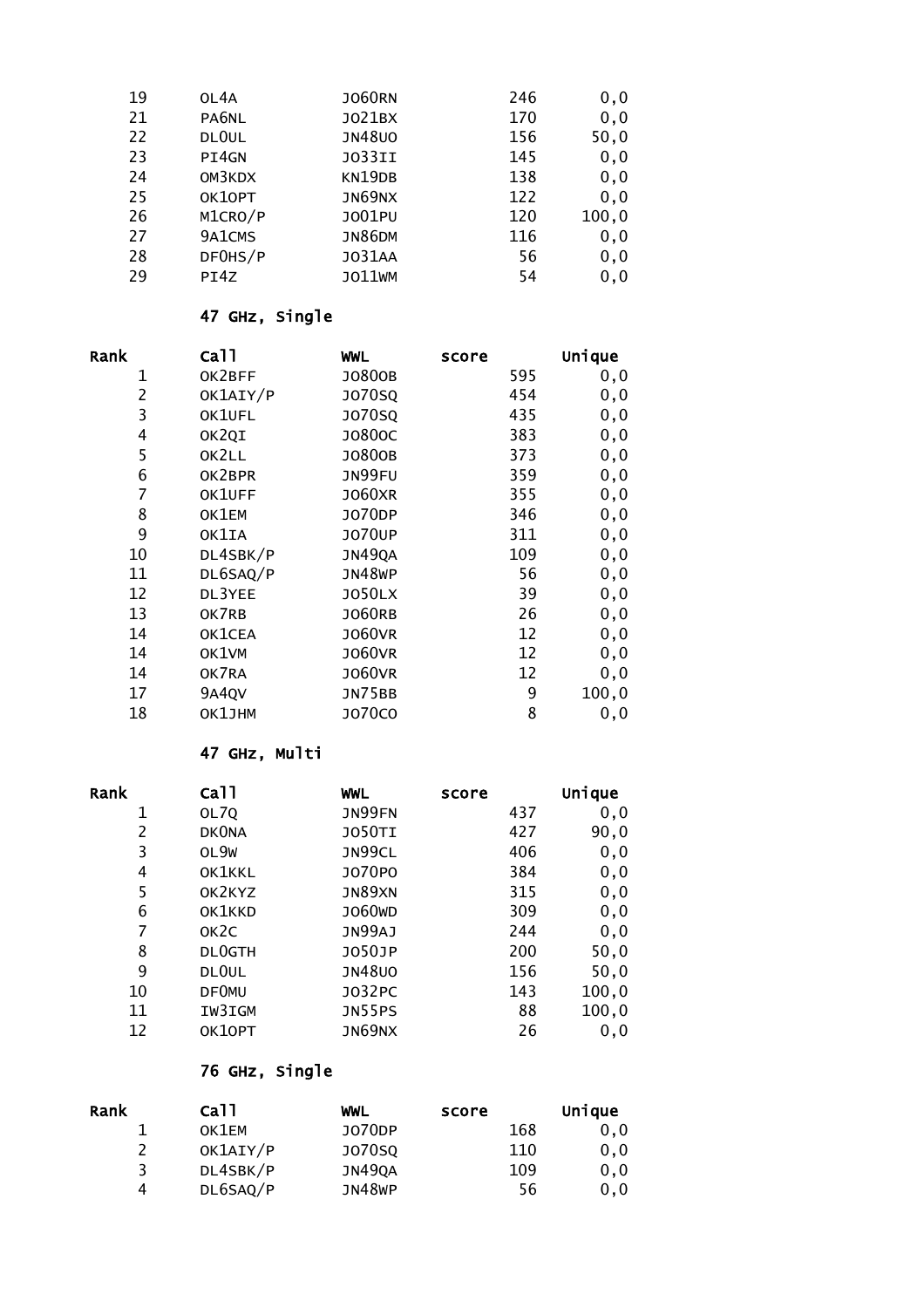| 5 | DL3YEE | <b>JO50LX</b> | 39 | 0.0 |
|---|--------|---------------|----|-----|
| 6 | OK7RB  | <b>JO60RB</b> | 26 | 0.0 |
|   | OK1JHM | J070C0        | q  | 0.0 |
| 8 | OK1UFL | <b>JO70SQ</b> |    | 0.0 |
| q | OK1MBT | <b>JO70CO</b> |    | 0.0 |

#### 76 GHz, Multi

| Rank          | ca11              | WWL           | score | Unique |
|---------------|-------------------|---------------|-------|--------|
|               | <b>DKONA</b>      | <b>JO50TI</b> | 427   | 90,0   |
| $\mathcal{P}$ | DLOUL             | <b>JN48UO</b> | 156   | 50,0   |
| 3             | <b>DLOGTH</b>     | J050JP        | 146   | 33,3   |
| 4             | OK1KKL            | J070P0        | 91    | 0, 0   |
| 5             | OK10PT            | JN69NX        | 26    | 0, 0   |
| 6             | OK <sub>2</sub> C | JN99AJ        | 16    | 100, 0 |

#### 122 GHz, Single

| Rank | ca11     | WWL           | score | Unique |
|------|----------|---------------|-------|--------|
|      | OK2LL    | J0800B        |       | 0, 0   |
|      | OK2QI    | J0800C        |       | 0, 0   |
| 3    | OK1AIY/P | <b>JO70SQ</b> |       | 0, 0   |
| 3    | OK1JHM   | <b>JO70CO</b> |       | 0, 0   |
| 3    | OK1MBT   | <b>JO70CO</b> |       | 0, 0   |
| २    | OK1UFL   | <b>JO70SQ</b> |       | 0.0    |

### 122 GHz, Multi

| Rank | Ca <sub>11</sub> | WWL    | score | Unique |
|------|------------------|--------|-------|--------|
|      | DL0GTH           | J050JP |       | 100.0  |

### 135 GHz, Single

| Rank | Ca11   | WWL    | score | Unique |
|------|--------|--------|-------|--------|
|      | OK1MBT | J070CO |       | 0.0    |
|      | OK1JHM | J070CO |       | 0.0    |

## 245 GHz, Single

| Rank | ca11   | WWL    | score | Unique |
|------|--------|--------|-------|--------|
|      | OK1JHM | J070C0 |       | 0.0    |
|      | OK1MBT | J070CO |       | 0.0    |

### Section: Mullimeter Group. Single

| Rank | Ca11   | score |
|------|--------|-------|
| 1    | OK1AIY | 2222  |
| 2    | OK2BFF | 1928  |
| 3    | OK1IA  | 1644  |
| 4    | OK1UFL | 1624  |
| 5    | OK2QI  | 1384  |
| 6    | OK2LL  | 1348  |
| 7    | OK1EM  | 1196  |
| 8    | OK2BPR | 1153  |
| 9    | OK1UFF | 1107  |
| 10   | DL4SBK | 722   |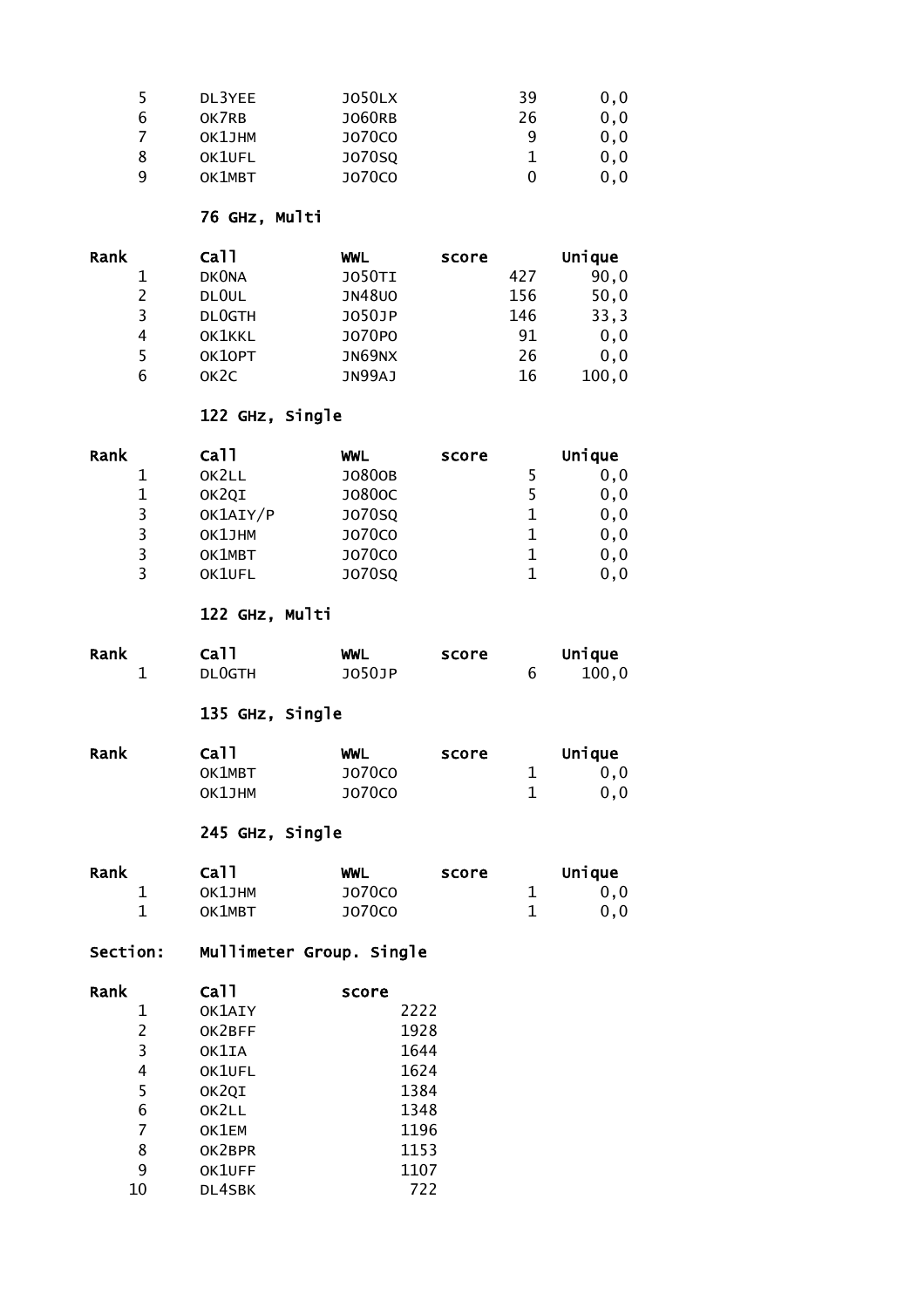| 11 | S55M          | 620 |
|----|---------------|-----|
| 12 | 0Z1FF         | 607 |
| 13 | <b>PAOBAT</b> | 573 |
| 14 | S58RU         | 529 |
| 15 | DL3YEE        | 350 |
| 16 | DL6SAQ        | 336 |
| 17 | OK1VM         | 334 |
| 18 | DG6ISR        | 326 |
| 19 | OE3WHU        | 287 |
| 20 | OK1DCI        | 283 |
| 21 | I3JVS         | 265 |
| 22 | OK1JHM        | 255 |
| 23 | OE1TGW        | 247 |
| 24 | OK7RB         | 234 |
| 25 | PA3AWJ        | 219 |
| 26 | OE3KEU        | 190 |
| 27 | uz5dx         | 138 |
| 28 | 9A1Z          | 116 |
| 29 | ОК1СЈН        | 116 |
| 30 | IW3SPI        | 91  |
| 31 | <b>IZ1ERR</b> | 89  |
| 32 | 9A4QV         | 71  |
| 33 | UZ5DZ         | 46  |
| 34 | UZ5DU         | 46  |
| 35 | <b>OMOWR</b>  | 46  |
| 36 | OK1CEA        | 24  |
| 37 | OK7RA         | 24  |
| 38 | OK1MBT        | 22  |
| 39 | I1KFH         | 14  |
| 40 | <b>IW1CKM</b> | 14  |
|    |               |     |

# Section: Mullimeter Group, Multi

| Rank | Ca11              | score |
|------|-------------------|-------|
| 1    | <b>DKONA</b>      | 2466  |
| 2    | <b>DLOGTH</b>     | 1894  |
| 3    | OK1KKL            | 1574  |
| 4    | OL9W              | 1225  |
| 5    | <b>DF0MU</b>      | 1205  |
| 6    | OK1KKD            | 1205  |
| 7    | OK2KYZ            | 989   |
| 8    | OK <sub>2</sub> C | 962   |
| 9    | DL0UL             | 936   |
| 10   | OL7Q              | 874   |
| 11   | HA5S              | 770   |
| 12   | IW3IGM            | 677   |
| 13   | OT5A              | 526   |
| 14   | OE4C              | 482   |
| 15   | PE1MMP            | 463   |
| 16   | DK0PU             | 411   |
| 17   | OE3A              | 349   |
| 18   | OK2G              | 344   |
| 19   | IQ1KW             | 338   |
| 20   | IZ3ZUB            | 315   |
| 21   | OK10PT            | 252   |
| 22   | OE5VRL            | 246   |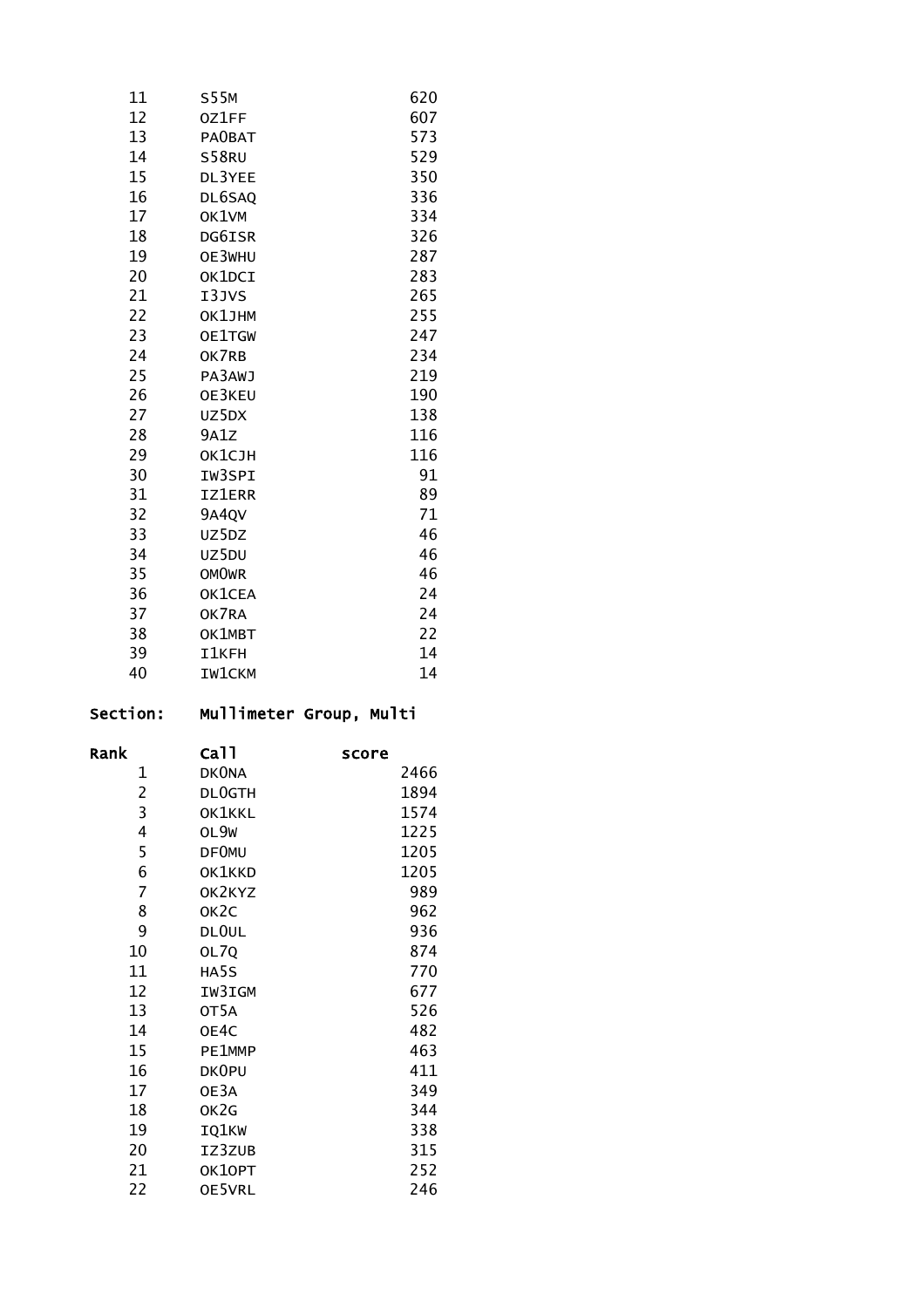| 23 | OL4A   | 246 |
|----|--------|-----|
| 24 | PA6NL  | 170 |
| 25 | PI4GN  | 145 |
| 26 | OM3KDX | 138 |
| 27 | M1CRO  | 120 |
| 28 | 9A1CMS | 116 |
| 29 | DF0HS  | 56  |
| 30 | PI4Z   | 54  |

# Section: Overall, Single

| Rank           | Ca <sub>11</sub> | score  |
|----------------|------------------|--------|
| 1              | G3XDY            | 269138 |
| $\overline{c}$ | DL3YEE           | 256464 |
| 3              | HA8V             | 239066 |
| 4              | IK3GHY           | 230169 |
| 5              | DG6ISR           | 229639 |
| 6              | <b>S55M</b>      | 217046 |
| 7              | OK1MAC           | 180538 |
| 8              | OK1YA            | 175581 |
| 9              | S51Z0            | 168415 |
| 10             | 9A2SB            | 167135 |
| 11             | OK1IA            | 165594 |
| 12             | OK1AIY           | 159432 |
| 13             | PA0BAT           | 152689 |
| 14             | 0Z1FF            | 136561 |
| 15             | OK1UFF           | 128551 |
| 16             | UZ5DX            | 114719 |
| 17             | OK1JKT           | 111921 |
| 18             | OK1NOR           | 111921 |
| 19             | DF4IA0           | 111921 |
| 20             | DL1SUZ           | 109804 |
| 21             | OK1UFL           | 107897 |
| 22             | DK1KC            | 107513 |
| 23             | IZ4BEH           | 104161 |
| 24             | DL7AKL           | 101366 |
| 25             | OK2GD            | 100512 |
| 26             | OK1RN            | 100050 |
| 27             | ON4CJQ           | 98537  |
| 28             | OK2BFF           | 97112  |
| 29             | DK1CM            | 96576  |
| 30             | OK1VEI           | 95638  |
| 31             | PA0S             | 95175  |
| 32             | <b>PAOEHG</b>    | 94679  |
| 33             | IW3SPI           | 89527  |
| 34             | OE5RBO           | 87305  |
| 35             | <b>PAOWMX</b>    | 87227  |
| 36             | DL6AA            | 86788  |
| 37             | OE3KEU           | 81333  |
| 38             | <b>S57Q</b>      | 80019  |
| 39             | OK2TT            | 79483  |
| 40             | <b>YU1LA</b>     | 77848  |
| 41             | DK2ZF            | 77832  |
| 42             | <b>E70A</b>      | 76819  |
| 43             | S58RU            | 74556  |
| 44             | DK7QX            | 72405  |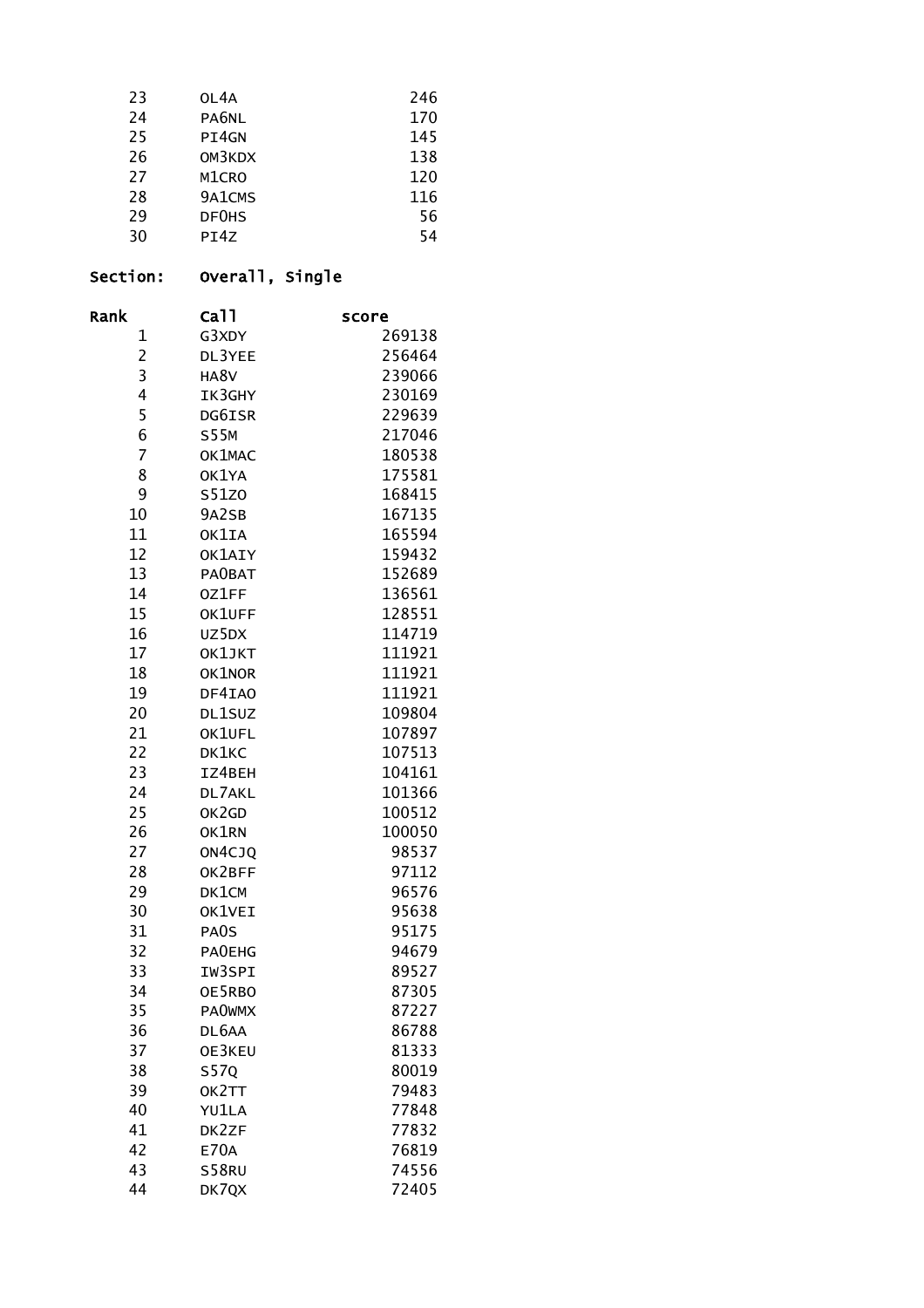| 45  | G2L                | 71573 |
|-----|--------------------|-------|
| 46  | F1AZJ              | 70890 |
| 47  | OK2LL              | 69729 |
| 48  | OK2QI              | 69711 |
| 49  | OK1EM              | 69047 |
| 50  | G4LDR              | 67072 |
| 51  | F6APE              | 66943 |
| 52  | DK3TA              | 64495 |
| 53  | OE3WHU             | 64447 |
| 54  | I4XCC              | 63152 |
|     |                    |       |
| 55  | <b>S57M</b>        | 62996 |
| 56  | OE1TGW             | 61095 |
| 57  | OK2BPR             | 60166 |
| 58  | G4NBS              | 58577 |
| 59  | PA4VHF             | 57925 |
| 60  | OK1DCI             | 57637 |
| 61  | OK2PNQ             | 56487 |
| 62  | IZ4JMU             | 56407 |
| 63  | OM1DK              | 55964 |
| 64  | DL3SFB             | 55630 |
| 65  | <b>I1KFH</b>       | 55212 |
| 66  | I3JVS              | 53811 |
| 67  | OM5CM              | 53335 |
| 68  | IK3VZ0             | 52748 |
| 69  | DF4MAA             | 51554 |
| 70  | LA0BY              | 50498 |
|     | OK1VM              | 50053 |
| 71  |                    |       |
| 72  | DD <sub>0</sub> VS | 49275 |
| 73  | <b>S52W</b>        | 48133 |
| 74  | I4CIV              | 47095 |
| 75  | PA3AWJ             | 46391 |
| 76  | I4JED              | 46306 |
| 77  | DL8QS              | 46162 |
| 78  | DL5YWM             | 45042 |
| 79  | IK3COJ             | 44602 |
| 80  | DL4SBK             | 43385 |
| 81  | I6XCK              | 43165 |
| 82  | HB9EWL             | 43053 |
| 83  | SQ9V               | 42618 |
| 84  | OK1VAV             | 41944 |
| 85  | HB9BAT             | 40499 |
| 86  | IW3HXR             | 40411 |
| 87  | OK1FHA             | 40320 |
| 88  | UR5LX              | 39672 |
| 89  | DL6IAK             | 38964 |
| 90  | OE5JFL             | 38833 |
|     |                    |       |
| 91  | R <sub>6</sub> CS  | 36948 |
| 92  | DH1FM              | 36825 |
| 93  | <b>9A5M</b>        | 36797 |
| 94  | OM3FW              | 36663 |
| 95  | <b>PE1EWR</b>      | 36580 |
| 96  | OK1VUF             | 36483 |
| 97  | YU1EM              | 35715 |
| 98  | OK2BDS             | 35685 |
| 99  | Y05LD              | 35203 |
| 100 | OM3CQF             | 34497 |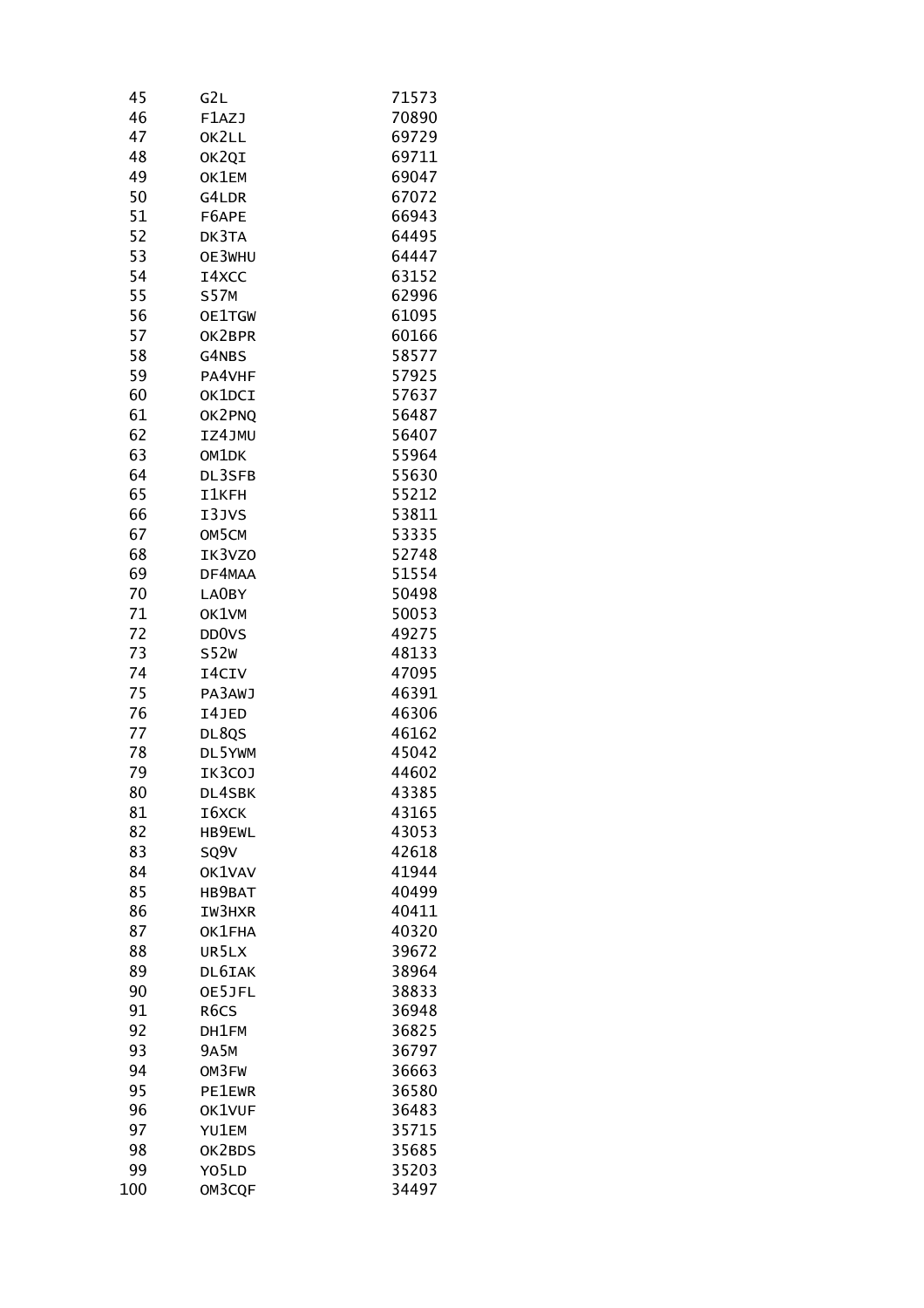| 101 | 9A2UV         | 34362 |
|-----|---------------|-------|
| 102 | OE3RTB        | 34338 |
| 103 | OK1FEN        | 34130 |
| 104 | F1MOZ         | 33874 |
| 105 | PA5KM         | 33163 |
| 106 | G3UVR         | 32963 |
| 107 | OK2UUJ        | 32625 |
| 108 | DL8R          | 32516 |
| 109 | 0Z9FW         | 32453 |
| 110 | OM5KV         | 31964 |
| 111 | OM1GX         | 31955 |
| 112 | G8EOP         | 31863 |
| 113 | UT2EM         | 31848 |
| 114 | OK2AQ         | 31113 |
| 115 | HB9EOU        | 30601 |
| 116 | OK1IEI        | 30289 |
| 117 | OE8KVK        | 29879 |
| 118 | PA3FPQ        | 29558 |
| 119 | IZ7UMS        | 29436 |
| 120 | DL2YDS        | 29347 |
| 121 | Y05AVN        | 29092 |
| 122 | OM5AW         | 28685 |
| 123 | OE8FNK        | 28206 |
| 124 | OK1JHM        | 28110 |
| 125 | DG8NCO        | 28093 |
| 126 | OM5LD         | 27968 |
| 127 | UT5DV         | 27286 |
| 128 | SP9S00        | 26570 |
| 129 | <b>PE1RLF</b> | 26547 |
| 130 | SM7GVF        | 26535 |
| 131 | ON4LDP        | 26418 |
| 132 | DG6QF         | 26084 |
| 133 | IK3TCH        | 25577 |
| 134 | LY2WR         | 25492 |
| 135 | GD8EXI        | 25317 |
| 136 | F5IGK         | 24844 |
| 137 | HA8XI         | 24796 |
| 138 | HB9MDP        | 24329 |
| 139 | G4BRK         | 24104 |
| 140 | SP9MM         | 24075 |
| 141 | OZ1BEF        | 23932 |
| 142 | OM2DT         | 23837 |
| 143 | DK8RE         | 23747 |
| 144 | OK1AYR        | 23656 |
| 145 | OZ9PZ         | 23625 |
| 146 | HB9AHD        | 23585 |
| 147 | F4CWN         | 23561 |
| 148 | DG6IMR        | 23530 |
| 149 | OK1NWD        | 23211 |
| 150 | OK2ZTK        | 22764 |
| 151 | HA5HY         | 22587 |
| 152 | <b>НВ9СХК</b> | 22354 |
| 153 | 0Z1FDH        | 22271 |
| 154 | G3YJR         | 22143 |
| 155 | ON4KBE        | 21559 |
| 156 | TM6T          | 21507 |
|     |               |       |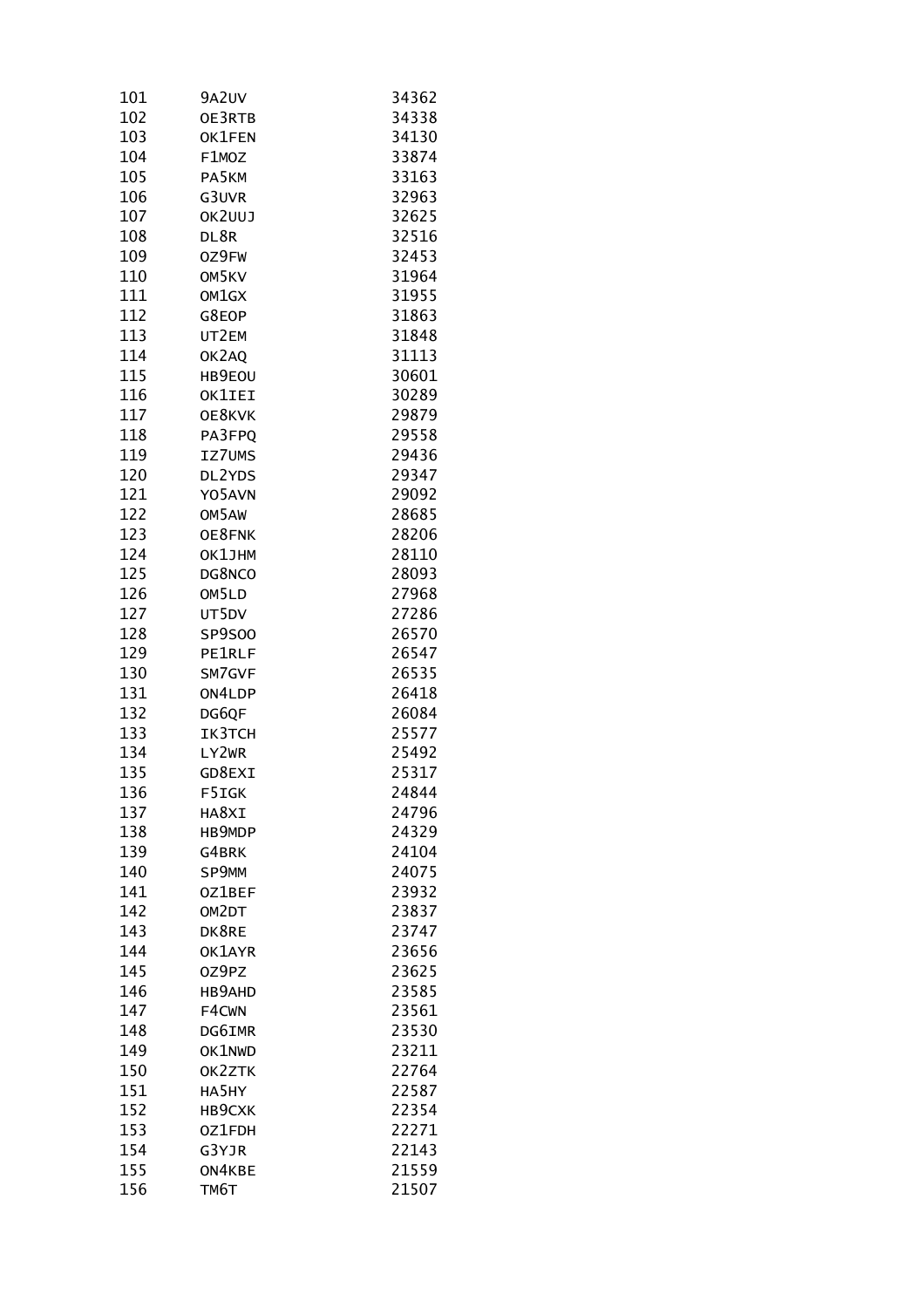| 157 | HB9KAB        | 21208 |
|-----|---------------|-------|
| 158 | OMOCS         | 21034 |
| 159 | Y05BIN        | 20999 |
| 160 | F1TDO         | 20651 |
| 161 | OK1DEU        | 20474 |
| 162 | DM1TS         | 20237 |
| 163 | US7GY         | 20093 |
| 164 | OK1ONI        | 19907 |
| 165 | OK1PGS        | 19798 |
| 166 | OE5LHM        | 19705 |
| 167 | ON4CDU        | 19504 |
| 168 | OE3PVC        | 19472 |
| 169 | YU7C          | 19435 |
| 170 | I0FHZ         | 19211 |
| 171 | I3GWE         | 18761 |
| 172 | G8DTF         | 18349 |
| 173 | HB9JNX        | 18203 |
| 174 | OM3ID         | 17760 |
| 175 | DK6JL         | 17615 |
| 176 | OK1IPU        | 17596 |
| 177 | YO7LBX        | 17420 |
| 178 | DL3YDP        | 17290 |
| 179 | DL6SAQ        | 16924 |
| 180 | OV3T          | 16896 |
| 181 | <b>S50J</b>   | 16516 |
| 182 | OK1VBN        | 16392 |
| 183 | OK1MGW        | 16317 |
| 184 | YO2LZA        | 16287 |
| 185 | OM2RL         | 16227 |
| 186 | OK1MHJ        | 16141 |
| 187 | DG6ME         | 16109 |
| 188 | IK6LLJ        | 16069 |
| 189 | OK1VAM        | 15964 |
| 190 | OK2JI         | 15353 |
| 191 | IK3TPP        | 15318 |
| 192 | G4BAO         | 15214 |
| 193 | DJ10B         | 15174 |
| 194 | UT4LA         | 15136 |
| 195 | DL8MAS        | 15054 |
| 196 | DG6SA         | 15014 |
| 197 | SP9APC        | 14777 |
| 198 | DM7T          | 14657 |
| 199 | DO6EBB        | 14487 |
| 200 | 9A4ZM         | 14447 |
| 201 | US8ZAL        | 14445 |
| 202 | OM3WEB        | 14422 |
| 203 | IK3XTT        | 14270 |
| 204 | HA0HO         | 14180 |
| 205 | 9A4VM         | 14111 |
| 206 | LY2BUU        | 14103 |
| 207 | Y04wZ         | 14040 |
| 208 | <b>OZ1IEP</b> | 13557 |
| 209 | DL1DBR        | 13544 |
| 210 | S51WX         | 13539 |
| 211 | S51DI         | 13433 |
| 212 | F4FRG         | 13416 |
|     |               |       |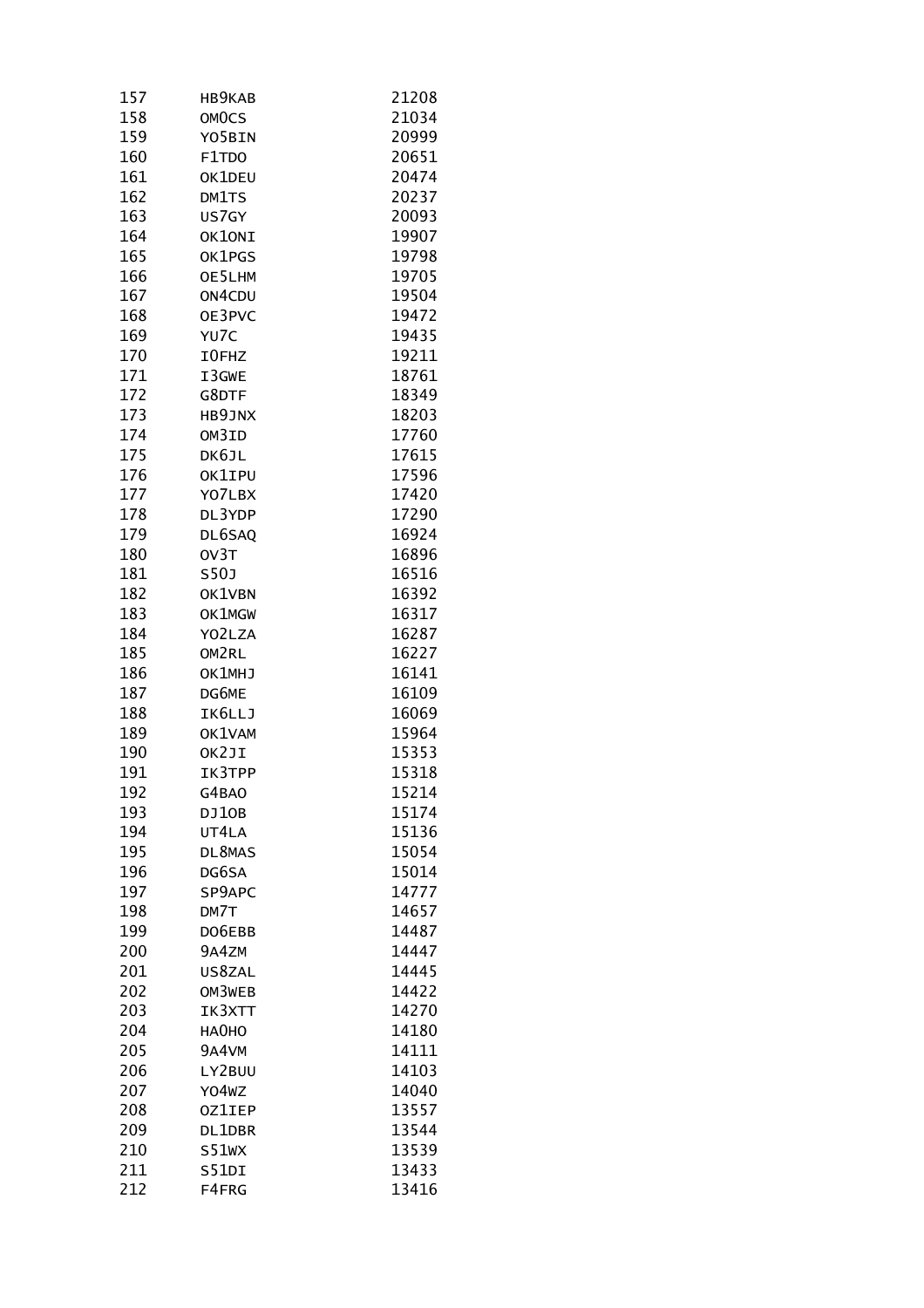| 213 | G7LRQ              | 13407 |
|-----|--------------------|-------|
| 214 | <b>HA500</b>       | 13352 |
| 215 | EA7AHA             | 13128 |
| 216 | F5PVX              | 13121 |
| 217 | OK2SSJ             | 13068 |
| 218 | UX0QQ              | 12847 |
| 219 | OK5YY              | 12625 |
| 220 | OK1TRW             | 12560 |
| 221 | S59GS              | 12486 |
| 222 | OK1ZHS             | 12474 |
| 223 | M5MUF              | 12395 |
| 224 | OK1DKX             | 12392 |
| 225 | UY5UZ              | 12385 |
| 226 | 9A5KK              | 12280 |
| 227 | S57LM              | 12279 |
| 228 | S <sub>54T</sub>   | 12259 |
| 229 | <b>S53FO</b>       | 12234 |
| 230 | OM2015TITANIC      | 12162 |
| 231 | DO9PL              | 11963 |
| 232 | OK2ILA             | 11804 |
| 233 | OK7RB              | 11786 |
| 234 | HB9AOF             | 11646 |
| 235 | OK2IGL             | 11600 |
| 236 | US5WU              | 11520 |
| 237 | S53G0              | 11463 |
| 238 | OK1DSZ             | 11393 |
| 239 | UT5DL              | 11340 |
| 240 | OMOTT              | 11312 |
| 241 | OK1CJH             | 11306 |
| 242 | IK7UXU             | 11260 |
| 243 | F4GCA              | 11159 |
| 244 | OE3REC             | 10955 |
| 245 | EA7HJZ             | 10951 |
| 246 | F4BCG              | 10940 |
| 247 | IK3MLF             | 10813 |
| 248 | PD4R               | 10654 |
| 249 | PA <sub>2</sub> CV | 10485 |
| 250 | 9A4QV              | 10469 |
| 251 | IK3SSG             | 10248 |
| 252 | I1PSC              | 10238 |
| 253 | <b>IW1CKM</b>      | 9933  |
| 254 | UR5UI              | 9928  |
| 255 | OK1DMV             | 9860  |
| 256 | F5JJE              | 9640  |
| 257 | IK3GHR             | 9335  |
| 258 | F4EEJ              | 9325  |
| 259 | MOINN              | 9272  |
| 260 | IK2FTB             | 9223  |
| 261 | Y04FYQ             | 9123  |
| 262 | US4IEK             | 9006  |
| 263 | F4ULC              | 8973  |
| 264 | OK2TAS             | 8852  |
| 265 | LA2IMA             | 8812  |
| 266 | OK8WW              | 8648  |
| 267 | IK4LFI             | 8552  |
| 268 | IK2ILG             | 8529  |
|     |                    |       |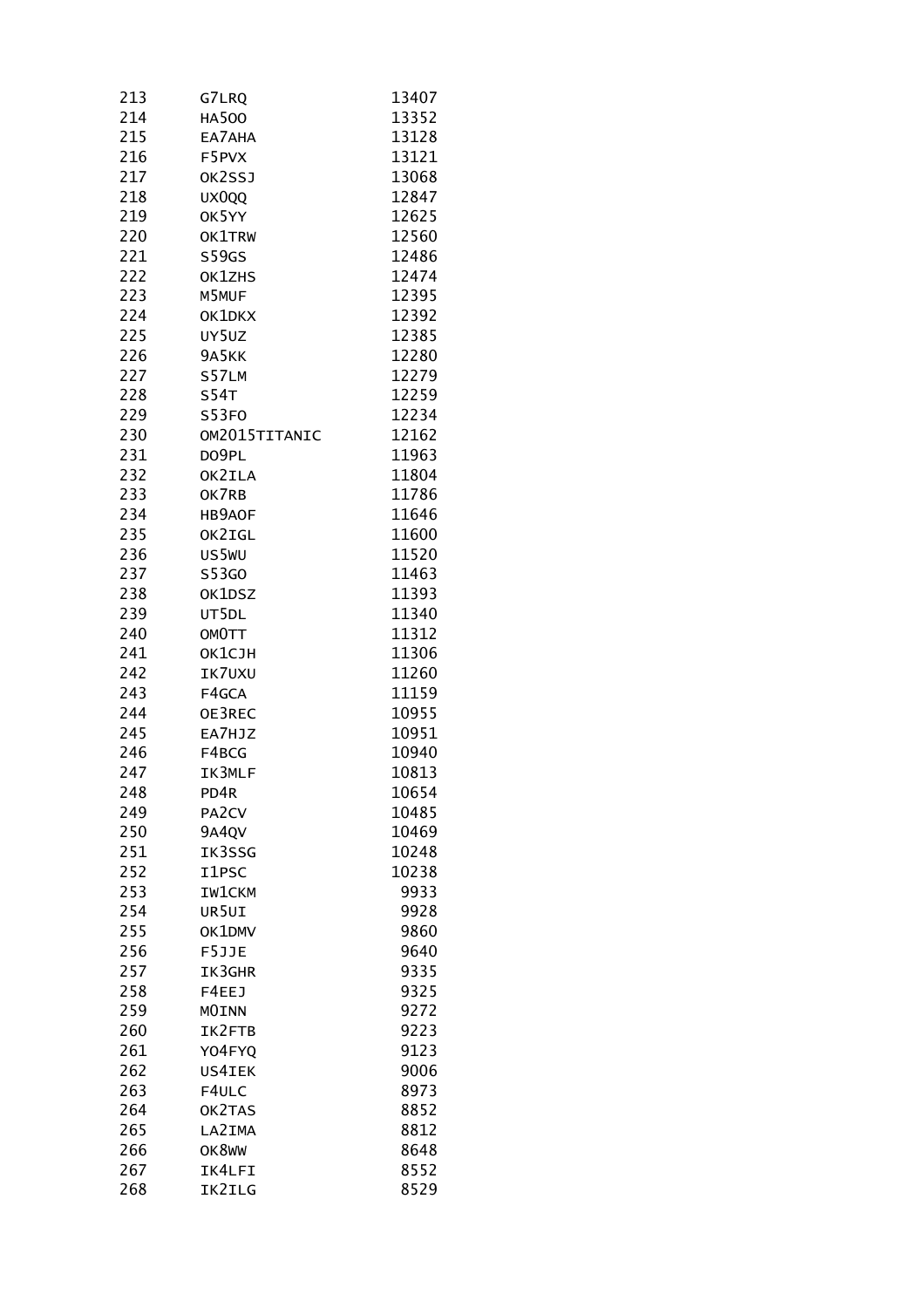| 269 | OE9MON             | 8430 |
|-----|--------------------|------|
| 270 | OK2BRX             | 8420 |
| 271 | OM <sub>2</sub> AP | 8194 |
| 272 | OK2TUH             | 8185 |
| 273 | F1CBC              | 8175 |
| 274 | F5MFI              | 8100 |
| 275 | S53V               | 8094 |
| 276 | UX4IJ              | 8005 |
| 277 | OK2SJJ             | 7918 |
| 278 | PAOFEI             | 7852 |
| 279 | 9A4TT              | 7792 |
| 280 | 9A1IW              | 7791 |
| 281 | OK2IGG             | 7715 |
| 282 | OK1DXD             | 7686 |
| 283 | GOLGS              | 7672 |
| 284 | F6IHA              | 7666 |
| 285 | OK2PVX             | 7464 |
| 286 | OE3GAU             | 7464 |
| 287 | UA2FT              | 7405 |
| 288 | F5PZR              | 7323 |
| 289 | F5SUL              | 7280 |
| 290 | DO1CS              | 7247 |
| 291 | IW3AJN             | 7136 |
| 292 | HA2MJ              | 7024 |
| 293 | OK1ARO             | 6966 |
| 294 | IW2NOD             | 6899 |
| 295 | OK1AXG             | 6880 |
| 296 | F1US               | 6859 |
| 297 | OM7AC              | 6832 |
| 298 | OM3TCC             | 6831 |
| 299 | US5EII             | 6769 |
| 300 | <b>S59K</b>        | 6675 |
| 301 | YR8E               | 6636 |
| 302 | F4FFS              | 6611 |
| 303 | 0Z7JRL             | 6548 |
| 304 | OK1XPB             | 6405 |
| 305 | <b>PAOINA</b>      | 6368 |
| 306 | OK1DDV             | 6364 |
| 307 | Y02GL              | 6298 |
| 308 | OM1RV              | 6296 |
| 309 | DL2PK              | 6209 |
| 310 | Y07BPC             | 6199 |
| 311 | IK7LMX             | 6158 |
| 312 | HA5FB              | 5999 |
| 313 | YO7HVE             | 5881 |
| 314 | IK4WKU             | 5850 |
| 315 | 9A1Z               | 5843 |
| 316 | F5SDD              | 5827 |
| 317 | PA3HFJ             | 5768 |
| 318 | UR6EM              | 5678 |
| 319 | <b>IZ1ERR</b>      | 5647 |
| 320 | OM8AND             | 5509 |
| 321 | I3TXQ              | 5392 |
| 322 | <b>IK1YNZ</b>      | 5334 |
| 323 | F4BCY              | 5306 |
| 324 | I5WBE              | 5257 |
|     |                    |      |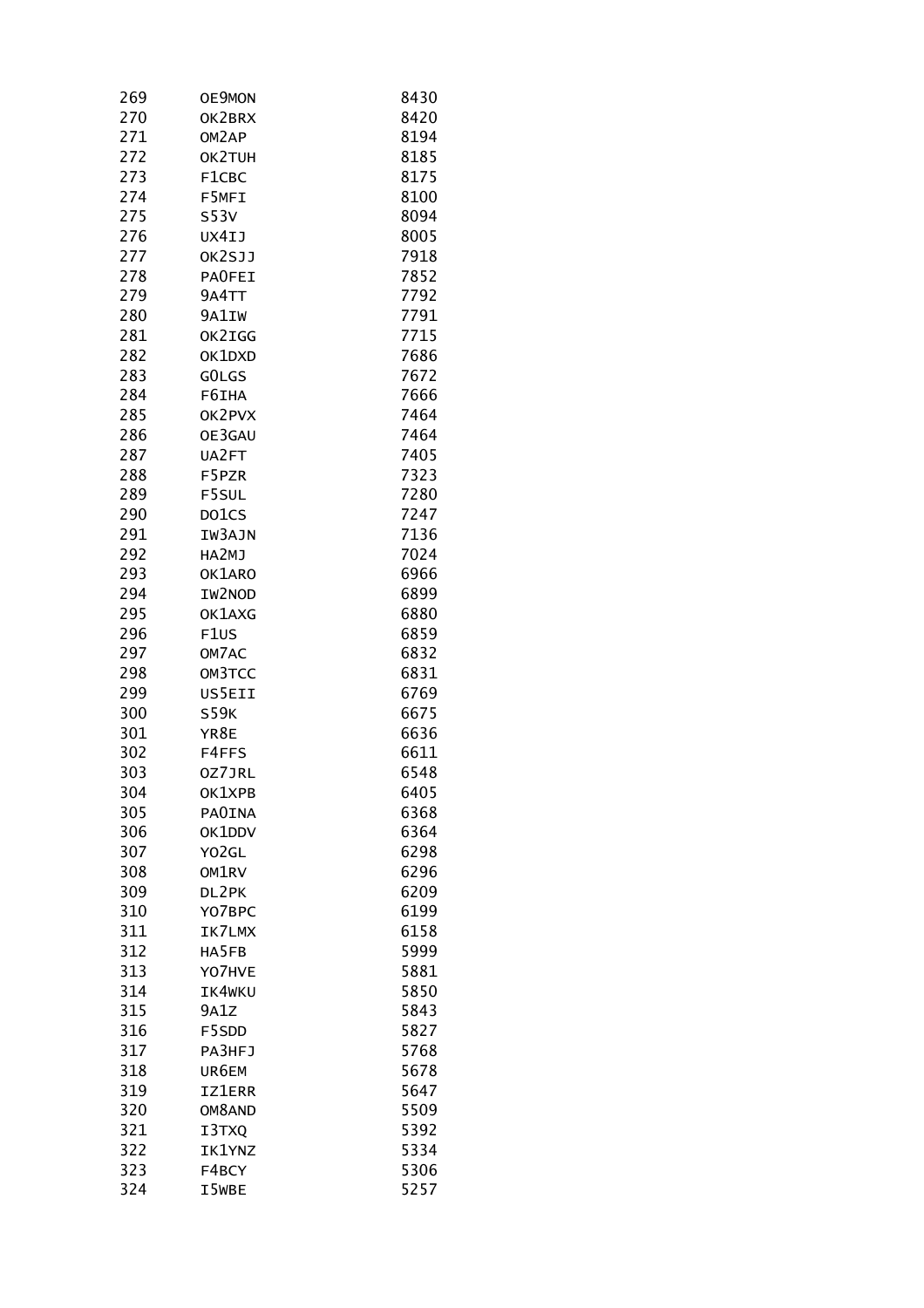| 325 | OK2BRZ        | 5230 |
|-----|---------------|------|
| 326 | OM4TC         | 5014 |
| 327 | IQ4AX         | 5005 |
| 328 | G3WJG         | 4989 |
| 329 | F5HVI         | 4977 |
| 330 | IW3IAQ        | 4931 |
| 331 | <b>НВ9МFМ</b> | 4929 |
| 332 | OM7CM         | 4817 |
| 333 | F6CX0         | 4779 |
| 334 | DG60G         | 4707 |
| 335 | UT8LE         | 4693 |
| 336 | <b>S540</b>   | 4633 |
| 337 | IW2MXY        | 4602 |
| 338 | I3EJ          | 4600 |
| 339 | I7CSB         | 4599 |
| 340 | S57RT         | 4467 |
| 341 | G4LKD         | 4427 |
| 342 | F5DRD         | 4416 |
| 343 | F6DDW         | 4252 |
| 344 | OK1DEK        | 4252 |
| 345 | EA2TO         | 4186 |
| 346 | IV3LNQ        | 4109 |
| 347 | S53VV         | 4076 |
| 348 | F6FAX         | 4074 |
| 349 | IK2RLN        | 4065 |
| 350 | OK1DMP        | 4040 |
| 351 | OK1DKB        | 4021 |
| 352 | F4FEY         | 3880 |
| 353 | IK4VFB        | 3876 |
| 354 | DB1HGV        | 3830 |
| 355 | OM5UM         | 3824 |
| 356 | Y08SHU        | 3780 |
| 357 | OK2BFH        | 3778 |
| 358 | OK2VG         | 3739 |
| 359 | <b>OMOAST</b> | 3735 |
| 360 | OK1UDQ        | 3729 |
| 361 | OK7GU         | 3728 |
| 362 | HB9DPY        | 3701 |
| 363 | SB7W          | 3686 |
| 364 | 3Z3Z          | 3673 |
| 365 | OK2PMS        | 3646 |
| 366 | 9A2XW         | 3592 |
| 367 | LZ2FP         | 3577 |
| 368 | G8HGN         | 3577 |
| 369 | G8ZRE         | 3572 |
| 370 | OK1WGW        | 3512 |
| 371 | S53XX         | 3509 |
| 372 | <b>S51AN</b>  | 3494 |
| 373 | S57KM         | 3478 |
| 374 | LZ1JH         | 3472 |
| 375 | IK2ECM        | 3468 |
| 376 | <b>Y08R00</b> | 3414 |
| 377 | IV3DXW        | 3377 |
| 378 | 9A7KFF        | 3352 |
| 379 | I1WKN         | 3289 |
| 380 | F5GXX         | 3178 |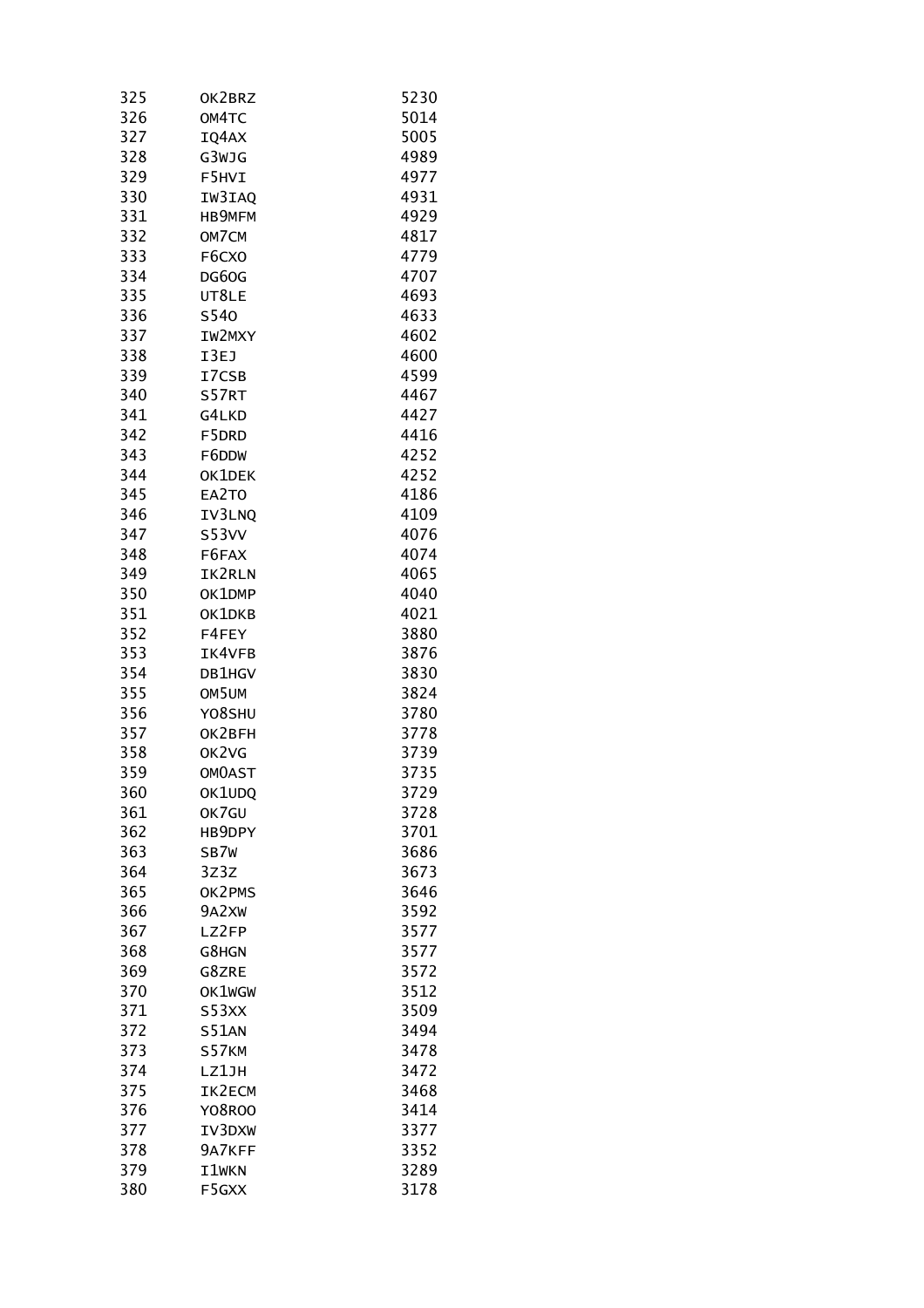| 381 | EA3EBN        | 3166 |
|-----|---------------|------|
| 382 | OK1MBT        | 3150 |
| 383 | UR3GS         | 3102 |
| 384 | DO6NI         | 3079 |
| 385 | OM1QQ         | 3059 |
| 386 | Y08SJM        | 2966 |
| 387 | UT3QT         | 2938 |
| 388 | SM6UUZ        | 2926 |
| 389 | OK2HPI        | 2719 |
| 390 | IU2CIQ        | 2683 |
| 391 | IK3XTY        | 2663 |
| 392 | F1CKB         | 2655 |
| 393 | G3YDY         | 2631 |
| 394 | SP8DXZ        | 2618 |
| 395 | OK1KN         | 2589 |
| 396 | <b>9A2KO</b>  | 2568 |
| 397 | F2NY          | 2564 |
| 398 | Y04ASV        | 2552 |
| 399 | S590IARU      | 2517 |
| 400 |               |      |
|     | OK1ANA        | 2516 |
| 401 | GOHEL         | 2451 |
| 402 | IK2YSJ        | 2441 |
| 403 | G8XVJ         | 2426 |
| 404 | F1TRE         | 2404 |
| 405 | SQ6NDM        | 2401 |
| 406 | OM3YFT        | 2388 |
| 407 | UZ5DU         | 2317 |
| 408 | <b>OMOWR</b>  | 2317 |
| 409 | UZ5DZ         | 2317 |
| 410 | OM7PY         | 2312 |
| 411 | G1PPA         | 2273 |
| 412 | Y050HY        | 2256 |
| 413 | I2ZSI         | 2124 |
| 414 | GW4ZAR        | 2007 |
| 415 | G3TDH         | 1981 |
| 416 | DL4ZAA        | 1965 |
| 417 | OM8GY         | 1919 |
| 418 | IK3ESB        | 1918 |
| 419 | IZ3KMY        | 1879 |
| 420 | 9A2EY         | 1876 |
| 421 | G3UBX         | 1840 |
| 422 | F6DZQ         | 1830 |
| 423 | IK2ILJ        | 1748 |
| 424 | 9A3TU         | 1722 |
| 425 | <b>GWOIRW</b> | 1707 |
| 426 | 9A2HX         | 1702 |
| 427 | IZ5HQB        | 1595 |
| 428 | OK2UPG        | 1591 |
| 429 | 9A5IGY        | 1507 |
| 430 | F6BTX         | 1505 |
| 431 | UR7QDO        | 1504 |
| 432 | G3ZMF         | 1501 |
| 433 | <b>ISOYFG</b> | 1497 |
| 434 | 9A3EBP        | 1465 |
| 435 | 9A6DAC        | 1405 |
| 436 | F5CU          | 1353 |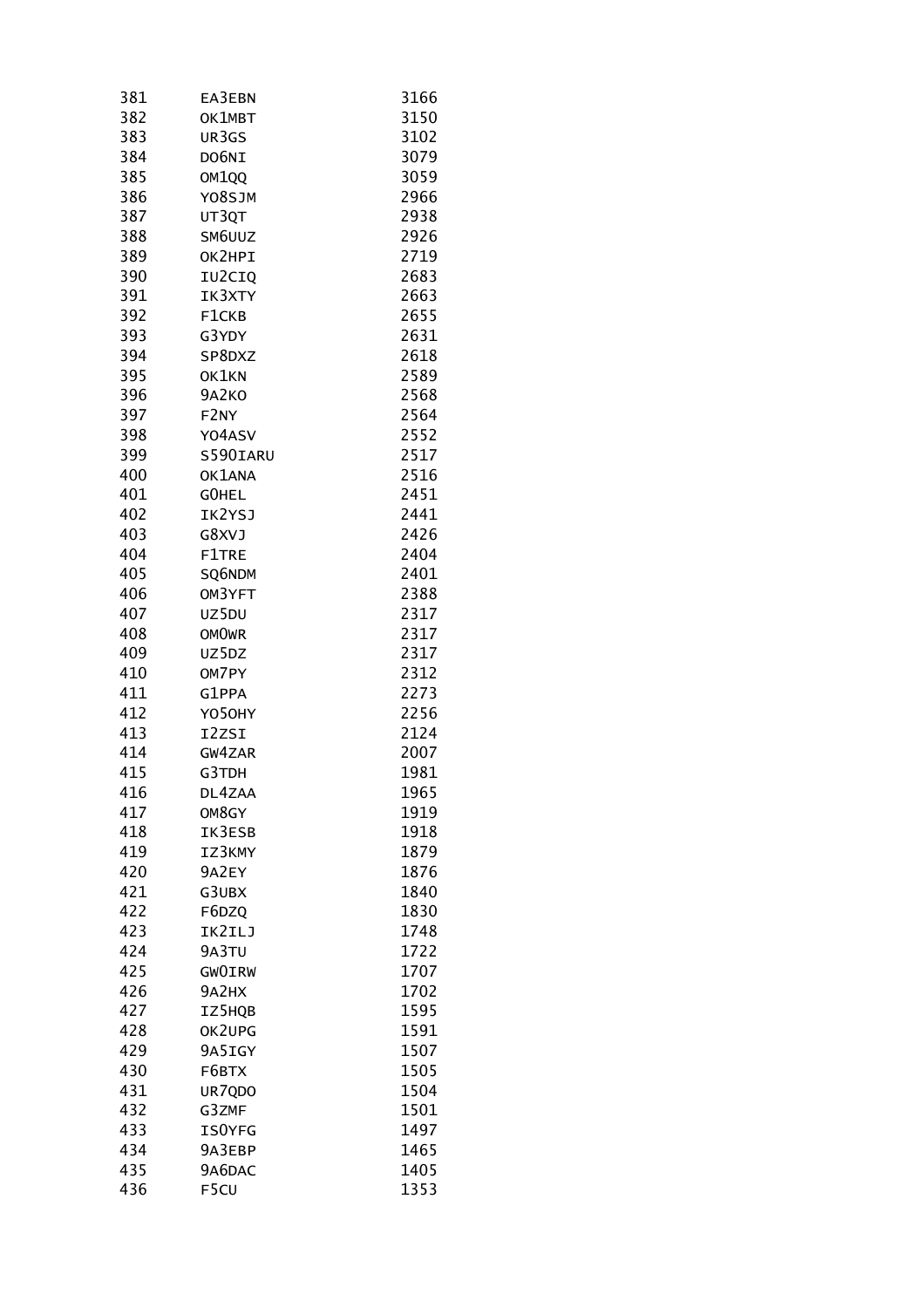| 437 | Y08BFB             | 1348 |
|-----|--------------------|------|
| 438 | IK0USO             | 1323 |
| 439 | <b>MONVS</b>       | 1312 |
| 440 | OK1FQK             | 1288 |
| 441 | IW2MWC             | 1213 |
| 442 | OK7RA              | 1209 |
| 443 | OK1CEA             | 1209 |
| 444 | <b>HB9ABN</b>      | 1205 |
| 445 | OK6TT              | 1168 |
| 446 | <b>9A3BO</b>       | 1132 |
| 447 | S51WC              | 1122 |
| 448 | EA3ABK             | 1088 |
| 449 | Y04SI              | 1077 |
| 450 | 9A2VX              | 1044 |
|     |                    |      |
| 451 | OK1XHD             | 1037 |
| 452 | E77CV              | 1030 |
| 453 | 9A3IVA             | 1017 |
| 454 | EA4CU              | 966  |
| 455 | OK1DJE             | 957  |
| 456 | IW20EV             | 948  |
| 457 | OM2ALB             | 945  |
| 458 | YO6DBA             | 923  |
| 459 | F6GTH              | 858  |
| 460 | F6API              | 845  |
| 461 | OM <sub>O</sub> AD | 817  |
| 462 | F1HUM              | 815  |
| 463 | G1MZD              | 785  |
| 464 | G7ICV              | 783  |
| 465 | IZ2EWV             | 771  |
| 466 | F4GXJ              | 724  |
| 467 | EA4GPZ             | 703  |
| 468 | F1MKC              | 701  |
| 469 | IK2AQZ             | 684  |
| 470 | Y05DAS             | 670  |
| 471 | S52B               | 656  |
| 472 | DJ1KW              | 614  |
| 473 | <b>S57E</b>        | 599  |
| 474 | HB9EYB             | 597  |
| 475 | DL5RF              | 574  |
| 476 | S51I               | 568  |
| 477 | G3SJX              | 540  |
|     |                    |      |
| 478 | IK7HIN             | 535  |
| 479 | IK8XLD             | 534  |
| 480 | I2FUM              | 523  |
| 481 | S53DB              | 508  |
| 482 | HB9EYZ             | 500  |
| 483 | F1BCT              | 478  |
| 484 | Y06GXJ             | 474  |
| 485 | Y06PQE             | 449  |
| 486 | F4JIL              | 449  |
| 487 | EA1HRR             | 423  |
| 488 | OE50MP             | 422  |
| 489 | HB9ATX             | 418  |
| 490 | OK2TSV             | 416  |
| 491 | OM3CVV             | 399  |
| 492 | 9A1EA              | 390  |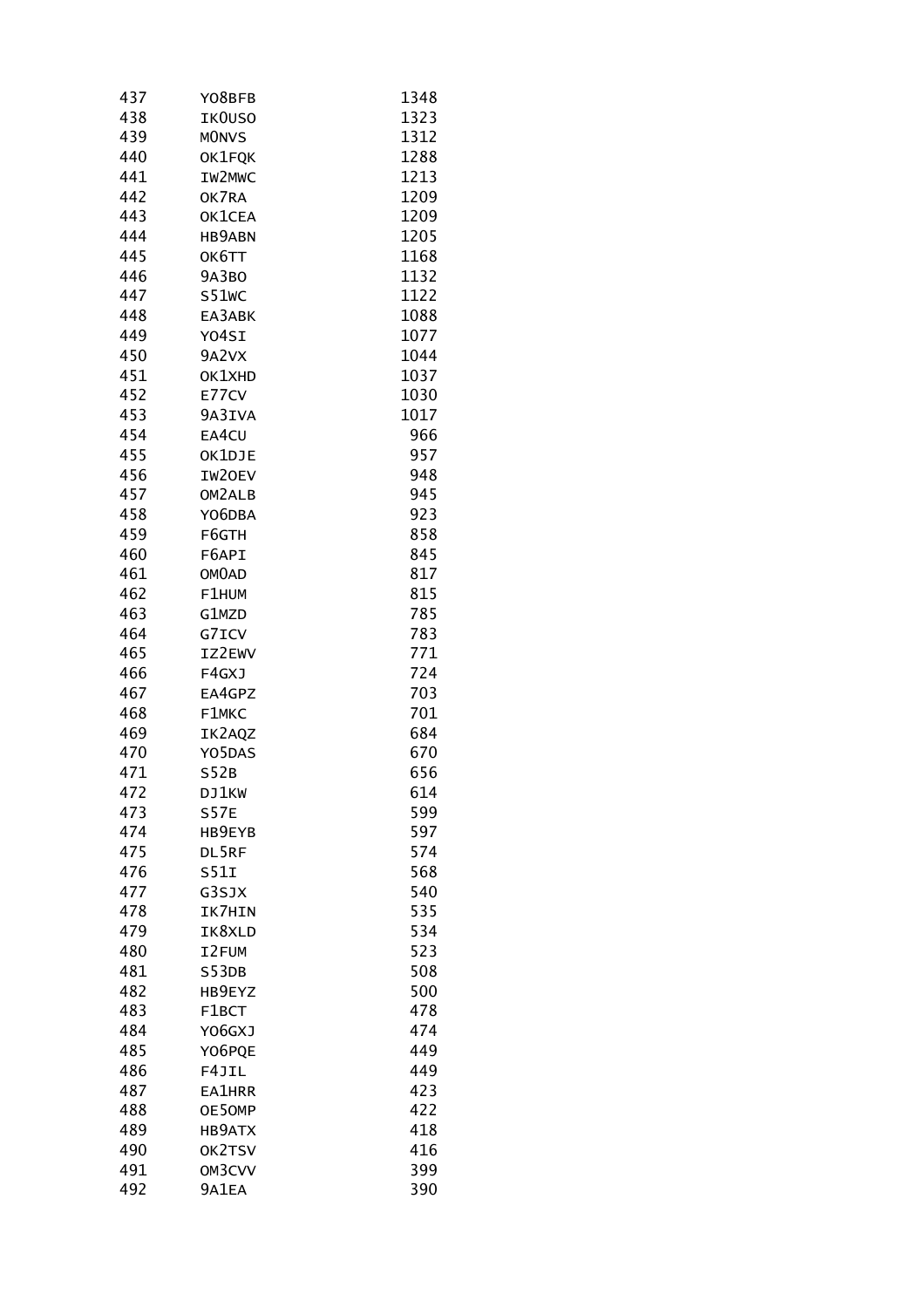| 493 | F5NTD  | 383 |
|-----|--------|-----|
| 494 | OK1RH  | 373 |
| 495 | IK4XQT | 370 |
| 496 | S57CN  | 362 |
| 497 | S57C   | 360 |
| 498 | S52AA  | 343 |
| 499 | OK1VLG | 330 |
| 500 | 9A3DOS | 306 |
| 501 | F4DEY  | 299 |
| 502 | GOGRI  | 270 |
| 503 | 9A2BW  | 251 |
| 504 | Y04CPO | 222 |
| 505 | OM8TA  | 174 |
| 506 | IU2BXU | 126 |
| 507 | YO7HUZ | 116 |
| 508 | OK1KZ  | 81  |
| 509 | IW3GYG | 74  |
| 510 | 2E0BMA | 59  |
| 511 | Y04BXX | 55  |
|     |        |     |

# Section: Overall, Multi

| Rank           | ca11              |                  |
|----------------|-------------------|------------------|
| 1              | <b>DLOGTH</b>     | score<br>1053529 |
| $\overline{c}$ | <b>DKONA</b>      | 645763           |
| 3              | DR9A              | 644266           |
| 4              | <b>DF0MU</b>      | 609319           |
| 5              | OM3KII            | 541985           |
| 6              | PA6NL             | 519603           |
| 7              | OL9W              | 480171           |
| 8              | OK <sub>2</sub> C | 478846           |
| 9              | OE5VRL            | 428135           |
| 10             | M1CRO             | 420525           |
| 11             | PI4GN             | 393351           |
| 12             | OK <sub>2</sub> A | 369290           |
| 13             | OE3A              | 337446           |
| 14             | IQ1KW             | 328730           |
| 15             | ОМ6А              | 310601           |
| 16             | OK1KKL            | 287470           |
| 17             | HA5S              | 252707           |
| 18             | 9A1CMS            | 248543           |
| 19             | S59P              | 242771           |
| 20             | OT <sub>5</sub> A | 240442           |
| 21             | DK0PU             | 232063           |
| 22             | OK1KUO            | 217972           |
| 23             | <b>S50C</b>       | 210267           |
| 24             | HA5KDQ            | 187880           |
| 25             | S53D              | 176648           |
| 26             | OK1KKD            | 170590           |
| 27             | OL3Z              | 164637           |
| 28             | OK2M              | 163615           |
| 29             | <b>DLOHTW</b>     | 162358           |
| 30             | DR <sub>5</sub> T | 156687           |
| 31             | DF0YY             | 152148           |
| 32             | HG7F              | 151290           |
| 33             | OL70              | 147650           |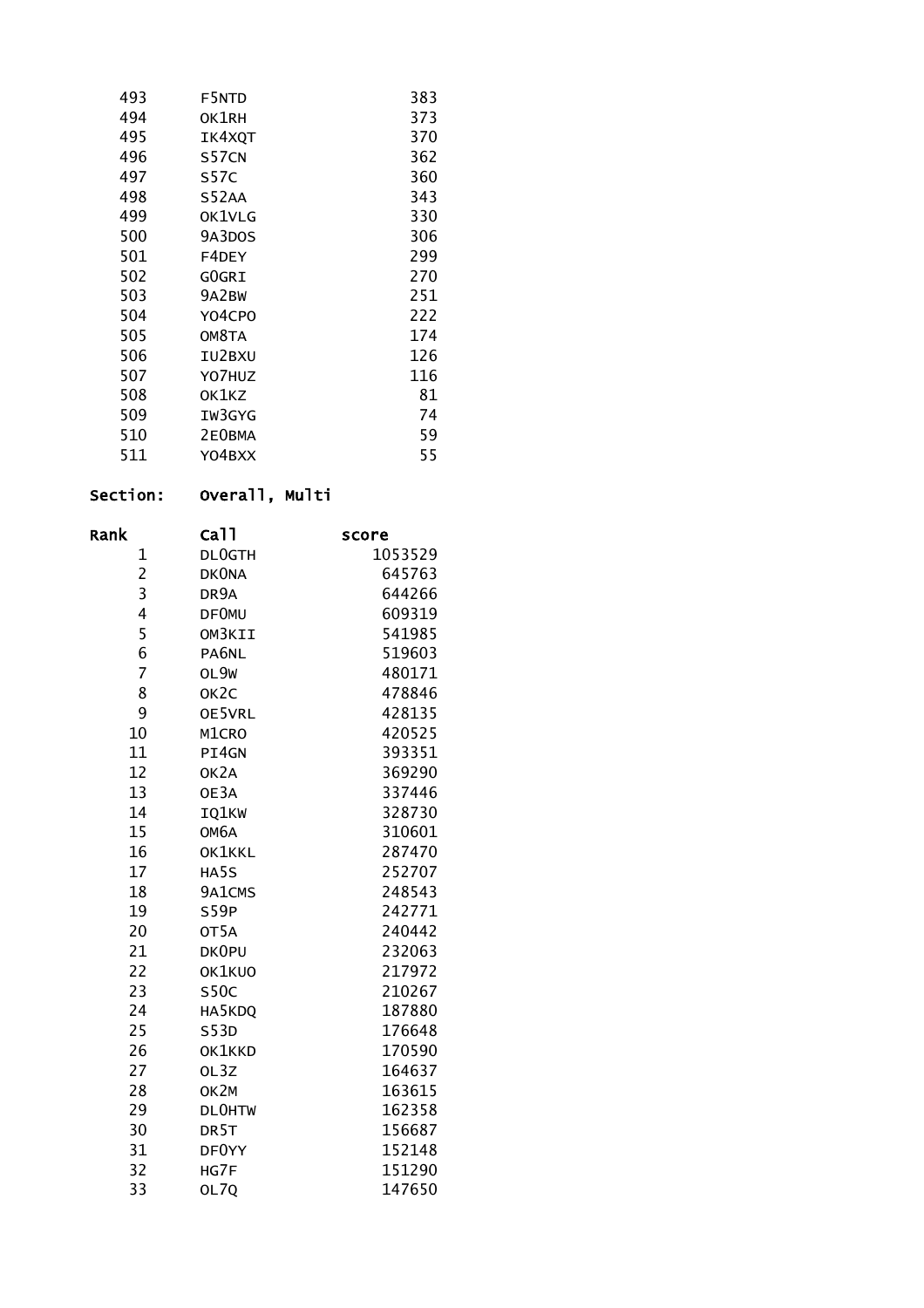| 34 | IW3IGM            | 145512 |
|----|-------------------|--------|
| 35 | HA6W              | 142995 |
| 36 | OK2KYZ            | 127744 |
| 37 | OE4C              | 122563 |
| 38 | DK <sub>2</sub> A | 120860 |
| 39 | PE1MMP            | 114224 |
| 40 | OM3KTR            | 109741 |
| 41 | DF0HS             | 109102 |
| 42 | OL4A              | 108034 |
| 43 | G3M               | 101762 |
| 44 | OE5D              | 97982  |
| 45 | PI4Z              | 92366  |
| 46 |                   | 91728  |
|    | HA1KYY            |        |
| 47 | F6KSD             | 90198  |
| 48 | S59DGO            | 89765  |
| 49 | OK6R              | 89620  |
| 50 | HB9AJ             | 87893  |
| 51 | G30HM             | 85418  |
| 52 | OK1KPA            | 84446  |
| 53 | OK10PT            | 78971  |
| 54 | RM7T              | 74140  |
| 55 | OM3RBS            | 72859  |
| 56 | OM3RRC            | 72668  |
| 57 | DLOUL             | 70950  |
| 58 | IZ3ZUB            | 68942  |
| 59 | TM9A              | 68895  |
| 60 | HB9XC             | 64583  |
| 61 | G8CUL             | 60861  |
| 62 | OK2G              | 58550  |
| 63 | IZ3NOC            | 57601  |
| 64 | LZ9A              | 56224  |
| 65 | <b>DLONF</b>      | 54466  |
| 66 | OK2I              | 54427  |
| 67 | R6DZ              | 52889  |
| 68 | IN3HOG            | 51444  |
| 69 | F8KCF             | 48590  |
| 70 | HB9GF             | 46761  |
| 71 | G8NEY             | 46536  |
| 72 |                   | 45840  |
| 73 | GOXDI             |        |
|    | OK1KHI            | 44467  |
| 74 | IW5CZU            | 40854  |
| 75 | HG7B              | 40606  |
| 76 | LZ7J              | 40597  |
| 77 | OM3KDX            | 40522  |
| 78 | OK5Y              | 39857  |
| 79 | OL1B              | 39550  |
| 80 | DR <sub>OP</sub>  | 38613  |
| 81 | OK2KJU            | 35398  |
| 82 | HB9CLN            | 35102  |
| 83 | 9A1CDD            | 34436  |
| 84 | OM6W              | 34384  |
| 85 | I3NGL             | 33629  |
| 86 | OM3KMA            | 33420  |
| 87 | S51A              | 33344  |
| 88 | <b>9A8D</b>       | 33050  |
| 89 | F6KPL             | 32226  |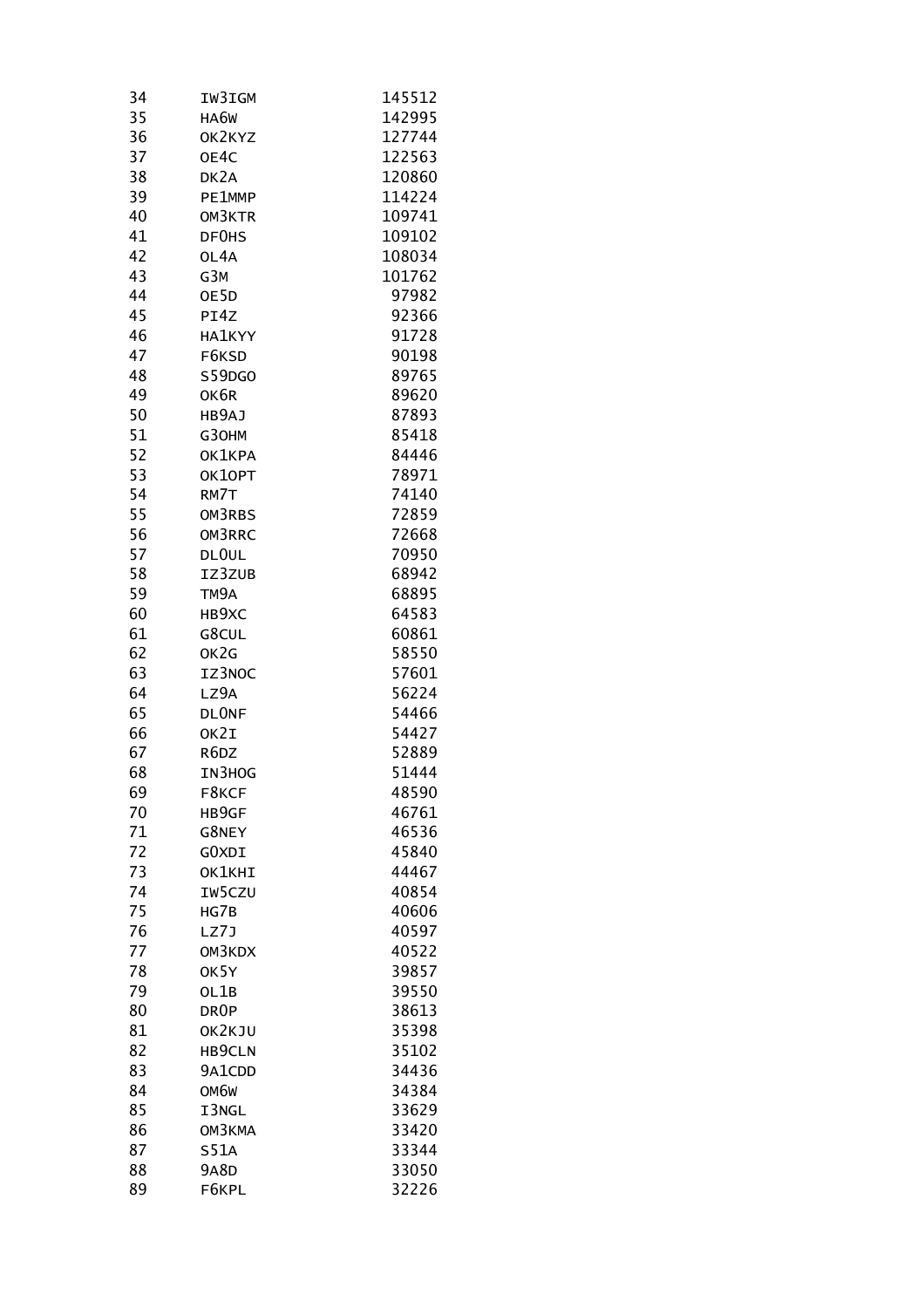| ON4HCC       | 31519                                                                                                                                                                                                                                                                                                                                                                         |
|--------------|-------------------------------------------------------------------------------------------------------------------------------------------------------------------------------------------------------------------------------------------------------------------------------------------------------------------------------------------------------------------------------|
| OK5K         | 31199                                                                                                                                                                                                                                                                                                                                                                         |
| OE1W         | 29792                                                                                                                                                                                                                                                                                                                                                                         |
| F6KCZ        | 29382                                                                                                                                                                                                                                                                                                                                                                         |
| OK2KEA       | 29098                                                                                                                                                                                                                                                                                                                                                                         |
|              | 28706                                                                                                                                                                                                                                                                                                                                                                         |
|              | 27252                                                                                                                                                                                                                                                                                                                                                                         |
|              | 26762                                                                                                                                                                                                                                                                                                                                                                         |
|              | 25396                                                                                                                                                                                                                                                                                                                                                                         |
|              | 25334                                                                                                                                                                                                                                                                                                                                                                         |
|              | 24343                                                                                                                                                                                                                                                                                                                                                                         |
|              | 23925                                                                                                                                                                                                                                                                                                                                                                         |
|              | 21353                                                                                                                                                                                                                                                                                                                                                                         |
|              | 20952                                                                                                                                                                                                                                                                                                                                                                         |
|              | 20891                                                                                                                                                                                                                                                                                                                                                                         |
|              | 20780                                                                                                                                                                                                                                                                                                                                                                         |
|              | 19872                                                                                                                                                                                                                                                                                                                                                                         |
|              | 19504                                                                                                                                                                                                                                                                                                                                                                         |
|              |                                                                                                                                                                                                                                                                                                                                                                               |
|              | 19177                                                                                                                                                                                                                                                                                                                                                                         |
|              | 19100                                                                                                                                                                                                                                                                                                                                                                         |
|              | 18637                                                                                                                                                                                                                                                                                                                                                                         |
|              | 18573                                                                                                                                                                                                                                                                                                                                                                         |
|              | 18207                                                                                                                                                                                                                                                                                                                                                                         |
|              | 17925                                                                                                                                                                                                                                                                                                                                                                         |
|              | 17248                                                                                                                                                                                                                                                                                                                                                                         |
|              | 17027                                                                                                                                                                                                                                                                                                                                                                         |
|              | 15649                                                                                                                                                                                                                                                                                                                                                                         |
|              | 14995                                                                                                                                                                                                                                                                                                                                                                         |
|              | 14288                                                                                                                                                                                                                                                                                                                                                                         |
|              | 13953                                                                                                                                                                                                                                                                                                                                                                         |
|              | 13898                                                                                                                                                                                                                                                                                                                                                                         |
|              | 13630                                                                                                                                                                                                                                                                                                                                                                         |
|              | 13361                                                                                                                                                                                                                                                                                                                                                                         |
|              | 13352                                                                                                                                                                                                                                                                                                                                                                         |
|              | 12241                                                                                                                                                                                                                                                                                                                                                                         |
| UR4EWZ       | 11790                                                                                                                                                                                                                                                                                                                                                                         |
|              | 11711                                                                                                                                                                                                                                                                                                                                                                         |
|              | 11562                                                                                                                                                                                                                                                                                                                                                                         |
|              | 11535                                                                                                                                                                                                                                                                                                                                                                         |
|              | 11265                                                                                                                                                                                                                                                                                                                                                                         |
|              | 9690                                                                                                                                                                                                                                                                                                                                                                          |
| DB0FJG       | 9631                                                                                                                                                                                                                                                                                                                                                                          |
| <b>9A9D</b>  | 9541                                                                                                                                                                                                                                                                                                                                                                          |
| PI4DHV       | 9341                                                                                                                                                                                                                                                                                                                                                                          |
| F1JKY        | 7699                                                                                                                                                                                                                                                                                                                                                                          |
| DL2PK        | 6712                                                                                                                                                                                                                                                                                                                                                                          |
| OK20HA       | 6504                                                                                                                                                                                                                                                                                                                                                                          |
| OK1KKA       | 5622                                                                                                                                                                                                                                                                                                                                                                          |
| IZ3XHV       | 4472                                                                                                                                                                                                                                                                                                                                                                          |
| YU1BBV       | 3083                                                                                                                                                                                                                                                                                                                                                                          |
| S59ABL       | 3075                                                                                                                                                                                                                                                                                                                                                                          |
| <b>DLOMI</b> | 2982                                                                                                                                                                                                                                                                                                                                                                          |
| OM3KEG       | 2906                                                                                                                                                                                                                                                                                                                                                                          |
| F6KKA        | 2758                                                                                                                                                                                                                                                                                                                                                                          |
| F8KGZ        | 2395                                                                                                                                                                                                                                                                                                                                                                          |
|              |                                                                                                                                                                                                                                                                                                                                                                               |
|              | RX6APY<br>UV2L<br>OK1KCB<br>OK1KFB<br>HB9RF<br>DLOFM<br>OK1KAD<br>DL <sub>OD</sub><br>OK1KKI<br>9A <sub>0</sub> C<br>UW1G<br>DF0GEB<br>HA7ITU<br>OK2KPD<br>TMOL<br>IQ3VI<br>HG5W<br>OL1Z<br><b>9A1E</b><br>OK20AS<br>OM3KFV<br>OM3RLA<br>OK2KFJ<br>YR8D<br>F5JFU<br>F5KHP<br><b>MOWAF</b><br>F4FSD<br>OK2KOL<br>TM54E<br>OK2RAS<br>HB65AG<br>HB9BHW<br>RA3RF<br><b>DNOUKW</b> |